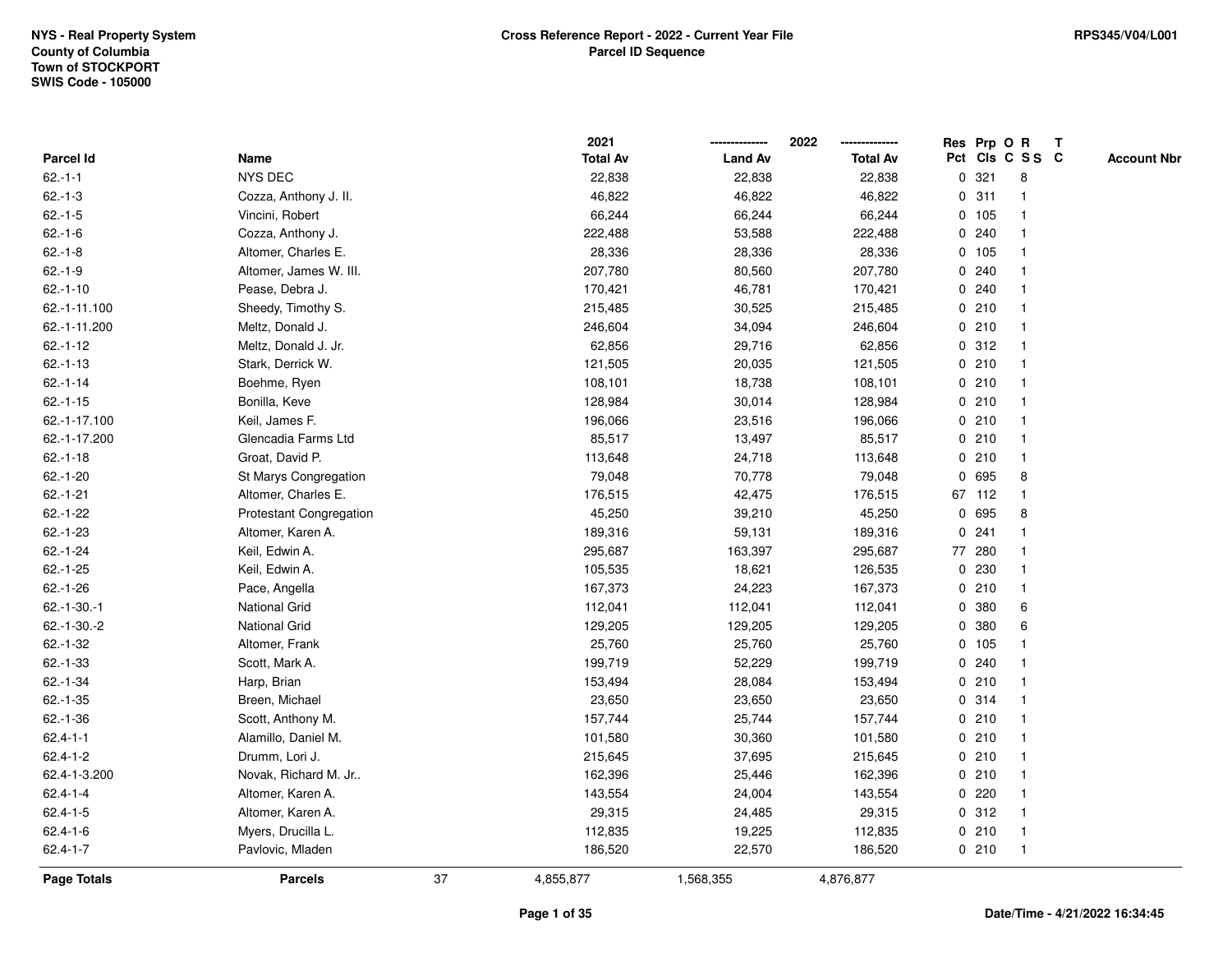|                 |                                |    | 2021            |                | 2022            |   |         | Res Prp O R             | T |                    |
|-----------------|--------------------------------|----|-----------------|----------------|-----------------|---|---------|-------------------------|---|--------------------|
| Parcel Id       | Name                           |    | <b>Total Av</b> | <b>Land Av</b> | <b>Total Av</b> |   |         | Pct Cls C S S C         |   | <b>Account Nbr</b> |
| $62.4 - 1 - 8$  | Mortefolio, Stephen Jr.        |    | 145,233         | 14,593         | 145,233         | 0 | 210     | $\mathbf{1}$            |   |                    |
| $62.4 - 1 - 9$  | St Onge, Marcel                |    | 393,004         | 47,804         | 393,004         |   | 0411    | -1                      |   |                    |
| $62.4 - 1 - 10$ | Berlin, Deborah A.             |    | 188,632         | 15,182         | 188,632         |   | 0.220   | -1                      |   |                    |
| $62.4 - 1 - 11$ | Coghill, Andrew D.             |    | 151,142         | 15,182         | 151,142         |   | 0210    |                         |   |                    |
| 62.4-1-12       | Parker, Matthew T.             |    | 165,224         | 16,066         | 144,400         |   | 0210    |                         |   |                    |
| 62.4-1-13       | Parent, Tanya L.               |    | 144,624         | 15,624         | 144,624         |   | 0210    |                         |   |                    |
| 62.4-1-14       | Walsh, Michael J. Jr.          |    | 152,280         | 14,740         | 152,280         |   | 0210    | -1                      |   |                    |
| $62.4 - 1 - 15$ | Whitbeck, Peter D.             |    | 135,238         | 14,298         | 135,238         | 0 | 210     | $\overline{\mathbf{1}}$ |   |                    |
| 62.4-1-16.100   | Johnson, Roberta A.            |    | 103,606         | 25,206         | 103,606         |   | $0$ 271 | $\mathbf{1}$            |   |                    |
| 62.4-1-16.200   | Altomer, Frank L.              |    | 88,723          | 24,485         | 88,723          |   | 0.281   | $\mathbf{1}$            |   |                    |
| 62.4-1-17       | VanderWeit, Bruce W.           |    | 126,282         | 21,240         | 132,340         |   | 0210    |                         |   |                    |
| 62.4-1-19       | Van Allen, Timothy             |    | 4,002           | 4,002          | 4,002           |   | 0.312   |                         |   |                    |
| 62.4-1-20       | Van Allen, Timothy             |    | 162,555         | 25,446         | 162,555         |   | 0210    |                         |   |                    |
| 62.4-1-21       | Keil, Edwin                    |    | 91,388          | 23,831         | 98,071          |   | 0210    |                         |   |                    |
| 62.4-1-22       | Jensen, Robert C.              |    | 144,292         | 15,182         | 144,292         |   | 0210    |                         |   |                    |
| 62.4-1-23       | Mc Thenia, Roger               |    | 126,672         | 16,802         | 126,672         |   | 0210    | $\mathbf{1}$            |   |                    |
| 62.4-1-24       | Martin, Kyle A.                |    | 107,060         | 14,740         | 107,060         |   | 0210    | $\mathbf{1}$            |   |                    |
| 62.4-1-25       | Murdie, Jason D.               |    | 128,576         | 14,446         | 128,576         |   | 0210    |                         |   |                    |
| 62.4-1-26       | Keil, Deborah                  |    | 192,208         | 17,148         | 192,208         |   | 0.220   |                         |   |                    |
| 62.4-1-27       | Peros, Niko                    |    | 150,594         | 16,507         | 143,097         |   | 0210    |                         |   |                    |
| 62.4-1-28       | Snyder, Gary L.                |    | 115,030         | 17,840         | 115,030         |   | 0210    |                         |   |                    |
| 62.4-1-29       | Cipollino, Gavin               |    | 166,106         | 20,870         | 166,106         |   | 0210    |                         |   |                    |
| 62.4-1-30       | Van Alstyne, Warren            |    | 162,774         | 14,887         | 153,657         |   | 0210    | $\mathbf{1}$            |   |                    |
| 62.4-1-31       | Brooks, John                   |    | 107,906         | 14,446         | 107,906         |   | 0210    | $\overline{\mathbf{1}}$ |   |                    |
| 62.4-1-32       | Loomis, William J.             |    | 110,616         | 14,446         | 110,616         |   | 0210    |                         |   |                    |
| 62.4-1-33       | Pollack, Robert                |    | 152,986         | 14,446         | 152,986         |   | 0210    |                         |   |                    |
| 62.4-1-34       | Cino, Alphonso                 |    | 126,176         | 14,446         | 126,176         |   | 0210    |                         |   |                    |
| 62.4-1-35       | Meus, Jean D.                  |    | 132,946         | 14,446         | 132,946         |   | 0210    |                         |   |                    |
| 62.4-1-36       | Ives, Dianne M.                |    | 112,636         | 14,446         | 112,636         |   | 0210    |                         |   |                    |
| 62.4-1-37       | Schermerhorn, Matthew          |    | 129,416         | 14,446         | 129,416         |   | 0210    | -1                      |   |                    |
| 62.4-1-38       | Ogden, Donald Jr.              |    | 115,356         | 14,446         | 115,356         |   | 0210    | -1                      |   |                    |
| 62.4-1-39       | Bermel, John P. Jr             |    | 150,000         | 14,446         | 150,000         |   | 0210    | $\mathbf 1$             |   |                    |
| 62.4-1-40       | Shields, Raymond               |    | 207,144         | 34,244         | 207,144         |   | 0.281   |                         |   |                    |
| $72.-1-2$       | Cozza, Anthony J. II.          |    | 153,166         | 29,526         | 153,166         |   | 0210    |                         |   |                    |
| 72.-1-3.100     | Altomer, Margaret R.           |    | 137,423         | 31,473         | 137,423         |   | 0210    | $\mathbf{1}$            |   |                    |
| 72.-1-3.210     | Richard & Patricia Dunspaugh T |    | 247,028         | 32,628         | 247,028         |   | 0.241   | $\mathbf{1}$            |   |                    |
| 72.-1-3.220     | Dunspaugh, Mark A.             |    | 294,401         | 32,171         | 294,401         |   | 0210    | $\mathbf{1}$            |   |                    |
| Page Totals     | <b>Parcels</b>                 | 37 | 5,522,445       | 716,177        | 5,497,748       |   |         |                         |   |                    |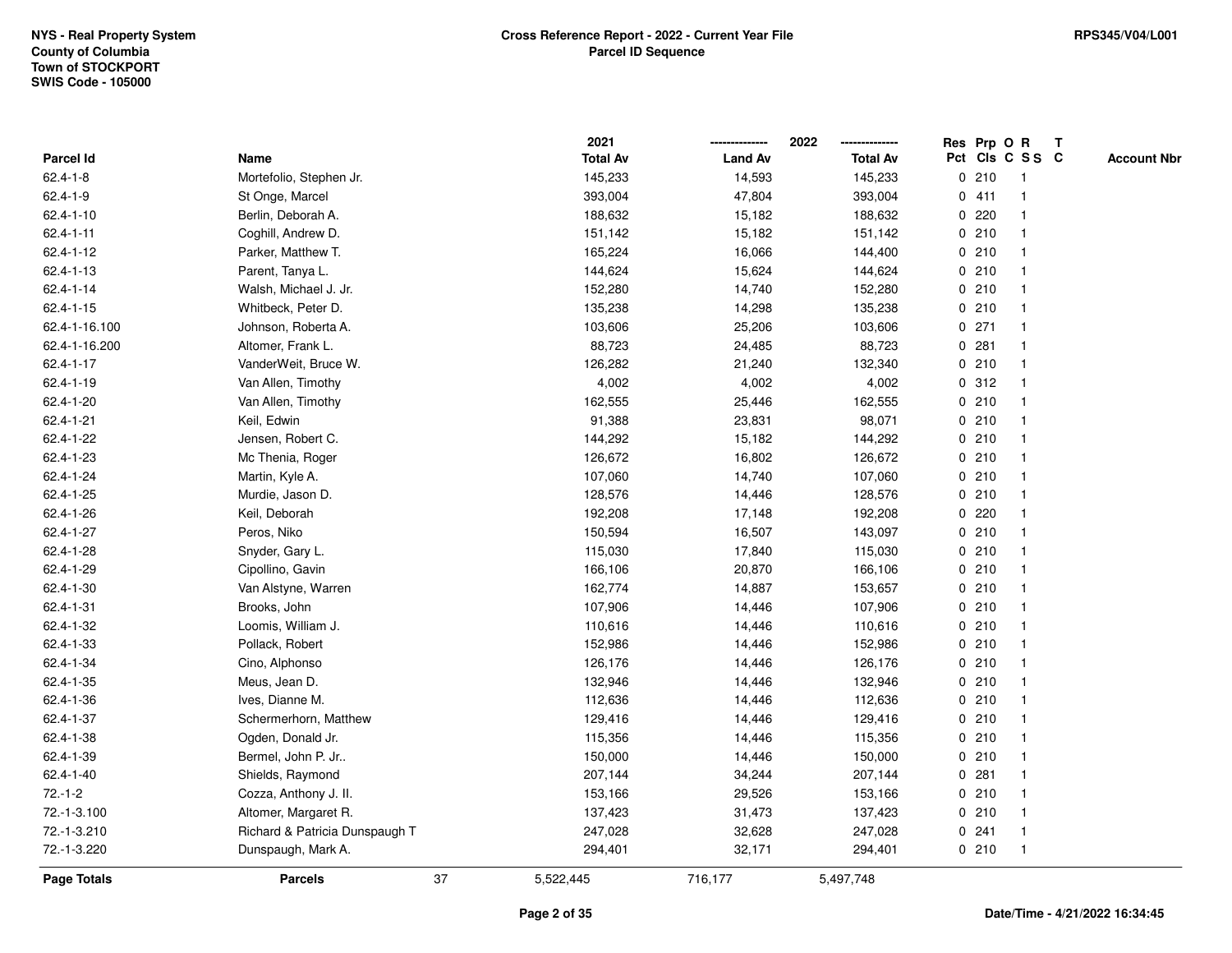|              |                               | 2021            |                | 2022            | Res Prp O R        |              | T |                    |
|--------------|-------------------------------|-----------------|----------------|-----------------|--------------------|--------------|---|--------------------|
| Parcel Id    | Name                          | <b>Total Av</b> | <b>Land Av</b> | <b>Total Av</b> | Pct Cls C S S C    |              |   | <b>Account Nbr</b> |
| $72.-1-4$    | Crispino, Mark K.             | 179,068         | 47,638         | 179,068         | 0.240              |              |   |                    |
| $72.-1-5$    | Van Deusen, Walter            | 131,928         | 24,718         | 131,928         | 0210               |              |   |                    |
| 72.-1-6.100  | Brown, Meg                    | 238,576         | 35,056         | 238,576         | 0210               | -1           |   |                    |
| 72.-1-6.200  | Levesque, Suzanne M.          | 251,280         | 45,634         | 251,280         | 0210               | $\mathbf{1}$ |   |                    |
| $72.-1-7$    | Amy C. Hausknecht Rev. Trust  | 327,118         | 47,578         | 327,118         | 0210               | $\mathbf 1$  |   |                    |
| 72.-1-8.100  | Altomer, Elma G.              | 348,958         | 160,328        | 348,958         | 0.240              | -1           |   |                    |
| 72.-1-8.200  | Altomer, John W.              | 153,511         | 25,031         | 153,511         | 0210               |              |   |                    |
| $72.-1-10$   | Altomer, Michael              | 157,652         | 24,502         | 157,652         | 0.280              |              |   |                    |
| $72.-1-11$   | Graham, Lowell                | 48,076          | 13,636         | 48,076          | 0270               |              |   |                    |
| $72.-1-12$   | Broadway, Used Auto Parts     | 5,290           | 5,290          | 5,290           | 311<br>0           |              |   |                    |
| 72.-1-13.100 | LKQ Broadway Auto Parts, Inc. | 983,618         | 74,288         | 983,618         | 0 475              | $\mathbf{1}$ |   |                    |
| 72.-1-13.200 | Burke, Marilyn A.             | 92,043          | 28,083         | 92,043          | 0210               | $\mathbf 1$  |   |                    |
| $72.-1-14$   | Slovak, John J.               | 14,184          | 15,626         | 15,626          | 0 105              |              |   |                    |
| 72.-1-15.110 | <b>Grenci Family Trust</b>    | 151,278         | 42,478         | 164,848         | 0210               |              |   |                    |
| 72.-1-15.120 | Altomer, James                | 68,763          | 51,933         | 68,763          | 0.312              |              |   |                    |
| 72.-1-15.200 | Altomer, Jeffrey              | 149,573         | 16,423         | 149,573         | 0210               | -1           |   |                    |
| $72.-1-16$   | Cabbagestalk, Alex            | 137,128         | 16,868         | 137,128         | 0210               | $\mathbf{1}$ |   |                    |
| $72.-1-17$   | Moore, Douglas                | 123,061         | 16,401         | 123,061         | 0210               | $\mathbf 1$  |   |                    |
| $72.-1-18$   | Gannon, Matthew               | 187,963         | 26,648         | 187,963         | 0220               |              |   |                    |
| $72.-1-19$   | Anasta, Matel P.              | 212,874         | 24,966         | 212,874         | 0210               |              |   |                    |
| 72.-1-20.111 | Nichol, Kathleen M.           | 167,145         | 54,385         | 167,145         | 0210               |              |   |                    |
| 72.-1-20.112 | Prospero Properties, LLC      | 82,854          | 82,854         | 82,854          | $0$ 170            | $\mathbf 1$  |   |                    |
| 72.-1-20.121 | Graziano, Belinda             | 316,636         | 81,458         | 316,636         | 0.240              |              |   |                    |
| 72.-1-20.122 | Graziano, Belinda             | 12,323          | 12,323         | 12,323          | 323<br>$\mathbf 0$ | $\mathbf{1}$ |   |                    |
| 72.-1-20.200 | Poucher, David                | 151,423         | 26,023         | 151,423         | 0210               | $\mathbf 1$  |   |                    |
| $72.-1-21$   | <b>Corinne Robbins Trust</b>  | 425,475         | 44,535         | 455,475         | 0210               |              |   |                    |
| 72.-1-22.100 | Gabriel, Joseph Jr            | 8,939           | 8,939          | 8,939           | 0.314              |              |   |                    |
| 72.-1-22.200 | Gabriel, Richard J.           | 745             | 745            | 745             | 0.314              |              |   |                    |
| 72.-1-23     | Crispino, Dominick Jr.        | 43,195          | 43,195         | 43,195          | 0 105              | $\mathbf 1$  |   |                    |
| $72.-1-24$   | <b>NYS DEC</b>                | 794,790         | 794,790        | 794,790         | 0<br>105           | 8            |   |                    |
| $72.-1-25$   | State Of New York             | 6,313,500       | 6,313,500      | 6,313,500       | 0                  | 961 W 8      |   |                    |
| $72.-1-27$   | <b>NYS DEC</b>                | 56,822          | 65,758         | 65,758          | 0 323 W 8          |              |   |                    |
| 72.-1-28.110 | Altomer, David P.             | 53,997          | 45,687         | 53,997          | 0.312              | -1           |   |                    |
| 72.-1-28.120 | Altomer, David                | 168,982         | 17,102         | 168,982         | 0210               |              |   |                    |
| 72.-1-28.200 | Traficante, Anthony G.        | 144,870         | 25,680         | 144,870         | 0210               | $\mathbf 1$  |   |                    |
| $72.-1-29$   | Scott, Carlo T.               | 156,626         | 35,456         | 156,626         | 0210               | $\mathbf{1}$ |   |                    |
| $72.-1-30$   | Kelly, Joanne                 | 106,559         | 25,199         | 106,559         | 0210               | $\mathbf{1}$ |   |                    |
| Page Totals  | 37<br><b>Parcels</b>          | 12,966,823      | 8,420,754      | 13,020,771      |                    |              |   |                    |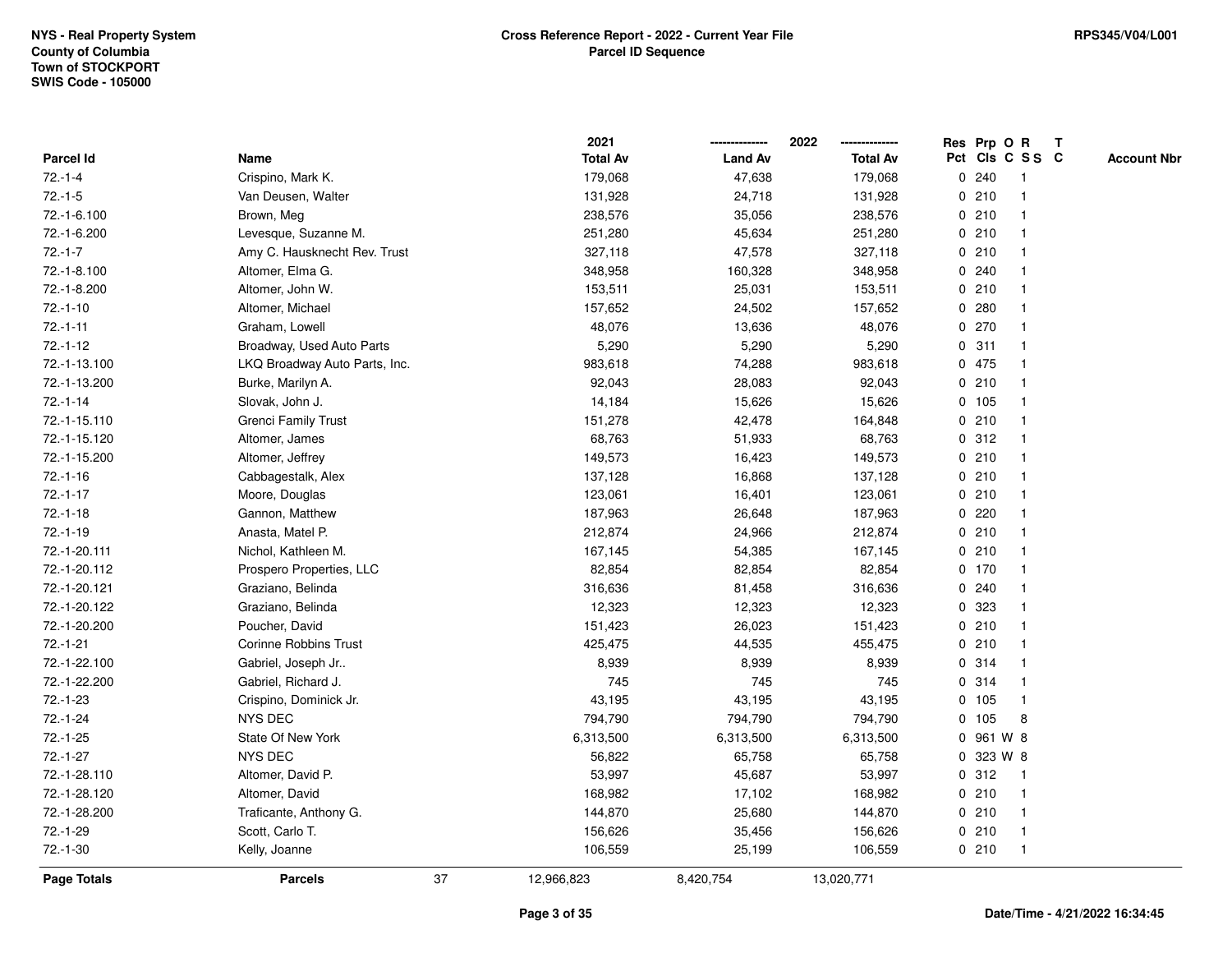|                 |                                |    | 2021            |                | 2022            |             |         | Res Prp O R     | $\mathbf{T}$ |                    |
|-----------------|--------------------------------|----|-----------------|----------------|-----------------|-------------|---------|-----------------|--------------|--------------------|
| Parcel Id       | Name                           |    | <b>Total Av</b> | <b>Land Av</b> | <b>Total Av</b> |             |         | Pct Cls C S S C |              | <b>Account Nbr</b> |
| $72.-1-31$      | Kardum, Joseph                 |    | 214,845         | 30,245         | 214,845         |             | 0210    |                 |              |                    |
| $72.-1-32$      | Howard, Clarence               |    | 250,245         | 30,245         | 300,245         |             | 0210    |                 |              |                    |
| $72.2 - 1 - 1$  | Coxon, Rebecca                 |    | 111,868         | 24,478         | 111,868         |             | 0220    |                 |              |                    |
| 72.2-1-2.100    | Ferris, Earnest W. Jr          |    | 99,754          | 28,084         | 99,754          | $\mathbf 0$ | 210     | -1              |              |                    |
| 72.2-1-2.200    | Krambeck, Harold W. Jr.        |    | 106,311         | 26,401         | 106,311         |             | 0210    | -1              |              |                    |
| $72.2 - 1 - 3$  | Ferraino, Robert G.            |    | 96,416          | 20,346         | 96,416          |             | 0210    |                 |              |                    |
| $72.2 - 1 - 4$  | Munson, Frank                  |    | 136,216         | 23,276         | 136,216         |             | 0210    |                 |              |                    |
| $72.2 - 1 - 5$  | Altomer, Steven R.             |    | 91,329          | 22,787         | 91,329          |             | 0210    |                 |              |                    |
| $72.2 - 1 - 6$  | You, Jian Feng                 |    | 152,040         | 14,890         | 152,040         |             | 0210    |                 |              |                    |
| $72.2 - 1 - 7$  | Ryan, Robert                   |    | 118,623         | 14,333         | 118,623         |             | 0210    |                 |              |                    |
| $72.2 - 1 - 8$  | Repko, Amanda S.               |    | 113,979         | 15,169         | 113,979         |             | 0210    | $\mathbf 1$     |              |                    |
| $72.2 - 1 - 9$  | Gabriel, Richard               |    | 88,369          | 17,569         | 88,369          |             | 0210    | $\mathbf 1$     |              |                    |
| 72.2-1-10       | Cynthia Blake Gabriel Fam Trus |    | 131,196         | 24,076         | 131,196         |             | 0210    |                 |              |                    |
| $72.2 - 1 - 11$ | Campeta, Frank A.              |    | 115,457         | 23,657         | 115,457         |             | 0210    |                 |              |                    |
| 72.2-1-12       | Gabriel, Nancy                 |    | 108,746         | 15,866         | 108,746         |             | 0210    |                 |              |                    |
| 72.2-1-13       | Michael & Patricia Day Trust   |    | 343,835         | 96,395         | 343,835         |             | 0.240   |                 |              |                    |
| 72.2-1-14       | Brice, Ella                    |    | 146,439         | 21,648         | 146,439         |             | 0210    |                 |              |                    |
| 72.2-1-15.100   | Thorsey, Kathleen              |    | 182,162         | 26,882         | 182,162         | 0           | 230     |                 |              |                    |
| 72.2-1-15.200   | Karen Narracci Liv. Trust      |    | 1,346           | 1,346          | 1,346           |             | 0.314   | -1              |              |                    |
| $72.2 - 1 - 16$ | Karen Narracci Liv. Trust      |    | 167,005         | 20,345         | 167,005         |             | 0210    |                 |              |                    |
| 72.2-1-17       | Porreca, Larry W.              |    | 26,618          | 26,618         | 26,618          |             | 0.311   |                 |              |                    |
| 72.2-1-19       | Mazur, Bernard F.              |    | 145,076         | 23,276         | 145,076         |             | 0 283   |                 |              |                    |
| 72.2-1-20       | Pulcher, Paul J. Jr.           |    | 117,806         | 23,276         | 117,806         |             | 0210    |                 |              |                    |
| 72.2-1-21       | Elliott, Richard W.            |    | 187,672         | 37,872         | 187,672         |             | 0210    | $\mathbf{1}$    |              |                    |
| 72.2-1-22       | Acker, James D. II.            |    | 75,466          | 19,856         | 75,466          |             | 0210    |                 |              |                    |
| $72.4 - 1 - 1$  | Skivington, Jack               |    | 199,466         | 23,516         | 199,466         |             | 0210    | $\mathbf 1$     |              |                    |
| $72.4 - 1 - 2$  | Usyk, Wayne M.                 |    | 40,861          | 14,751         | 40,861          |             | 0 270   |                 |              |                    |
| $72.4 - 1 - 3$  | John & Patricia Moskaluk Fam T |    | 98,274          | 16,284         | 98,274          |             | 0210    |                 |              |                    |
| $72.4 - 1 - 4$  | Race, Joseph C.                |    | 75,529          | 17,569         | 75,529          |             | 0210    |                 |              |                    |
| $72.4 - 1 - 5$  | Montag, Kyle                   |    | 127,916         | 23,276         | 127,916         |             | 0210    |                 |              |                    |
| $72.4 - 1 - 7$  | Pulice, Joseph                 |    | 134,273         | 23,833         | 134,273         |             | 0220    |                 |              |                    |
| $72.4 - 1 - 8$  | McDermott, Thomas R.           |    | 181,260         | 28,565         | 181,260         |             | 0210    | $\mathbf 1$     |              |                    |
| 72.4-1-9.1      | Prospero Properties, LLC       |    | 184,771         | 88,590         | 184,771         |             | 0, 170  |                 |              |                    |
| 72.4-1-9.2      | Wolfe, David K.                |    | 43,254          | 43,254         | 43,254          |             | $0$ 170 |                 |              |                    |
| 72.4-1-10       | Novak, Christopher             |    | 256,814         | 25,920         | 262,814         |             | 0210    |                 |              |                    |
| $72.4 - 1 - 11$ | Crouse, Donald W.              |    | 121,466         | 23,276         | 121,466         |             | 80 210  | $\mathbf 1$     |              |                    |
| 72.4-1-12       | Maitland, Owen                 |    | 149,306         | 17,336         | 149,306         |             | 0411    | -1              |              |                    |
| Page Totals     | <b>Parcels</b>                 | 37 | 4,942,009       | 975,106        | 4,998,009       |             |         |                 |              |                    |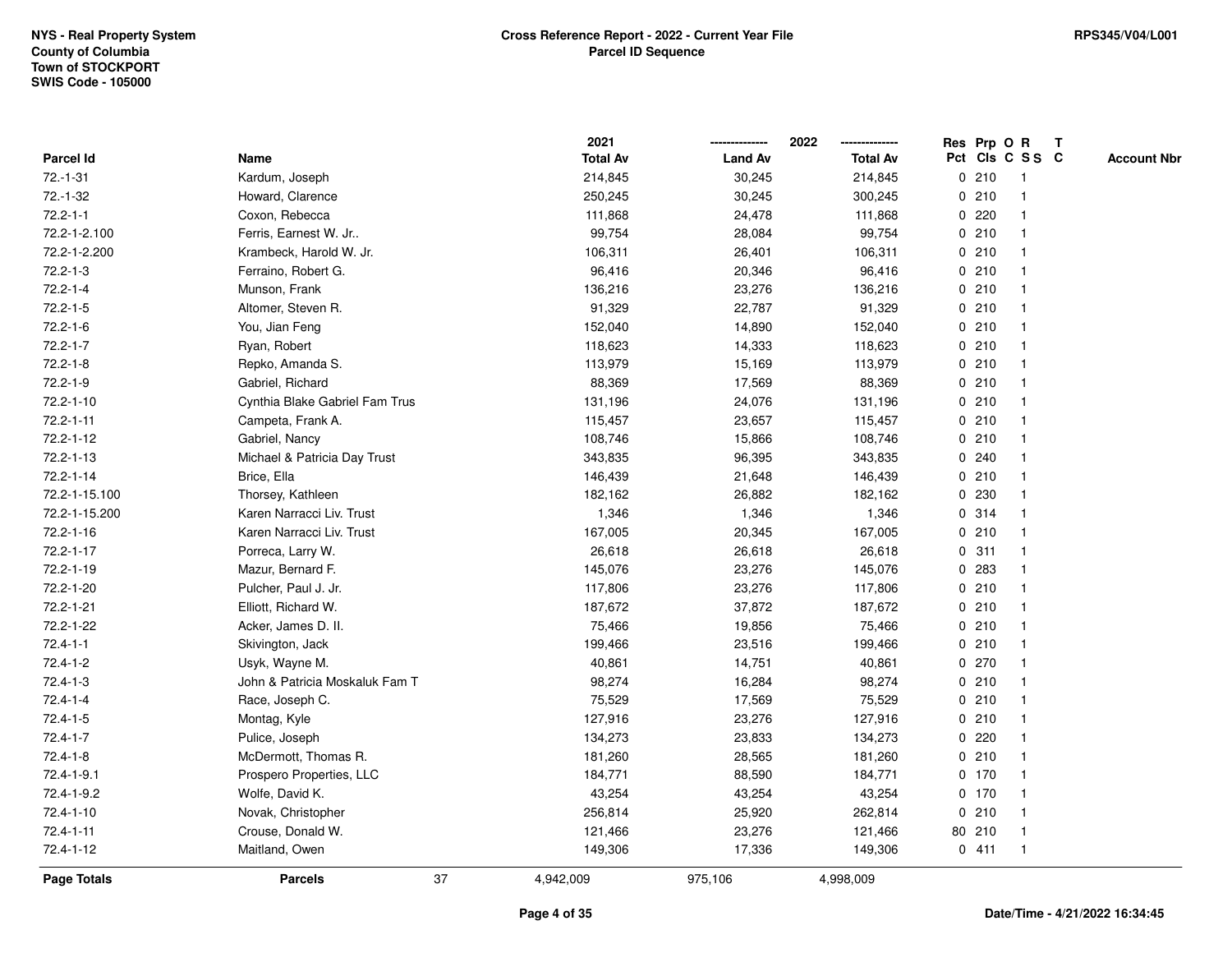|                 |                            |    | 2021            |                | 2022            | Res Prp O R     |                         | T |                    |
|-----------------|----------------------------|----|-----------------|----------------|-----------------|-----------------|-------------------------|---|--------------------|
| Parcel Id       | Name                       |    | <b>Total Av</b> | <b>Land Av</b> | <b>Total Av</b> | Pct Cls C S S C |                         |   | <b>Account Nbr</b> |
| 72.4-1-13       | Martino, Glen D.           |    | 118,433         | 14,903         | 118,433         | 0210            | $\overline{\mathbf{1}}$ |   |                    |
| 72.4-1-14       | Craig, Gary H.             |    | 129,999         | 12,939         | 129,999         | 0210            | $\mathbf{1}$            |   |                    |
| $72.4 - 1 - 15$ | Houghtaling, Lewis P. III. |    | 169,098         | 9,728          | 169,098         | 0210            | -1                      |   |                    |
| $72.4 - 1 - 16$ | Cooper, William E.         |    | 144,160         | 12,800         | 144,160         | 0210            | -1                      |   |                    |
| 72.4-1-17       | Wolfe, David K.            |    | 303,475         | 29,925         | 303,475         | 0 210 W 1       |                         |   |                    |
| 72.4-1-18       | Kromer Properties, LLC     |    | 22,980          | 12,800         | 22,980          | 0.312           |                         |   |                    |
| 72.4-1-19       | Heimroth, Kelsey           |    | 95,974          | 16,284         | 95,974          | 0210            |                         |   |                    |
| 72.4-1-20       | Laurella, John J.          |    | 143,718         | 12,288         | 143,718         | 0210            | -1                      |   |                    |
| 72.4-1-21       | Hotaling, Scott C.         |    | 122,565         | 18,855         | 122,565         | 0210            | $\overline{\mathbf{1}}$ |   |                    |
| 72.4-1-22       | Near, Joshua H.            |    | 124,176         | 23,276         | 124,176         | 0210            | $\mathbf{1}$            |   |                    |
| 72.4-1-23       | Kromer, Robin              |    | 147,870         | 30,480         | 147,870         | 0210            |                         |   |                    |
| 72.4-1-24       | Cesternino, Michael        |    | 123,974         | 18,504         | 123,974         | 0210            |                         |   |                    |
| 72.4-1-25       | Supplemental Needs Trust   |    | 132,176         | 20,996         | 132,176         | 0210            |                         |   |                    |
| 72.4-1-26       | Nicoletta, Angelo          |    | 146,629         | 17,569         | 146,629         | 0210            |                         |   |                    |
| 72.4-1-27.21    | Cheema, Rajvir K.          |    | 188,467         | 30,463         | 188,467         | 0210            | $\overline{\mathbf{1}}$ |   |                    |
| 72.4-1-27.22    | Bhangu, Labh               |    | 33,370          | 33,370         | 33,370          | 0.311           | $\overline{\mathbf{1}}$ |   |                    |
| 72.4-1-27.100   | Scali Properties LLC       |    | 164,922         | 23,276         | 164,922         | $0$ 220         | -1                      |   |                    |
| 72.4-1-28.100   | Keil, Deborah A.           |    | 116,835         | 24,815         | 116,835         | 0210            |                         |   |                    |
| 72.4-1-28.200   | Fitting, Gordon W.         |    | 110,810         | 24,090         | 110,810         | 0210            |                         |   |                    |
| 72.4-1-29       | Scott, Mark A.             |    | 101,330         | 12,800         | 101,330         | 0 433           |                         |   |                    |
| 72.4-1-30       | V S H Realty Inc           |    | 252,987         | 23,997         | 252,987         | 0486            |                         |   |                    |
| 72.4-1-31       | Kenney, Herbert G. Sr.     |    | 143,216         | 17,336         | 143,216         | 0210            |                         |   |                    |
| 72.4-1-32       | Mcdonald, James K.         |    | 103,131         | 16,401         | 103,131         | 0210            | $\overline{1}$          |   |                    |
| 72.4-1-33       | Rice, Arthur W.            |    | 125,960         | 12,800         | 125,960         | 0210            | -1                      |   |                    |
| 72.4-1-34       | Macfarlane, Kelly A.       |    | 151,995         | 16,985         | 151,995         | 0210            |                         |   |                    |
| 72.4-1-35       | Butterworth, Tina M.       |    | 123,039         | 17,219         | 123,039         | 0210            |                         |   |                    |
| 72.4-1-36       | R Cubed Holdings, LLC      |    | 140,416         | 23,276         | 140,416         | 0210            |                         |   |                    |
| 72.4-1-37       | R Cubed Holdings, LLC      |    | 113,096         | 23,516         | 113,096         | 0210            |                         |   |                    |
| 72.4-1-38       | Novak, Sandra M.           |    | 113,096         | 23,516         | 113,096         | 0210            | -1                      |   |                    |
| 72.4-1-39       | Van Deusen, Richard W.     |    | 116,998         | 30,958         | 116,998         | 0210            | $\overline{\mathbf{1}}$ |   |                    |
| 72.4-1-40       | Coutsonikas, Jessica       |    | 118,459         | 30,969         | 118,459         | 0210            | $\overline{1}$          |   |                    |
| 72.4-1-41.100   | Hinz, Randy                |    | 132,883         | 35,093         | 132,883         | 28 240          |                         |   |                    |
| 72.4-1-41.200   | Visconti, Joseph A.        |    | 171,933         | 46,933         | 267,153         | 0.240           |                         |   |                    |
| 72.4-1-42.110   | Kusewich, Matthew          |    | 385,460         | 63,460         | 385,460         | 0 449           |                         |   |                    |
| 72.4-1-42.120   | HRI Holdings, LLC          |    | 193,358         | 30,958         | 213,358         | 0400            | -1                      |   |                    |
| 72.4-1-42.200   | Kusewich, Matthew          |    | 221,200         | 50,200         | 221,200         | 0 331           | -1                      |   |                    |
| 72.4-1-43       | Aiello, Frank              |    | 92,273          | 17,803         | 92,273          | 0210            | $\overline{1}$          |   |                    |
| Page Totals     | <b>Parcels</b>             | 37 | 5,340,461       | 881,581        | 5,455,681       |                 |                         |   |                    |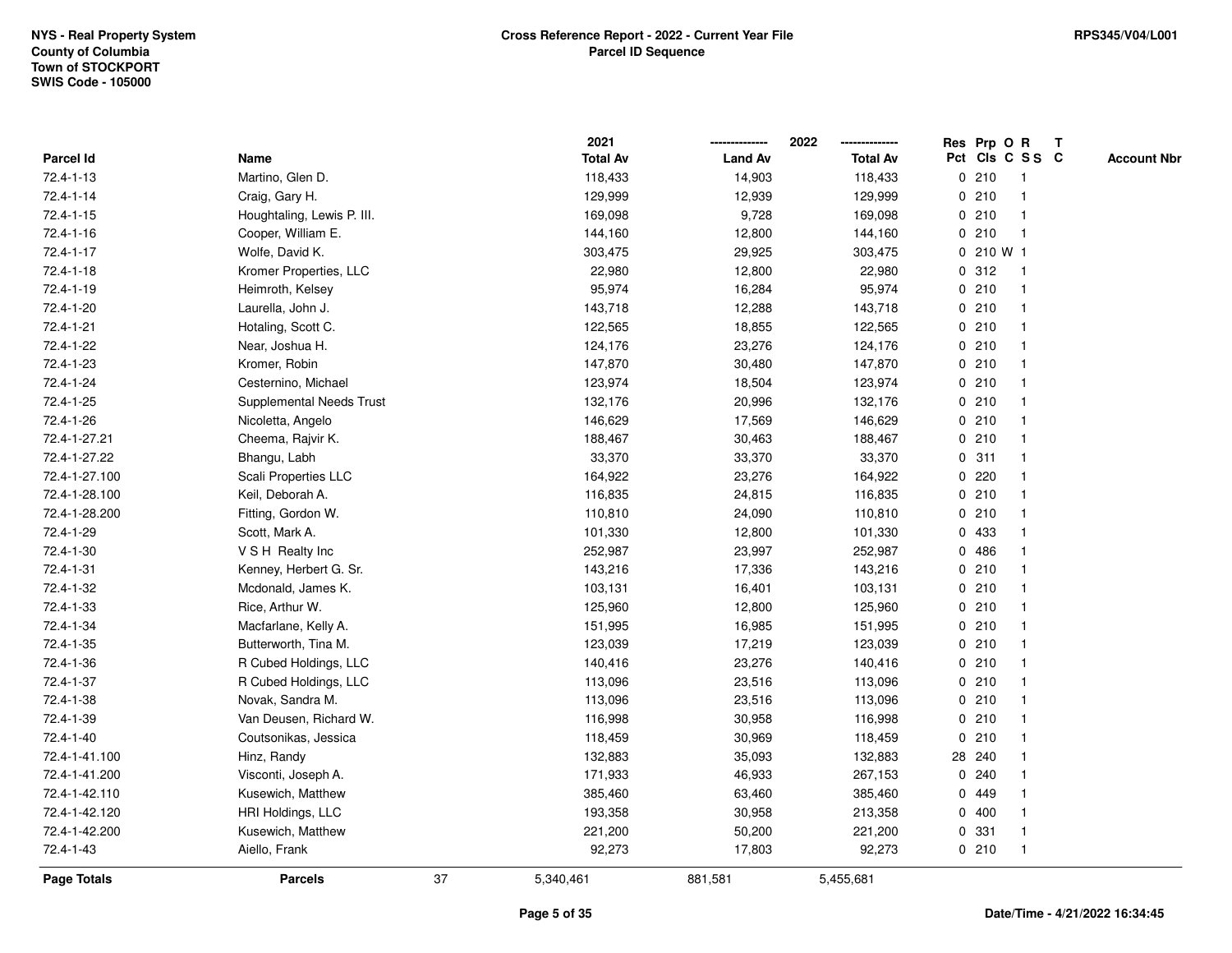|                |                               |    | 2021            |                | 2022            |             |        | Res Prp O R     | T                  |
|----------------|-------------------------------|----|-----------------|----------------|-----------------|-------------|--------|-----------------|--------------------|
| Parcel Id      | Name                          |    | <b>Total Av</b> | <b>Land Av</b> | <b>Total Av</b> |             |        | Pct Cls C S S C | <b>Account Nbr</b> |
| 72.4-1-44      | Aiello, Frank                 |    | 198,130         | 24,478         | 198,130         |             | 0480   | -1              |                    |
| 72.4-1-45      | Jennings, Deirdre             |    | 89,575          | 16,005         | 89,575          | 0           | 210    | -1              |                    |
| 72.4-1-46      | Schrader, Clyde R.            |    | 125,344         | 16,284         | 125,344         |             | 0210   | -1              |                    |
| 72.4-1-47      | Cooke, Darryn M.              |    | 215,520         | 16,284         | 215,520         |             | 0210   |                 |                    |
| 72.4-1-48.1    | Carr, Herbert                 |    | 144,889         | 32,879         | 144,889         |             | 0.240  |                 |                    |
| 72.4-1-48.2    | Altomer, David P. Jr.         |    | 265,692         | 54,792         | 265,692         |             | 0.240  |                 |                    |
| 72.4-1-49      | Briggs, Leonard A. III.       |    | 112,445         | 16,985         | 112,445         |             | 0210   |                 |                    |
| $72.4 - 2 - 1$ | Murell, Matt B.               |    | 117,169         | 15,169         | 117,169         | 0           | 210    |                 |                    |
| 72.4-2-2       | Talma, Jennifer               |    | 133,220         | 14,890         | 133,220         |             | 0210   | -1              |                    |
| 72.4-2-3       | Bopp, Montgomery J.           |    | 148,930         | 24,090         | 148,930         |             | 0210   | -1              |                    |
| 72.4-2-4       | Graziano Family Irrev. Trust  |    | 165,481         | 16,301         | 165,481         |             | 0210   |                 |                    |
| 72.4-2-5       | Graziano, Brittani            |    | 104,821         | 16,301         | 104,821         |             | 0210   |                 |                    |
| 72.4-2-6       | Iacono, Antonio               |    | 125,013         | 25,103         | 125,013         |             | 0210   |                 |                    |
| 72.4-2-7       | Reinhart, Carolyn G.          |    | 132,084         | 27,844         | 132,084         |             | 0210   |                 |                    |
| 72.4-2-8       | Jennings, Alexander           |    | 130,740         | 31,690         | 130,740         | $\mathbf 0$ | 210    |                 |                    |
| 72.4-2-9       | Moore, Kimberly               |    | 269,519         | 27,793         | 269,519         |             | 50 433 |                 |                    |
| 72.4-2-10.100  | Seiger, Derek                 |    | 85,004          | 17,454         | 85,004          |             | 0210   |                 |                    |
| 72.4-2-10.200  | Camp, Matthew S.              |    | 104,953         | 14,553         | 124,953         |             | 0210   |                 |                    |
| 72.4-2-11      | Rubino, Deborah               |    | 210,455         | 46,015         | 210,455         |             | 0210   |                 |                    |
| 72.4-2-12.100  | Pesce, Robert A.              |    | 166,226         | 25,608         | 166,226         |             | 0210   |                 |                    |
| 72.4-2-13      | Town of Stockport             |    | 29,423          | 29,423         | 29,423          |             | 0 314  | 8               |                    |
| 72.4-2-14      | Miller, Casey W.              |    | 115,627         | 23,757         | 115,627         |             | 0210   |                 |                    |
| 72.4-2-15      | Swanno, Ralph D.              |    | 131,530         | 24,718         | 131,530         |             | 0210   | -1              |                    |
| 72.4-2-16      | Lee, Carolyn                  |    | 178,858         | 13,218         | 178,858         |             | 0210   |                 |                    |
| 72.4-2-17      | Farley, Timothy O.            |    | 15,668          | 13,218         | 15,668          |             | 0210   |                 |                    |
| 72.4-2-18      | Farley, Timothy O.            |    | 129,744         | 14,054         | 129,744         |             | 0210   |                 |                    |
| 72.4-2-19      | Alexander, Stephen V.         |    | 135,084         | 14,194         | 135,084         |             | 0210   |                 |                    |
| 72.4-2-20      | Philip & Gloria Di Pace Trust |    | 110,332         | 17,102         | 110,332         |             | 0210   |                 |                    |
| 72.4-2-22      | Delaney, Christopher D.       |    | 119,106         | 17,686         | 119,106         |             | 0210   |                 |                    |
| 72.4-2-23      | Noel, Oscar A.                |    | 150,528         | 13,218         | 150,528         |             | 0210   |                 |                    |
| 72.4-2-24      | Moore, Christine B.           |    | 116,418         | 13,218         | 116,418         |             | 0210   |                 |                    |
| 72.4-2-25      | Wendelken, Nicholas           |    | 170,696         | 13,218         | 170,696         |             | 0210   | $\mathbf 1$     |                    |
| 72.4-2-26      | Macgowan, Sean                |    | 120,488         | 13,218         | 120,488         |             | 0210   |                 |                    |
| 72.4-2-27      | Seider, Joseph R.             |    | 120,637         | 13,357         | 120,637         |             | 0210   |                 |                    |
| 72.4-2-28      | Tanaka, Jason                 |    | 105,058         | 13,218         | 105,058         |             | 0210   |                 |                    |
| 72.4-2-29      | Tanaka, Jason                 |    | 12,800          | 12,800         | 12,800          |             | 0.311  | -1              |                    |
| 72.4-2-30      | MacCormack, Daniel J.         |    | 104,266         | 15,866         | 104,266         |             | 0210   | $\mathbf{1}$    |                    |
| Page Totals    | <b>Parcels</b>                | 37 | 4,911,473       | 756,001        | 4,931,473       |             |        |                 |                    |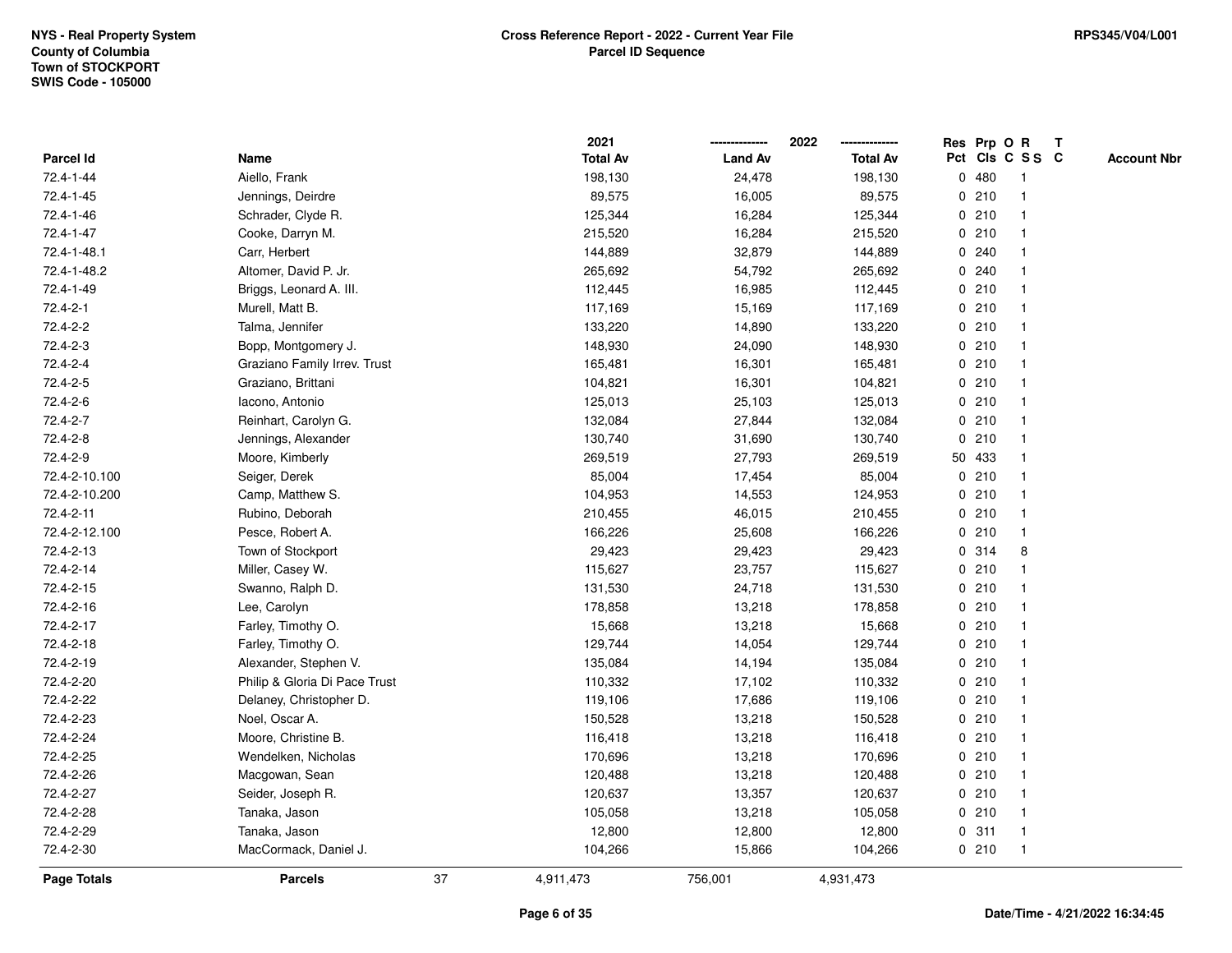|                    |                          |    | 2021            |                | 2022            | Res Prp O R |                         | T |                    |
|--------------------|--------------------------|----|-----------------|----------------|-----------------|-------------|-------------------------|---|--------------------|
| Parcel Id          | Name                     |    | <b>Total Av</b> | <b>Land Av</b> | <b>Total Av</b> |             | Pct Cls C S S C         |   | <b>Account Nbr</b> |
| 72.4-2-31          | Munson, Louise           |    | 102,898         | 13,218         | 102,898         | 0210        | $\overline{\mathbf{1}}$ |   |                    |
| 72.4-2-32          | Conrad, John C.          |    | 110,748         | 13,218         | 110,748         | 0210        | $\overline{\mathbf{1}}$ |   |                    |
| 72.4-2-33          | Winklarek, Frank J.      |    | 125,751         | 14,751         | 125,751         | 0210        | 1                       |   |                    |
| 72.4-2-34          | Miller, Elizabeth M.     |    | 133,758         | 13,218         | 133,758         | 0210        |                         |   |                    |
| 72.4-2-35          | Krein, Ronald C.         |    | 108,457         | 13,357         | 108,457         | 0210        |                         |   |                    |
| 72.4-2-36          | Dunn, Jennifer L.        |    | 113,578         | 13,218         | 113,578         | 0210        |                         |   |                    |
| 72.4-2-37          | Kelly, Barbara M.        |    | 104,238         | 13,218         | 104,238         | 0210        | -1                      |   |                    |
| 72.4-2-38          | Walsh, Robert M.         |    | 134,288         | 13,218         | 134,288         | 0210        | $\overline{\mathbf{1}}$ |   |                    |
| 72.4-2-39          | Futia, Dan M.            |    | 106,958         | 13,218         | 106,958         | 0210        | $\overline{\mathbf{1}}$ |   |                    |
| 72.4-2-41          | DeSautell, Daniel G.     |    | 111,294         | 17,454         | 111,294         | 0210        | -1                      |   |                    |
| 72.4-2-42          | Samsel, Richard M.       |    | 121,445         | 13,915         | 121,445         | 0210        |                         |   |                    |
| 72.4-2-43          | Scalera, Andrew          |    | 180,890         | 15,030         | 180,890         | 0210        |                         |   |                    |
| 72.4-2-44          | Rowley, Paul H. Jr       |    | 123,586         | 13,776         | 123,586         | 0210        |                         |   |                    |
| 72.4-2-45          | Morales, Miguel A.       |    | 105,598         | 13,218         | 105,598         | 0210        | -1                      |   |                    |
| 72.4-2-46          | Gunderman, Daniel        |    | 104,417         | 13,497         | 104,417         | 0210        | $\overline{\mathbf{1}}$ |   |                    |
| 72.4-2-47          | Carey, Joseph C.         |    | 125,457         | 13,357         | 125,457         | 0210        | -1                      |   |                    |
| 72.4-2-48          | Cline, Chieko            |    | 103,077         | 13,497         | 103,077         | 0210        |                         |   |                    |
| 72.4-2-49          | Phillips, Terrance       |    | 106,897         | 13,357         | 106,897         | 0210        |                         |   |                    |
| 72.4-2-50          | Van Vorst, Mark          |    | 104,238         | 13,218         | 104,238         | 0210        |                         |   |                    |
| 72.4-2-51          | Cleary, Jennifer A.      |    | 124,697         | 13,357         | 124,697         | 0210        |                         |   |                    |
| 72.4-2-52          | Lincks, Howard           |    | 106,958         | 13,218         | 106,958         | 0210        | -1                      |   |                    |
| 72.4-2-53          | March, Christine         |    | 108,327         | 13,357         | 108,327         | 0210        | $\overline{\mathbf{1}}$ |   |                    |
| 72.4-2-54          | Genovese, Vincent        |    | 138,444         | 11,264         | 138,444         | 0210        | -1                      |   |                    |
| 72.4-2-55          | Rando, Andrew            |    | 10,752          | 14,333         | 154,483         | 0210        | -1                      |   |                    |
| 72.4-2-56          | Rando, Andrew            |    | 154,483         | 10,752         | 10,752          | 0.311       |                         |   |                    |
| 72.4-2-57          | Roberts, Walter Jr       |    | 144,194         | 14,194         | 144,194         | 0210        |                         |   |                    |
| 72.4-2-58          | Blair, Tammy             |    | 158,817         | 13,357         | 158,817         | 0210        |                         |   |                    |
| 72.4-2-59          | Hogancamp, Maria L.      |    | 114,418         | 13,218         | 114,418         | 0210        |                         |   |                    |
| 72.4-2-60          | Greene, Marc A.          |    | 127,000         | 13,218         | 127,000         | 0210        | $\overline{\mathbf{1}}$ |   |                    |
| 72.4-2-61          | Spyros, Brenda L.        |    | 93,214          | 14,194         | 93,214          | 0210        | -1                      |   |                    |
| 72.4-2-62          | Leone, John R.           |    | 117,798         | 13,218         | 117,798         | 0210        | -1                      |   |                    |
| 72.4-2-63          | Ham, Ralph C. Jr.        |    | 104,268         | 13,218         | 104,268         | 0210        |                         |   |                    |
| 72.4-2-64          | Van Allen, Paul F.       |    | 134,070         | 12,800         | 134,070         | 0210        |                         |   |                    |
| 72.4-2-65          | Kinney, Wayne E.         |    | 125,650         | 12,939         | 125,650         | 0210        |                         |   |                    |
| 72.4-2-66          | Cotsonas, Charles E.     |    | 102,922         | 10,752         | 102,922         | 0210        | $\overline{\mathbf{1}}$ |   |                    |
| 72.4-2-67          | Schlegel, Crystal S.     |    | 175,134         | 8,704          | 175,134         | 0210        | $\overline{1}$          |   |                    |
| 72.4-2-68          | Torres-Pacheco, Giovanni |    | 104,268         | 13,218         | 104,268         | 0210        | $\overline{1}$          |   |                    |
| <b>Page Totals</b> | <b>Parcels</b>           | 37 | 4,372,987       | 490,264        | 4,372,987       |             |                         |   |                    |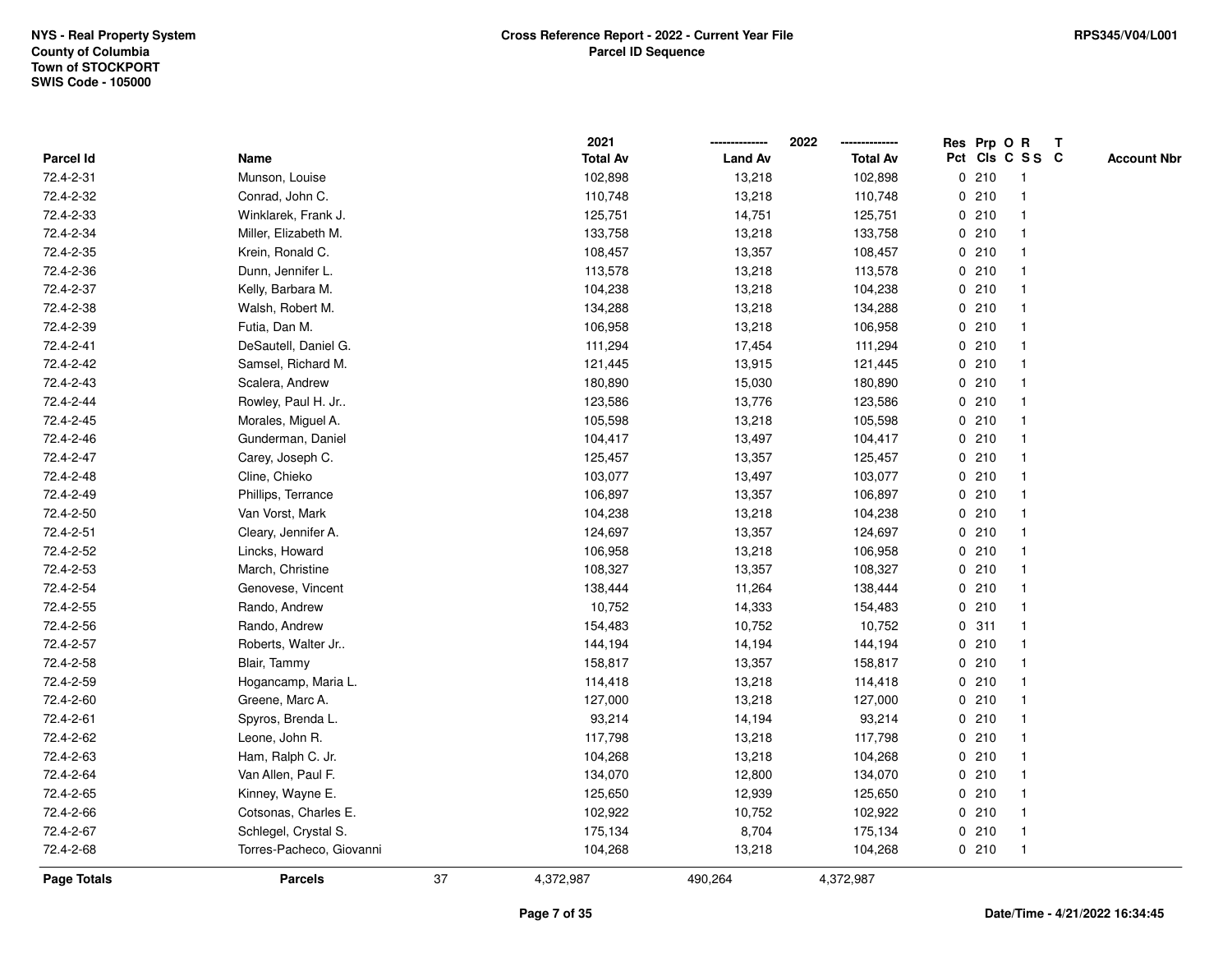|              |                          |    | 2021            |                | 2022            |             |           | Res Prp O R     | T |                    |
|--------------|--------------------------|----|-----------------|----------------|-----------------|-------------|-----------|-----------------|---|--------------------|
| Parcel Id    | Name                     |    | <b>Total Av</b> | <b>Land Av</b> | <b>Total Av</b> |             |           | Pct Cls C S S C |   | <b>Account Nbr</b> |
| 72.4-2-69    | Walz, Warren H.          |    | 124,826         | 13,218         | 124,826         |             | 0210      | $\mathbf{1}$    |   |                    |
| 72.4-2-70    | Busta, Bruce             |    | 90,728          | 13,218         | 90,728          |             | 0210      |                 |   |                    |
| 72.4-2-71    | Gallant, Lee P.          |    | 102,918         | 13,218         | 102,918         |             | 0210      | $\mathbf 1$     |   |                    |
| 72.4-2-72    | Patzwahl, David          |    | 106,314         | 16,284         | 106,314         |             | 0210      |                 |   |                    |
| 72.4-2-73    | Rodriguez, Luis H.       |    | 144,322         | 13,218         | 144,322         |             | 0210      |                 |   |                    |
| 72.4-2-74    | Halleran, Ariel          |    | 117,678         | 13,218         | 117,678         |             | 0210      |                 |   |                    |
| 72.4-2-75    | Noel, Christina M.       |    | 106,912         | 14,472         | 106,912         |             | 0210      |                 |   |                    |
| 72.4-2-76    | Motzer, Robert H.        |    | 114,268         | 13,218         | 114,268         |             | 0210      |                 |   |                    |
| 72.4-2-77    | Drummond, Fitzgerald     |    | 119,499         | 13,079         | 119,499         |             | 0210      | -1              |   |                    |
| 72.4-2-79    | McGlauflin, Janis E.     |    | 110,874         | 16,284         | 110,874         |             | 0210      | $\mathbf 1$     |   |                    |
| 72.4-3-2     | Alger, Michael           |    | 110,150         | 15,030         | 110,150         |             | 0210      |                 |   |                    |
| 72.4-3-3     | March, Drew P.           |    | 105,473         | 16,213         | 105,473         |             | 0210      |                 |   |                    |
| 72.4-3-4     | Long, David R.           |    | 154,568         | 24,004         | 154,568         |             | 0 230     |                 |   |                    |
| 72.4-3-5     | Barrett, Jeanette        |    | 265,381         | 46,281         | 265,381         |             | 49 283    |                 |   |                    |
| 72.4-3-6     | Pryfogle, Matthew        |    | 99,420          | 31,690         | 99,420          | $\mathbf 0$ | 220       | -1              |   |                    |
| 72.4-3-7     | Maas, Brian              |    | 15,528          | 15,528         | 15,528          |             | 0 314 W 1 |                 |   |                    |
| 72.4-3-8     | Proper, Gordon R.        |    | 175,513         | 28,373         | 175,513         |             | 0210      | $\mathbf{1}$    |   |                    |
| 72.4-3-9.100 | Maas, Brian E.           |    | 167,636         | 23,276         | 167,636         |             | 0210      |                 |   |                    |
| 72.4-3-9.200 | Maas, Brian E.           |    | 131,997         | 28,894         | 131,997         |             | 0210      |                 |   |                    |
| 72.4-3-10    | Werner, Edward C.        |    | 53,786          | 23,276         | 53,786          |             | 0210      |                 |   |                    |
| 72.4-3-11    | Horner, Gary R. Sr       |    | 70,964          | 13,636         | 70,964          |             | 0210      |                 |   |                    |
| 72.4-3-12    | Hempler, William A.      |    | 86,907          | 23,997         | 86,907          |             | 0210      |                 |   |                    |
| 72.4-3-13    | McMullen, Erin           |    | 95,691          | 16,401         | 95,691          |             | 0210      | $\mathbf 1$     |   |                    |
| 72.4-3-14    | Tomaso, David Jr         |    | 140,000         | 13,218         | 140,000         |             | 0210      |                 |   |                    |
| 72.4-3-15    | Gellert, Phillip D.      |    | 85,000          | 13,915         | 85,000          |             | 0210      |                 |   |                    |
| 72.4-3-16    | Hermance, Stacy          |    | 111,121         | 16,401         | 111,121         |             | 0210      |                 |   |                    |
| 72.4-3-17    | Klauber, Pamela E.       |    | 111,218         | 12,288         | 111,218         |             | 0210      |                 |   |                    |
| 72.4-3-18    | Ostrom, Irving           |    | 110,259         | 15,309         | 110,259         |             | 0210      |                 |   |                    |
| 72.4-3-19    | Czyzewski, Edward M.     |    | 117,038         | 15,448         | 117,038         |             | 0210      |                 |   |                    |
| 72.4-3-20    | Stockley, David R.       |    | 120,750         | 12,288         | 120,750         |             | 0210      |                 |   |                    |
| 72.4-3-21    | Walsh, Sarah E.          |    | 106,336         | 11,776         | 106,336         |             | 0210      |                 |   |                    |
| 72.4-3-22    | Pough, Barbara J.        |    | 130,498         | 13,218         | 130,498         |             | 0210      | $\mathbf 1$     |   |                    |
| 72.4-3-23    | Oelkers, William T. 3rd. |    | 149,090         | 25,680         | 149,090         |             | 0.281     |                 |   |                    |
| 72.4-3-24    | Town of Stockport        |    | 13,218          | 13,218         | 13,218          |             | 0.311     | 8               |   |                    |
| 72.4-3-25    | Town of Stockport        |    | 13,218          | 13,218         | 13,218          |             | 0.311     | 8               |   |                    |
| 72.4-3-27    | Sanders, Janice V.       |    | 123,058         | 13,218         | 123,058         |             | 0210      | $\mathbf{1}$    |   |                    |
| 72.4-3-28    | Repko, Eva A.            |    | 103,698         | 13,218         | 103,698         |             | 0210      | $\overline{1}$  |   |                    |
| Page Totals  | <b>Parcels</b>           | 37 | 4,105,855       | 648,439        | 4,105,855       |             |           |                 |   |                    |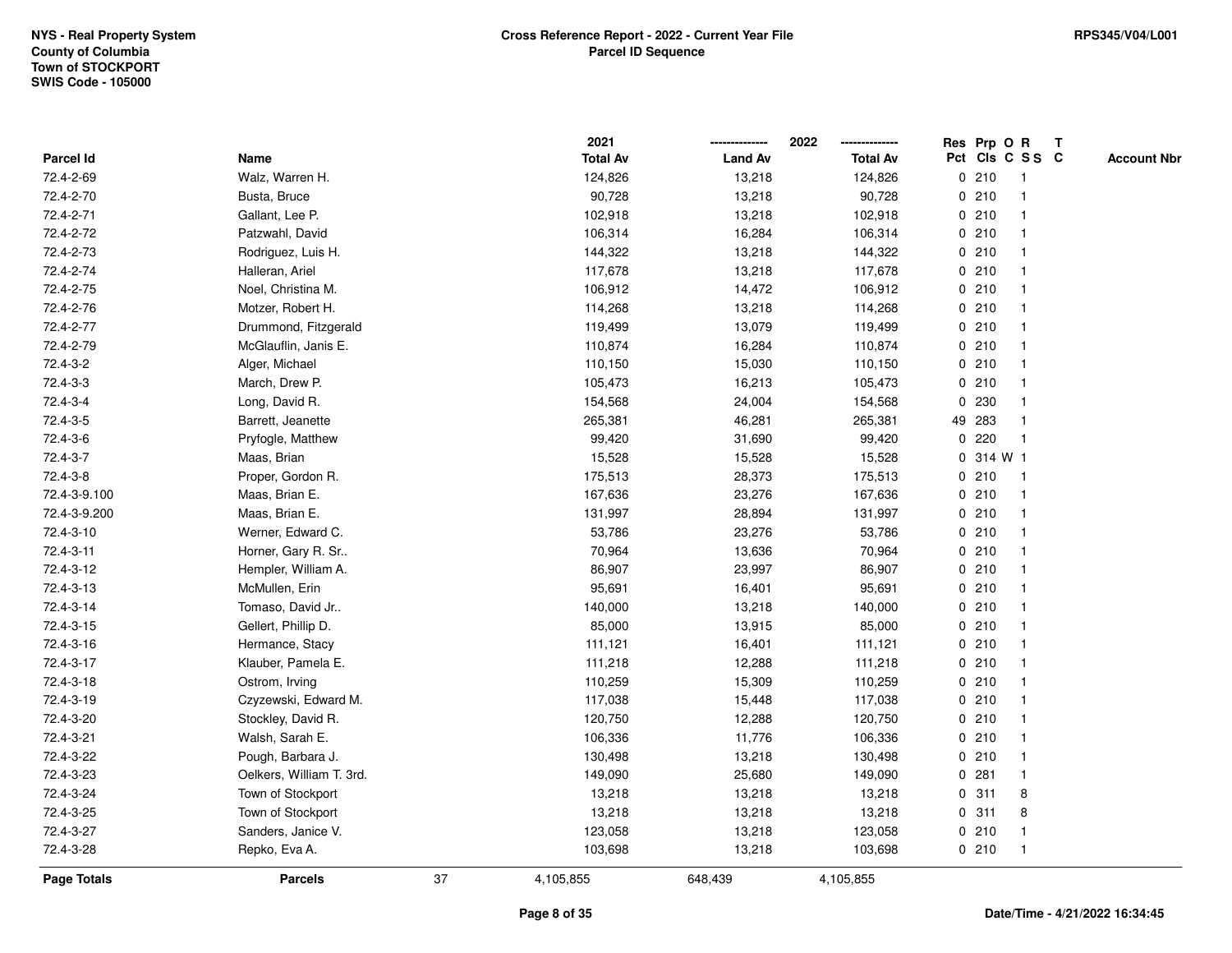|                    |                            |    | 2021            |                | 2022            | Res Prp O R |                         | Т |                    |
|--------------------|----------------------------|----|-----------------|----------------|-----------------|-------------|-------------------------|---|--------------------|
| Parcel Id          | Name                       |    | <b>Total Av</b> | <b>Land Av</b> | <b>Total Av</b> |             | Pct Cls C S S C         |   | <b>Account Nbr</b> |
| 72.4-3-29          | Berryman, Lynn             |    | 104,397         | 13,357         | 104,397         | 0210        | $\overline{\mathbf{1}}$ |   |                    |
| 72.4-3-30          | Walters, Gerard J.         |    | 115,217         | 13,357         | 115,217         | 0210        | $\overline{\mathbf{1}}$ |   |                    |
| 72.4-3-31          | Haywood, Michael           |    | 113,718         | 13,218         | 113,718         | 0210        | 1                       |   |                    |
| 72.4-3-32          | Delgado, Raul Jr.          |    | 170,558         | 13,218         | 170,558         | 0210        | -1                      |   |                    |
| 72.4-3-33          | Nooney, Kevin L.           |    | 105,998         | 13,218         | 105,998         | 0210        |                         |   |                    |
| 72.4-3-34          | Wildermuth, Robert         |    | 111,198         | 13,218         | 111,198         | 0210        |                         |   |                    |
| 72.4-3-35          | Williams, Mark S.          |    | 109,938         | 13,218         | 109,938         | 0210        |                         |   |                    |
| 72.4-3-36          | Carol A. Zincio Irr. Trust |    | 153,333         | 13,776         | 153,333         | 0210        | -1                      |   |                    |
| 72.4-3-37          | Maillet, Edward J.         |    | 124,745         | 13,218         | 124,745         | 0210        | $\overline{\mathbf{1}}$ |   |                    |
| 72.4-3-38          | Martin, Shirley            |    | 105,743         | 13,357         | 105,743         | 0 283       | $\overline{1}$          |   |                    |
| 72.4-3-39          | Welch, Edward J.           |    | 107,010         | 12,800         | 107,010         | 0210        |                         |   |                    |
| 72.4-3-40          | <b>CCRC</b> Inc            |    | 113,718         | 13,218         | 113,718         | 0210        | 8                       |   |                    |
| 72.4-3-41          | Zahn, Jason                |    | 107,497         | 13,357         | 107,497         | 0210        |                         |   |                    |
| 72.4-3-42          | Markham, Joseph            |    | 165,897         | 13,357         | 198,897         | 0210        |                         |   |                    |
| 72.4-3-43          | Rowell, Jerald A.          |    | 120,038         | 13,218         | 120,038         | 0210        | -1                      |   |                    |
| 72.4-3-44          | Szlachetka, Michael J.     |    | 121,018         | 13,218         | 121,018         | 0210        | -1                      |   |                    |
| 72.4-3-45          | Wolfe, Tracy L.            |    | 105,598         | 13,218         | 105,598         | 0210        | $\overline{1}$          |   |                    |
| 72.4-3-46          | Dallas, Nyla               |    | 117,884         | 14,194         | 117,884         | 0210        |                         |   |                    |
| 72.4-3-47          | Preusser, Sean             |    | 115,078         | 13,218         | 115,078         | 0210        |                         |   |                    |
| 72.4-3-48          | Wadman, Carla              |    | 152,148         | 13,218         | 152,148         | 0210        |                         |   |                    |
| 72.4-3-49          | Myers, Gail                |    | 106,668         | 13,218         | 106,668         | 0210        | $\overline{1}$          |   |                    |
| 72.4-3-50          | Gellert, Philip            |    | 106,668         | 13,218         | 106,668         | 0210        | -1                      |   |                    |
| 72.4-3-51          | Chowenhill, Michael D.     |    | 105,549         | 12,939         | 105,549         | 0210        | $\overline{\mathbf{1}}$ |   |                    |
| 72.4-3-52          | Chaluisan, Kayla A.        |    | 126,500         | 13,218         | 126,500         | 0210        | $\overline{1}$          |   |                    |
| 72.4-3-53          | Reynolds, Claudia          |    | 106,600         | 12,800         | 106,600         | 0210        |                         |   |                    |
| 72.4-3-54          | Dingee, Sarah              |    | 104,300         | 12,800         | 104,300         | 0210        |                         |   |                    |
| 72.4-3-55          | Town of Stockport          |    | 13,218          | 13,218         | 13,218          | 0.311       | 8                       |   |                    |
| 72.4-3-56          | Town of Stockport          |    | 13,218          | 13,218         | 13,218          | 0.311       | 8                       |   |                    |
| 72.4-3-57          | Yakman, Donald             |    | 105,598         | 13,218         | 105,598         | 0210        | -1                      |   |                    |
| 72.4-3-58          | Herber, Michele L.         |    | 134,298         | 13,218         | 134,298         | 0210        | -1                      |   |                    |
| 72.4-3-59          | Scali Properties LLC       |    | 100,676         | 13,776         | 100,676         | 0210        | 1                       |   |                    |
| 72.4-3-60          | Gellert, Phil              |    | 50,000          | 17,803         | 50,000          | 0210        |                         |   |                    |
| 72.4-3-61          | Martino, Lawrence J.       |    | 122,663         | 17,803         | 122,663         | 0210        |                         |   |                    |
| 72.4-3-62          | Martino, Lawrence J.       |    | 29,790          | 29,790         | 29,790          | 0.312       |                         |   |                    |
| 72.4-3-63          | Plass, Bobbie Jo           |    | 103,695         | 16,635         | 103,695         | 0210        | $\overline{1}$          |   |                    |
| 72.4-3-64          | Roby, Carl Jr.             |    | 115,205         | 13,915         | 115,205         | 0210        | -1                      |   |                    |
| 72.4-3-65          | Johnson, Benjamin J.       |    | 122,068         | 15,448         | 122,068         | 0210        | $\overline{1}$          |   |                    |
| <b>Page Totals</b> | <b>Parcels</b>             | 37 | 4,007,445       | 522,406        | 4,040,445       |             |                         |   |                    |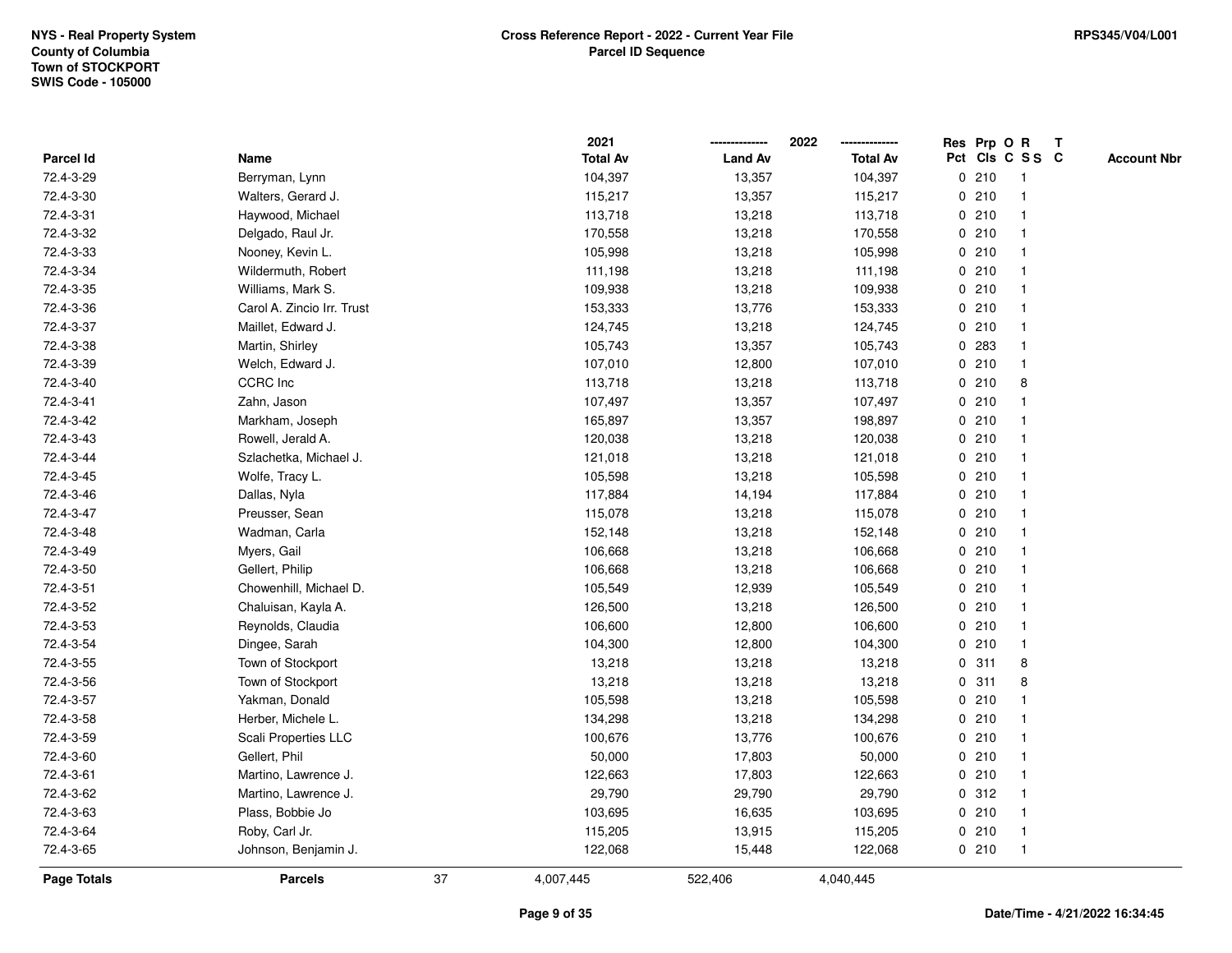|                  |                                |    | 2021            |                | 2022            |   |       | Res Prp O R     | $\mathbf{T}$       |
|------------------|--------------------------------|----|-----------------|----------------|-----------------|---|-------|-----------------|--------------------|
| <b>Parcel Id</b> | Name                           |    | <b>Total Av</b> | <b>Land Av</b> | <b>Total Av</b> |   |       | Pct Cls C S S C | <b>Account Nbr</b> |
| 72.4-3-66        | Cotsonas, Rhea                 |    | 108,796         | 13,776         | 108,796         |   | 0210  |                 |                    |
| 72.4-3-67        | Gellert, Philip                |    | 112,065         | 13,497         | 112,065         |   | 0210  |                 |                    |
| 72.4-3-68        | Skelley, Shawn                 |    | 138,298         | 13,218         | 138,298         |   | 0210  |                 |                    |
| 72.4-3-69        | Leone, John R.                 |    | 43,218          | 13,218         | 43,218          |   | 0.312 |                 |                    |
| 72.4-3-70        | Krizar, Emil                   |    | 199,147         | 71,597         | 199,147         | 0 | 280   |                 |                    |
| 72.4-3-71        | Town of Stockport              |    | 13,218          | 13,218         | 13,218          |   | 0.311 | 8               |                    |
| 72.4-3-72        | Town of Stockport              |    | 13,218          | 13,218         | 13,218          |   | 0.311 | 8               |                    |
| 72.4-3-73        | Harvey, Daniel K.              |    | 123,161         | 25,881         | 123,161         |   | 0210  |                 |                    |
| 72.4-3-75        | Pearsall, George F.            |    | 7,050           | 7,050          | 7,050           |   | 0.311 |                 |                    |
| 72.4-3-78        | Schroder, Craig L.             |    | 120,046         | 10,752         | 120,046         |   | 0210  |                 |                    |
| 72.4-3-79        | Horner, Gary                   |    | 136,336         | 23,276         | 136,336         |   | 0210  |                 |                    |
| 72.4-3-81        | Rossman Falls Realty LLC       |    | 227,771         | 40,807         | 227,771         |   | 0 449 |                 |                    |
| 72.4-3-82        | Rossman Falls Realty LLC       |    | 42,229          | 6,144          | 42,229          |   | 0 874 |                 |                    |
| 72.4-3-83        | Chittenden Falls Dam Inc       |    | 23,221          | 10,481         | 23,221          |   | 0822  |                 |                    |
| 72.4-3-84        | Chittenden Falls Hydropower In |    | 264,441         | 26,161         | 264,441         |   | 0 874 |                 |                    |
| $72.4 - 4 - 1$   | Graziano, Anthony              |    | 11,264          | 11,264         | 11,264          |   | 0.311 |                 |                    |
| 72.4-4-2.100     | Pearsall, George F.            |    | 229,912         | 32,892         | 229,912         | 0 | 210   |                 |                    |
| 72.4-4-2.200     | Haywood, Lesley D.             |    | 126,026         | 23,276         | 126,026         |   | 0210  |                 |                    |
| 72.4-4-12        | Montalto, Eric T.              |    | 109,352         | 8,192          | 109,352         |   | 0210  |                 |                    |
| 72.4-4-13        | Hoke, Donald R. Jr.            |    | 12,800          | 12,800         | 12,800          |   | 0.311 |                 |                    |
| 72.4-4-20        | Hoke, Donald R. Jr.            |    | 140,702         | 23,602         | 140,702         |   | 0210  |                 |                    |
| 72.4-4-21        | Briscoe, Shawn                 |    | 122,772         | 17,102         | 122,772         |   | 0210  |                 |                    |
| 72.4-4-22        | Nissi Place Developers LLC     |    | 13,218          | 13,218         | 13,218          |   | 0.311 |                 |                    |
| 72.4-4-23        | Hallenbeck, John J.            |    | 115,006         | 13,636         | 115,006         |   | 0210  |                 |                    |
| 72.4-4-24        | Bogardus, Jon K.               |    | 117,545         | 16,935         | 117,545         |   | 0210  | $\mathbf 1$     |                    |
| 72.4-4-26        | Town of Stockport              |    | 96,991          | 47,481         | 96,991          |   | 0 853 | 8               |                    |
| 72.4-4-27        | Konderwich, James              |    | 160,312         | 17,336         | 160,312         |   | 0.311 |                 |                    |
| 72.4-4-28        | Konderwich, James              |    | 15,448          | 15,448         | 15,448          |   | 0210  |                 |                    |
| 72.4-5-1.100     | Mc Cagg, Erica                 |    | 228,740         | 47,840         | 228,740         |   | 0210  |                 |                    |
| 72.4-5-1.200     | Keil, Toby                     |    | 164,981         | 29,461         | 164,981         |   | 0210  |                 |                    |
| 72.4-5-2         | First, Jeffrey K.              |    | 132,328         | 18,302         | 132,328         |   | 0210  |                 |                    |
| 72.4-5-3         | Barrett, Jeanette              |    | 12,971          | 12,971         | 12,971          |   | 0.311 |                 |                    |
| 72.4-5-4         | First, Meghan E.               |    | 18,186          | 18,186         | 18,186          |   | 0.311 |                 |                    |
| 72.4-5-5         | Melody Desposito Family Trust  |    | 194,896         | 17,956         | 194,896         |   | 0210  |                 |                    |
| 72.4-5-6         | Perillo, Umbert                |    | 155,243         | 17,033         | 155,243         |   | 0210  |                 |                    |
| 72.4-5-7         | Gregory, John P.               |    | 192,989         | 21,413         | 192,989         |   | 0210  |                 |                    |
| 72.4-5-8         | Prestipino, Anthony J.         |    | 146,184         | 17,494         | 146,184         |   | 0210  |                 |                    |
| Page Totals      | <b>Parcels</b>                 | 37 | 4,090,081       | 756,132        | 4,090,081       |   |       |                 |                    |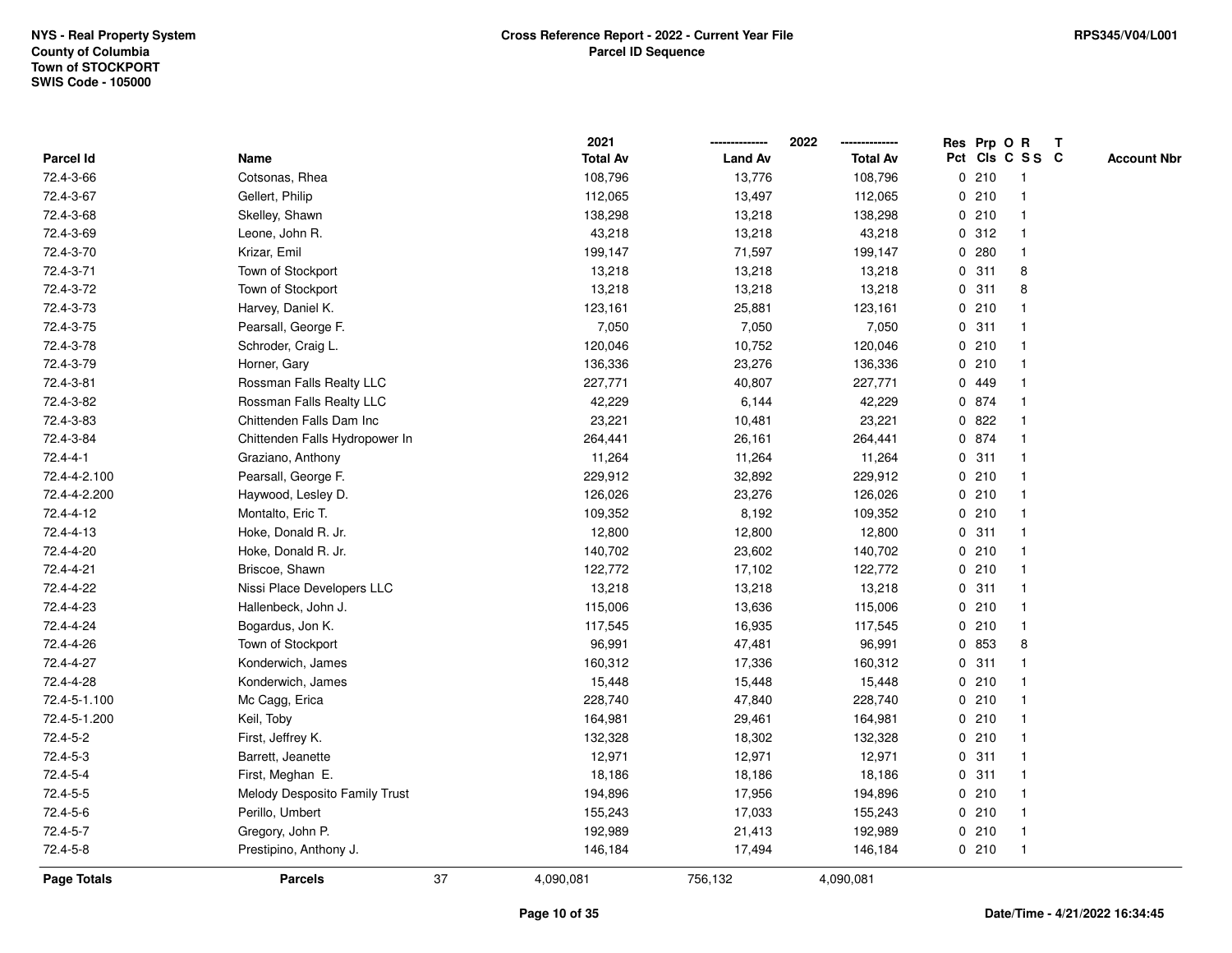|                    |                                |    | 2021            |                | 2022            | Res Prp O R |                         | Т |                    |
|--------------------|--------------------------------|----|-----------------|----------------|-----------------|-------------|-------------------------|---|--------------------|
| Parcel Id          | Name                           |    | <b>Total Av</b> | <b>Land Av</b> | <b>Total Av</b> |             | Pct Cls C S S C         |   | <b>Account Nbr</b> |
| 72.4-5-9           | Perez, John                    |    | 132,667         | 16,917         | 132,667         | 0210        | $\overline{\mathbf{1}}$ |   |                    |
| 72.4-5-10          | Kilcer, Gary J.                |    | 183,793         | 17,033         | 183,793         | 0210        | $\overline{\mathbf{1}}$ |   |                    |
| 72.4-5-11          | Sandagato, Todd                |    | 174,066         | 16,066         | 174,066         | 0210        | -1                      |   |                    |
| 72.4-5-12          | Cervenka, Helen R.             |    | 156,998         | 29,348         | 156,998         | 0210        |                         |   |                    |
| 72.4-5-13          | Minjia Wu Revocable Trust      |    | 175,199         | 20,204         | 175,199         | 0210        |                         |   |                    |
| 72.4-5-14          | Hoffman, David P.              |    | 153,065         | 17,725         | 153,065         | 0210        |                         |   |                    |
| 72.4-5-15          | Goodrich, Molly                |    | 160,896         | 17,959         | 160,896         | 0210        |                         |   |                    |
| 72.4-5-16          | Libruk, Inez M.                |    | 192,634         | 18,071         | 192,634         | 0210        | $\overline{\mathbf{1}}$ |   |                    |
| 72.4-5-17          | Burns, Thomas A.               |    | 137,008         | 17,610         | 137,008         | 0210        | -1                      |   |                    |
| 72.4-5-18          | Stocchetti, Vincent            |    | 136,382         | 16,802         | 136,382         | 0210        | $\mathbf{1}$            |   |                    |
| 72.4-5-19          | Southcott, Amy Murray          |    | 173,079         | 19,225         | 173,079         | 0210        |                         |   |                    |
| 72.4-5-20          | Hamm, Edward L.                |    | 146,948         | 17,610         | 146,948         | 0210        |                         |   |                    |
| 72.4-5-21          | Ingham, Robert                 |    | 122,837         | 16,917         | 122,837         | 0210        |                         |   |                    |
| 72.4-5-22          | Race, Sandra L.                |    | 134,496         | 16,360         | 134,496         | 0210        |                         |   |                    |
| 72.4-5-23          | Mena, Carlos                   |    | 136,196         | 17,725         | 136,196         | 0210        |                         |   |                    |
| 72.4-5-24          | Bartle, Colleen                |    | 159,908         | 18,071         | 159,908         | 0210        | $\overline{\mathbf{1}}$ |   |                    |
| 72.4-5-25          | Kilmer, Michael H.             |    | 176,126         | 17,959         | 176,126         | 0210        | -1                      |   |                    |
| 72.4-5-26          | Dinardi, Nicholas P.           |    | 135,369         | 17,379         | 135,369         | 0210        |                         |   |                    |
| 72.4-5-27          | Park, Robert M.                |    | 139,740         | 17,610         | 139,740         | 0210        |                         |   |                    |
| 72.4-5-28          | Fabiano, James                 |    | 148,654         | 18,879         | 148,654         | 0210        |                         |   |                    |
| 72.4-5-29          | Marcus, Daniel N.              |    | 182,258         | 18,071         | 182,258         | 0210        |                         |   |                    |
| $73.-1-1.111$      | Glencadia Holding Co. LLC      |    | 163,708         | 41,833         | 163,708         | $0$ 120     |                         |   |                    |
| 73.-1-1.120        | Van Wie, Richard H.            |    | 112,389         | 18,087         | 112,389         | 0210        | $\overline{\mathbf{1}}$ |   |                    |
| 73.-1-1.300        | Schools, Timothy               |    | 106,476         | 17,906         | 106,476         | 0210        | -1                      |   |                    |
| $73.-1-2$          | Romanchuck, James P.           |    | 4,034           | 4,034          | 4,034           | 0 105       | -1                      |   |                    |
| $73.-1-3$          | Hurta, David M.                |    | 1,923           | 1,923          | 1,923           | 0.311       |                         |   |                    |
| 73.-1-5.111        | Gumaer, Mary A.                |    | 11,238          | 22,860         | 22,860          | 0 105       |                         |   |                    |
| 73.-1-5.112        | Clemens, Holly                 |    | 10,244          | 10,244         | 10,244          | 0 105       |                         |   |                    |
| 73.-1-5.120        | Parsons, Todd                  |    | 349,012         | 35,932         | 349,012         | 0210        | $\overline{\mathbf{1}}$ |   |                    |
| 73.-1-5.200        | Gravlin, Peter                 |    | 109,706         | 23,276         | 109,706         | 0210        | -1                      |   |                    |
| $73.-1-6.2$        | Gallo, John M.                 |    | 288,680         | 25,680         | 288,680         | 0210        | -1                      |   |                    |
| 73.-1-6.12         | Carolyn E. Beveridge Living Tr |    | 451,693         | 25,993         | 451,693         | 0210        |                         |   |                    |
| 73.-1-6.111        | Osifchin, Gary P.              |    | 63,820          | 63,820         | 63,820          | 0.311       |                         |   |                    |
| 73.-1-6.112        | Dandridge, Carrie              |    | 198,129         | 23,997         | 198,129         | 0210        |                         |   |                    |
| 73.-1-7.111        | Fields, Ephraim                |    | 857,085         | 51,820         | 857,085         | 0.240       |                         |   |                    |
| 73.-1-7.112        | Laurange, Lisa M.              |    | 111,630         | 25,680         | 111,630         | 0210        | $\overline{\mathbf{1}}$ |   |                    |
| 73.-1-7.120        | Drabick, Mildred Hanaman       |    | 110,636         | 23,276         | 110,636         | 0210        | $\overline{1}$          |   |                    |
| <b>Page Totals</b> | <b>Parcels</b>                 | 37 | 6,208,722       | 799,902        | 6,220,344       |             |                         |   |                    |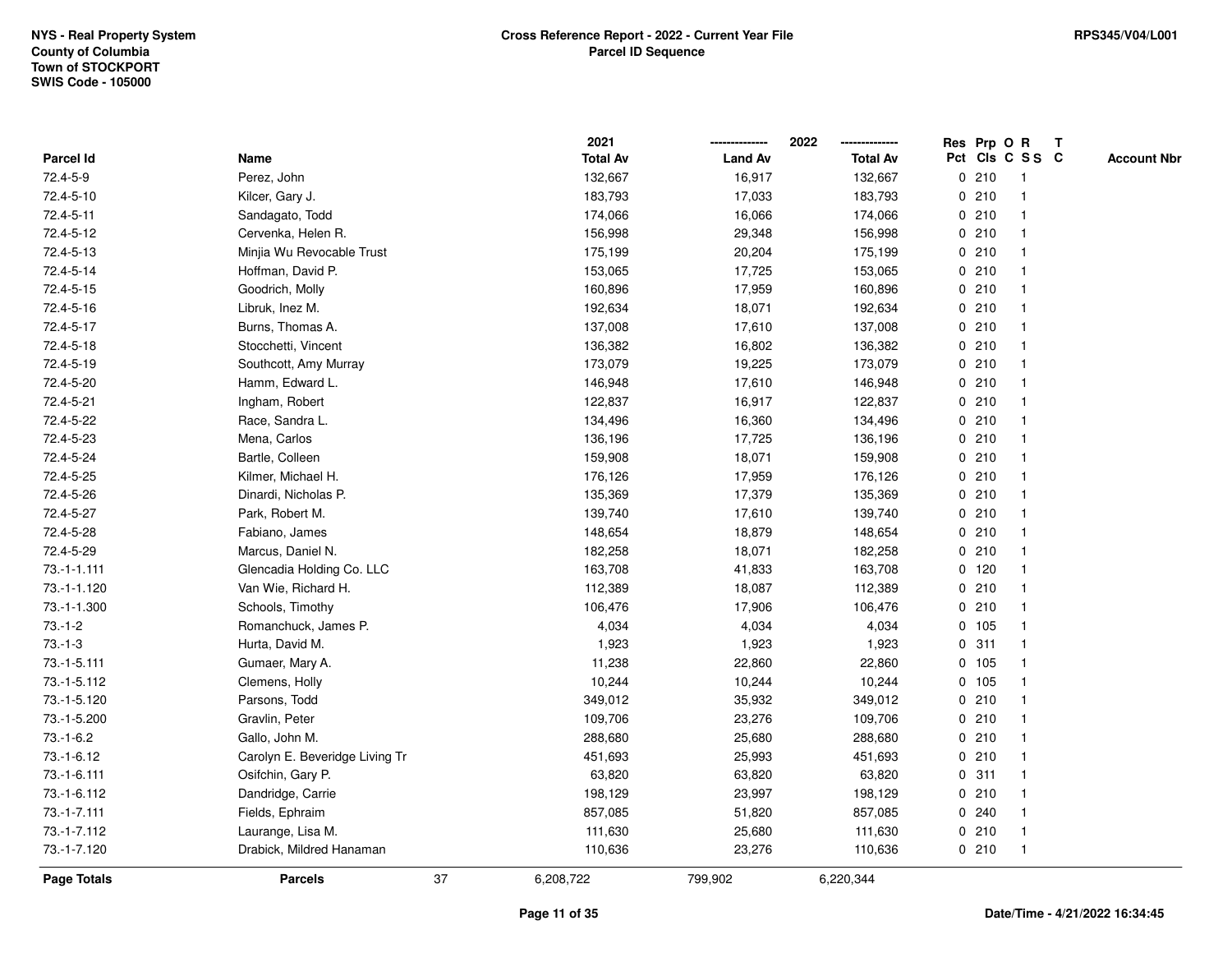|                    |                             |    | 2021            |                | 2022            |   |         | Res Prp O R             | T |                    |
|--------------------|-----------------------------|----|-----------------|----------------|-----------------|---|---------|-------------------------|---|--------------------|
| Parcel Id          | Name                        |    | <b>Total Av</b> | <b>Land Av</b> | <b>Total Av</b> |   |         | Pct Cls C S S C         |   | <b>Account Nbr</b> |
| 73.-1-7.200        | Skabowski, Joseph A.        |    | 148,110         | 31,110         | 148,110         | 0 | 210     | $\mathbf{1}$            |   |                    |
| $73.-1-8$          | Colarusso, Robert           |    | 187,743         | 35,873         | 187,743         | 0 | 210     | -1                      |   |                    |
| $73.-1-9$          | Tuczynski, Louis III.       |    | 165,598         | 46,968         | 165,598         |   | 0210    | $\mathbf 1$             |   |                    |
| $73.-1-10$         | Franceschi, Richard         |    | 161,099         | 31,209         | 161,099         |   | 0210    |                         |   |                    |
| $73.-1-11$         | Guido, Nicholas             |    | 122,836         | 23,516         | 122,836         |   | 0210    |                         |   |                    |
| $73.-1-12$         | Van Alstyne Family Trust    |    | 154,606         | 25,846         | 154,606         |   | 0210    |                         |   |                    |
| $73.-1-13$         | Stockport Water Dist #2     |    | 126,102         | 32,892         | 126,102         |   | 0 485   | 8                       |   |                    |
| $73.-1-14$         | Yoches, Jeffrey T.          |    | 156,078         | 24,478         | 156,078         | 0 | 210     |                         |   |                    |
| $73.-1-15$         | Cohn, Daniel                |    | 570,998         | 178,829        | 843,914         |   | 0.241   |                         |   |                    |
| 73.-1-16.111       | Knott, Eric A.              |    | 193,275         | 29,275         | 193,275         |   | 0210    | -1                      |   |                    |
| 73.-1-16.112       | Richard E. Thomas Ir. Trust |    | 109,706         | 23,396         | 109,706         |   | 0210    |                         |   |                    |
| 73.-1-16.120       | Scofield, John Jr.          |    | 120,494         | 28,204         | 120,494         |   | 0210    |                         |   |                    |
| 73.-1-16.200       | Horst, Andrew S.            |    | 138,571         | 26,521         | 138,571         |   | 0210    |                         |   |                    |
| $73.-1-17$         | Conway, David L.            |    | 23,113          | 9,283          | 23,113          |   | 0.312   |                         |   |                    |
| $73.-1-18$         | Conway, David L.            |    | 144,466         | 23,276         | 144,466         | 0 | 210     | -1                      |   |                    |
| $73.-1-19$         | Skabowski, Sandra A.        |    | 14,654          | 14,654         | 14,654          |   | 0.314   | $\overline{\mathbf{1}}$ |   |                    |
| 73.-1-20.11        | Walker, L. Karen            |    | 213,334         | 60,514         | 213,334         |   | 0 283   | $\mathbf 1$             |   |                    |
| 73.-1-20.12        | Walker, Karen L.            |    | 6,731           | 6,731          | 6,731           |   | 0.311   |                         |   |                    |
| 73.-1-20.21        | Tuczynski, Louis J. III.    |    | 91,288          | 91,288         | 91,288          |   | 0.311   |                         |   |                    |
| 73.-1-20.22        | Tiernan, Timothy A.         |    | 325,532         | 30,832         | 325,532         |   | 0210    |                         |   |                    |
| $73.-1-21$         | Cohn, Christine B.          |    | 31,363          | 31,363         | 31,363          |   | 0 105   |                         |   |                    |
| $73 - 1 - 22$      | Cohn, Christine B.          |    | 58,095          | 58,095         | 58,095          |   | 0 105   | -1                      |   |                    |
| $73.-1-23$         | Cohn, Christine B.          |    | 342,647         | 204,720        | 342,647         |   | 0, 113  | $\mathbf{1}$            |   |                    |
| 73.-1-24.100       | Cartwright, Rickie A.       |    | 137,476         | 29,286         | 137,476         |   | $0$ 271 | -1                      |   |                    |
| 73.-1-24.200       | Randall, Nancy Watts        |    | 129,367         | 23,877         | 129,367         |   | 0210    |                         |   |                    |
| $73.-1-25$         | Cohn, Christine B.          |    | 67,853          | 67,853         | 67,853          |   | 0, 105  |                         |   |                    |
| $73.-1-26$         | Cohn, Christine B.          |    | 451,852         | 84,735         | 176,905         |   | 76 210  |                         |   |                    |
| $73.-1-27$         | Cappello, Carl A.           |    | 132,671         | 23,415         | 132,671         |   | 0210    |                         |   |                    |
| $73.-1-28$         | Barie, Carolyn R.           |    | 99,125          | 21,485         | 99,125          | 0 | 210     | -1                      |   |                    |
| 73.-1-29           | Roback, Louise              |    | 184,583         | 24,959         | 184,583         | 0 | 210     | $\mathbf{1}$            |   |                    |
| 73.-1-30.100       | Cohn, Christine B.          |    | 15,327          | 15,327         | 15,327          |   | 0, 105  | $\mathbf 1$             |   |                    |
| 73.-1-30.200       | Reynolds, Mary J.           |    | 157,615         | 19,205         | 157,615         |   | 0210    |                         |   |                    |
| $73. - 1 - 31$     | Cohn, Christine B.          |    | 40,655          | 40,655         | 40,655          |   | 0, 105  |                         |   |                    |
| 73.-1-32.111       | Dreyer, William B.          |    | 766,378         | 54,798         | 766,378         |   | 0.240   |                         |   |                    |
| $73.-1-33$         | Adkisson, Jeffrey           |    | 252,500         | 82,809         | 252,500         |   | 0210    | $\mathbf{1}$            |   |                    |
| $73.-1-34$         | Adkisson, Jeffrey           |    | 2,252           | 2,252          | 2,252           | 0 | 312     | $\mathbf{1}$            |   |                    |
| $73.-1-35$         | Adkisson, Jeffrey           |    | 70,781          | 19,721         | 70,781          |   | 0210    | $\mathbf{1}$            |   |                    |
| <b>Page Totals</b> | <b>Parcels</b>              | 37 | 6,114,874       | 1,579,250      | 6,112,843       |   |         |                         |   |                    |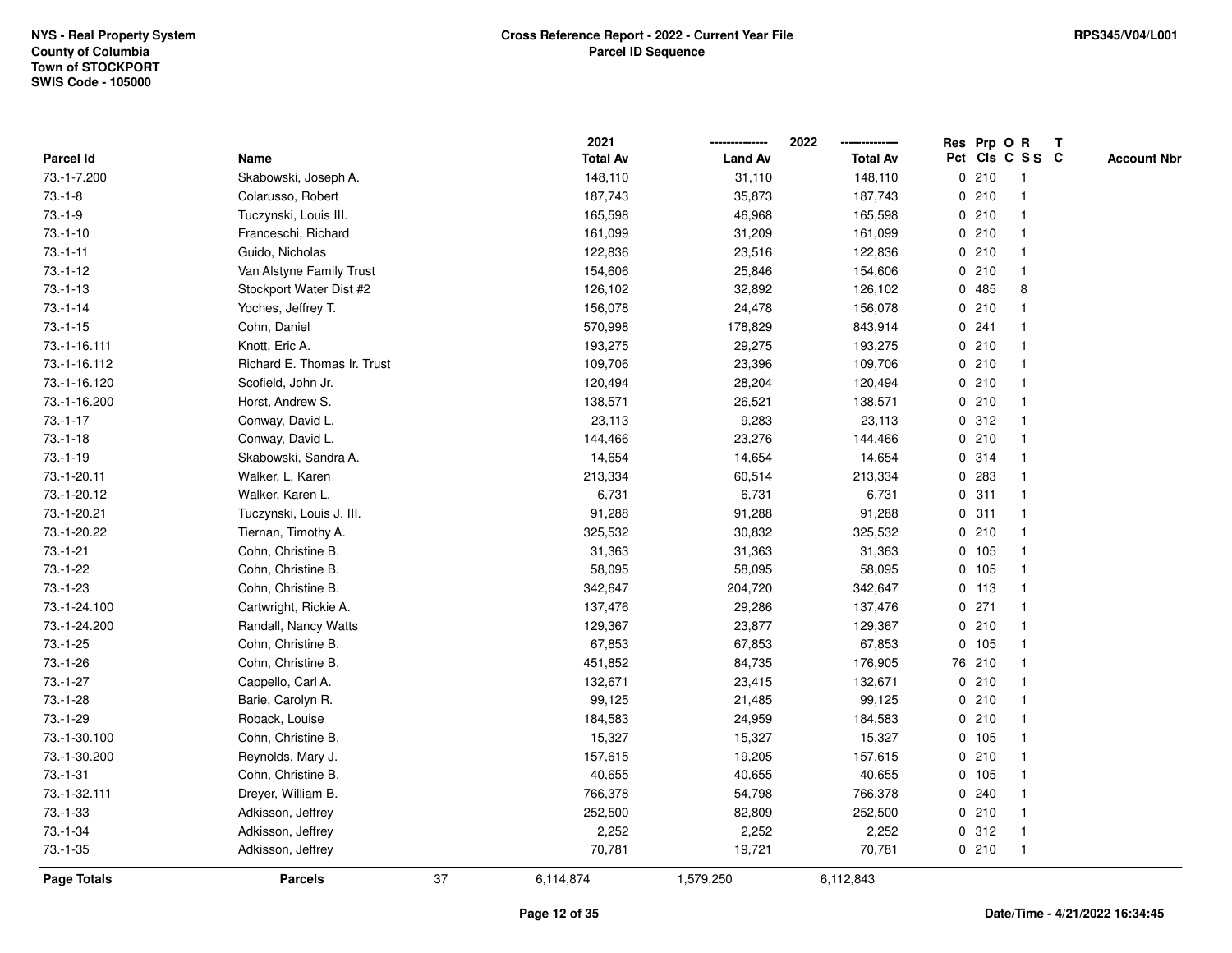|               |                              |    | 2021            |                | 2022            |             |         | Res Prp O R     | $\mathbf{T}$ |                    |
|---------------|------------------------------|----|-----------------|----------------|-----------------|-------------|---------|-----------------|--------------|--------------------|
| Parcel Id     | Name                         |    | <b>Total Av</b> | <b>Land Av</b> | <b>Total Av</b> |             |         | Pct Cls C S S C |              | <b>Account Nbr</b> |
| $73.-1-36$    | Julia L. Richie Trust        |    | 375,376         | 55,164         | 375,376         |             | 0.240   | -1              |              |                    |
| $73.-1-37$    | Shin, Catherine H.           |    | 196,574         | 38,484         | 196,574         | 0           | 240     |                 |              |                    |
| $73.-1-38$    | Coote, Alexandra             |    | 168,311         | 33,923         | 168,311         |             | 0210    |                 |              |                    |
| 73.-1-39.111  | Viale, Alessandro F.         |    | 12,116          | 12,116         | 12,116          | 0           | 310     | -1              |              |                    |
| 73.-1-39.112  | Steinhoff, Brian             |    | 1,438           | 1,438          | 1,438           | 0           | 311     | $\mathbf{1}$    |              |                    |
| 73.-1-39.120  | Steinhoff, Brian             |    | 127,812         | 27,152         | 127,812         |             | 0210    |                 |              |                    |
| 73.-1-39.210  | Simel, Dylan                 |    | 39,553          | 39,553         | 39,553          |             | 0.314   |                 |              |                    |
| 73.-1-39.220  | Mitchell, Franklin           |    | 131,763         | 33,923         | 131,763         |             | 0210    |                 |              |                    |
| 73.-1-40.100  | Cartwright, Rickie Sr        |    | 260,556         | 44,816         | 260,556         |             | 95 439  |                 |              |                    |
| 73.-1-40.210  | Balla, John                  |    | 173,823         | 173,823        | 173,823         |             | 0, 105  |                 |              |                    |
| 73.-1-40.221  | Cartwright, Rickie Sr        |    | 21,755          | 20,015         | 21,755          |             | 0, 120  | $\mathbf{1}$    |              |                    |
| 73.-1-40.222  | Cartwright, Rickie Sr        |    | 13,070          | 12,020         | 13,070          |             | $0$ 120 | $\mathbf{1}$    |              |                    |
| $73.-1-41$    | M. Grimaldi & Sons LLC       |    | 76,342          | 76,342         | 76,342          |             | $0$ 110 |                 |              |                    |
| $73.-1-42$    | Tomlin, Kevin Jon            |    | 95,692          | 24,542         | 95,692          |             | 0210    |                 |              |                    |
| $73.-1-43$    | Parsons, Todd                |    | 7,863           | 4,803          | 7,863           |             | $0$ 170 |                 |              |                    |
| $73.-1-44$    | Sauca, Tonnie Sr.            |    | 111,546         | 24,666         | 111,546         |             | 0210    |                 |              |                    |
| $73.-1-45$    | Tuczynski, Louis J. III.     |    | 130,565         | 55,875         | 130,565         | 0           | 270     | -1              |              |                    |
| $73.-1-46$    | Eckhoff, Sally               |    | 82,070          | 25,680         | 82,070          |             | 0210    | -1              |              |                    |
| $73.-1-47$    | Tuczynski, Sandra A.         |    | 137,965         | 25,675         | 137,965         |             | 0210    | $\mathbf 1$     |              |                    |
| $73.-1-48$    | Longe, Scott B. Jr           |    | 95,422          | 29,522         | 95,422          |             | $0$ 112 |                 |              |                    |
| $73.-1-49$    | Thomas, Richard E.           |    | 108,741         | 26,161         | 108,741         |             | 0210    |                 |              |                    |
| $73.-1-50$    | Hurta, David M.              |    | 7,933           | 7,933          | 7,933           |             | 0 105   |                 |              |                    |
| $73.-1-51$    | Horst, Andrew S.             |    | 8,549           | 8,549          | 8,549           |             | 0.311   |                 |              |                    |
| $73.-1-52$    | Paul A and Kay M Knott Trust |    | 7,761           | 7,761          | 7,761           | $\mathbf 0$ | 311     | -1              |              |                    |
| $73.-1-53$    | Tuczynski, Todd M.           |    | 30,613          | 30,613         | 30,613          | 0           | 311     | $\mathbf{1}$    |              |                    |
| $73.-1-55$    | Parsons, Todd                |    | 25,800          | 25,800         | 25,800          |             | 0.311   | -1              |              |                    |
| $73.-1-56$    | Balint, Donald               |    | 170,940         | 25,800         | 170,940         |             | 0210    |                 |              |                    |
| $73.-1-57$    | Cutler, Ronald E.            |    | 160,810         | 25,680         | 160,810         |             | 0210    |                 |              |                    |
| $73.-1-58$    | Gildersleeve, Kris K.        |    | 29,051          | 29,051         | 29,051          |             | 0.311   | -1              |              |                    |
| $73.-1-59$    | Cartwright, Rickie Jr.       |    | 197,732         | 32,892         | 197,732         |             | 0210    |                 |              |                    |
| $73.-1-60$    | Cohn, Christine B.           |    | 79,561          | 79,561         | 79,561          |             | 0, 105  | $\mathbf{1}$    |              |                    |
| $73.-1-61$    | Cadarso, Aingeru Zorita      |    | 224,369         | 46,089         | 224,369         |             | 0210    | $\mathbf{1}$    |              |                    |
| $73.-1-62$    | Switzer, Charles J. Jr.      |    | 1,200           | 1,200          | 1,200           |             | 0.311   |                 |              |                    |
| $81.-1-1.100$ | Pierson, Mary Louise         |    | 362,134         | 141,174        | 362,134         |             | 0.240   |                 |              |                    |
| $81.-1-1.211$ | Face, Scott                  |    | 164,395         | 42,495         | 164,395         |             | 0210    |                 |              |                    |
| 81.-1-1.212   | Pierson, Joseph              |    | 34,619          | 34,619         | 34,619          |             | 0.311   | $\mathbf{1}$    |              |                    |
| 81.-1-1.220   | Pierson, Joseph              |    | 31,361          | 31,361         | 31,361          |             | 0.311   | $\mathbf{1}$    |              |                    |
| Page Totals   | <b>Parcels</b>               | 37 | 3,905,181       | 1,356,271      | 3,905,181       |             |         |                 |              |                    |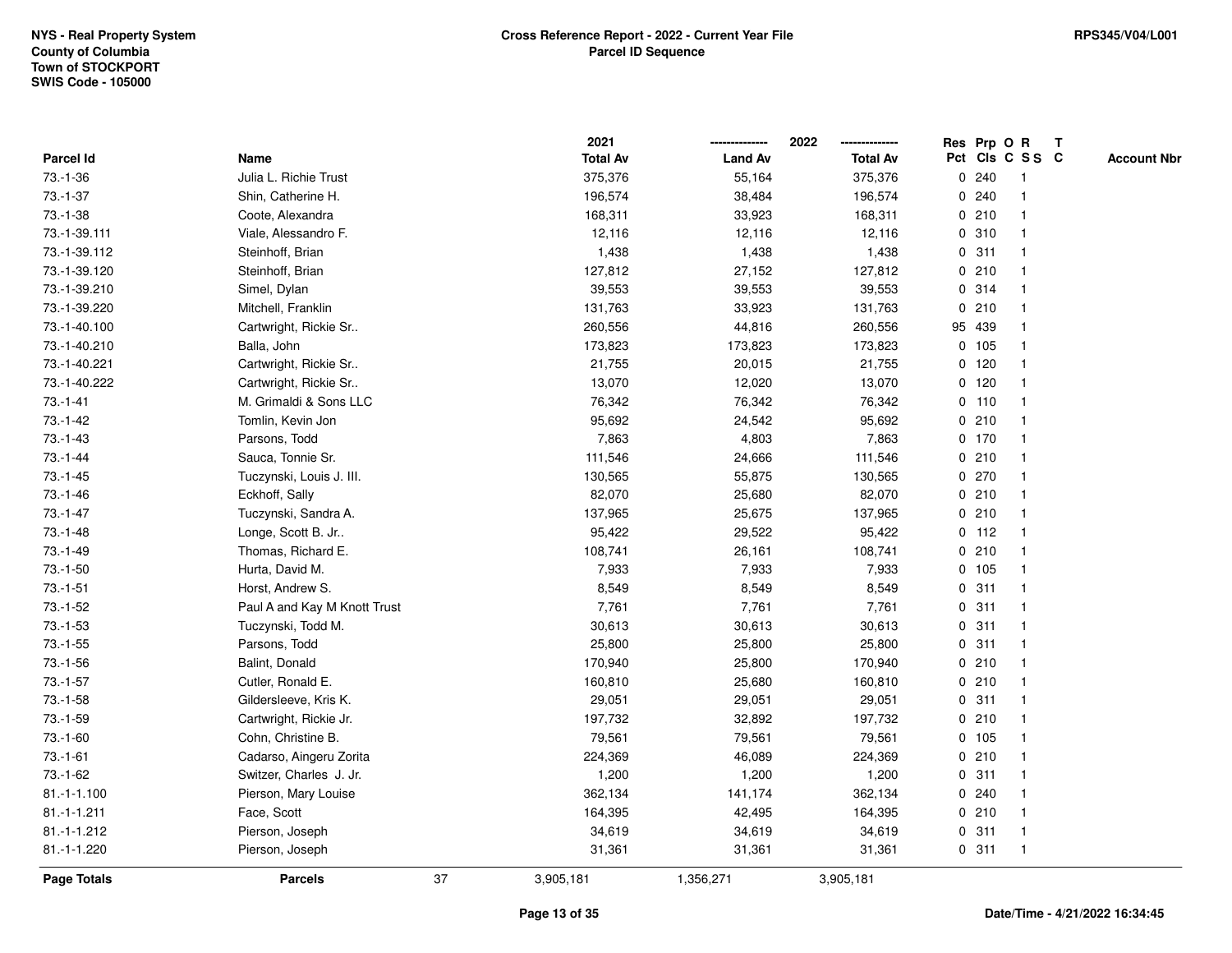|                    |                               | 2021            |                | 2022<br>-------------- | Res Prp O R |          |                 | $\mathbf{T}$ |                    |
|--------------------|-------------------------------|-----------------|----------------|------------------------|-------------|----------|-----------------|--------------|--------------------|
| Parcel Id          | Name                          | <b>Total Av</b> | <b>Land Av</b> | <b>Total Av</b>        |             |          | Pct Cls C S S C |              | <b>Account Nbr</b> |
| $81 - 1 - 2$       | Garafalo, John Jr             | 108,132         | 33,312         | 108,132                |             | 0210     | -1              |              |                    |
| $81 - 1 - 3$       | Dwyer, Barbara                | 47,340          | 25,780         | 47,340                 | 0           | 270      |                 |              |                    |
| $81 - 1 - 4$       | Garafalo, John J. Jr          | 15,994          | 15,994         | 15,994                 |             | 0.311    |                 |              |                    |
| $81.-1-5$          | Garafalo, Jennie              | 114,179         | 36,659         | 114,179                | $\mathbf 0$ | 220      |                 |              |                    |
| $81.-1-6$          | <b>Burdock Hill Farm LLC</b>  | 248,364         | 188,054        | 248,364                |             | 14 105   | $\overline{1}$  |              |                    |
| $81 - 1 - 7$       | Burdock Hill Farm, LLC        | 149,503         | 38,976         | 149,503                |             | 0210     | -1              |              |                    |
| $81.-1-8.100$      | Pierson, Joseph A.            | 14,076          | 14,076         | 14,076                 |             | 0.314    |                 |              |                    |
| $81.-1-9$          | Pierson, Anne H.S.            | 387,735         | 130,552        | 387,735                |             | 0.240    |                 |              |                    |
| 81.-1-10.100       | Stalker, Thomas               | 23,211          | 23,211         | 23,211                 |             | 0.314    |                 |              |                    |
| $81.-1-11$         | Stalker, Thomas               | 152,426         | 53,756         | 152,426                |             | 0210     |                 |              |                    |
| $81 - 1 - 12$      | Finck, Kenneth J.             | 152,556         | 38,586         | 152,556                |             | 0210     | -1              |              |                    |
| $81.-1-13$         | The Stockport Cattle Co., LLC | 140,000         | 28,008         | 140,000                |             | 0210     | $\mathbf{1}$    |              |                    |
| $81 - 1 - 14$      | Halstead, Laurie A.           | 7,682           | 7,682          | 7,682                  |             | 0 314    |                 |              |                    |
| $81.-1-15.11$      | McGivney, Darren C.           | 253,937         | 35,220         | 253,937                |             | 0210     |                 |              |                    |
| $81.-1-15.12$      | Pierson, Joseph A.            | 40,968          | 40,968         | 40,968                 |             | 0.311    |                 |              |                    |
| 81.-1-15.21        | Pierson, Clare                | 34,714          | 34,714         | 34,714                 |             | 0.323    |                 |              |                    |
| 81.-1-15.22        | Halstead, Laurie A.           | 173,700         | 49,500         | 173,700                | 0           | 240      |                 |              |                    |
| 81.-1-17.100       | Jennings, Gerald              | 190,663         | 67,363         | 190,663                | 0           | 210      | -1              |              |                    |
| 81.-1-17.200       | Jennings, William G.          | 162,135         | 36,865         | 162,135                |             | 0210     | -1              |              |                    |
| $81.-1-18$         | Barber, James A.              | 116,056         | 57,096         | 116,056                |             | 0210     |                 |              |                    |
| $81.-1-19$         | VanAlstyne, Dean              | 140,464         | 27,012         | 140,464                |             | 0210     |                 |              |                    |
| $81.-1-20$         | Crown Holdings, Inc.          | 34,121          | 34,121         | 34,121                 |             | 0.312    |                 |              |                    |
| $81.-1-21$         | Jennings, Gerald              | 1,923           | 1,923          | 1,923                  |             | 0.311    |                 |              |                    |
| $81.-1-22$         | Demarest, Francis R.          | 194,203         | 43,543         | 194,203                | $\mathbf 0$ | 210      | -1              |              |                    |
| 81.-1-23.111       | Lazzara, Mark                 | 148,970         | 39,680         | 148,970                |             | 0210     | -1              |              |                    |
| 81.-1-23.112       | Lazzara, Jonathan R.          | 183,840         | 51,700         | 183,840                |             | 0210     | -1              |              |                    |
| 81.-1-23.122       | Cleater, John                 | 54,053          | 54,053         | 54,053                 |             | 0.312    |                 |              |                    |
| 81.-1-23.211       | Lazzara, Sandra               | 17,535          | 17,535         | 17,535                 |             | 0.314 W1 |                 |              |                    |
| 81.-1-23.212       | MacCormack, Paul E.           | 125,782         | 23,632         | 125,782                |             | 0 314    | -1              |              |                    |
| 81.-1-23.220       | MacCormack, Paul E.           | 16,047          | 16,047         | 16,047                 |             | 0210     | -1              |              |                    |
| $81 - 1 - 24$      | <b>GAC Family Trust</b>       | 128,511         | 64,441         | 137,511                |             | 0271     | $\overline{1}$  |              |                    |
| 81.-1-25.11        | Nelkin, Mark                  | 266,002         | 39,680         | 266,002                |             | 0210     | $\overline{1}$  |              |                    |
| 81.-1-25.12        | Hartman, Lewis                | 638,771         | 91,267         | 638,771                |             | 0.240    |                 |              |                    |
| $81.-1-26$         | Pierson, Joseph               | 26,964          | 26,964         | 26,964                 |             | 0 314    |                 |              |                    |
| $81.-1-27.-10$     | <b>Csx Transportation Inc</b> | 341,519         | 374,997        | 374,997                |             | 0 842    | $\overline{7}$  |              |                    |
| 81.-1-27.-20       | Csx Transportation Inc        | 1,024,557       | 1,124,990      | 1,124,990              |             | 0 842    | $\overline{7}$  |              |                    |
| 81.-1-28.100       | David & Alexandra Becker R.T. | 704,758         | 98,550         | 841,758                |             | 0.240    | $\mathbf{1}$    |              |                    |
| <b>Page Totals</b> | 37<br><b>Parcels</b>          | 6,581,391       | 3,086,507      | 6,861,302              |             |          |                 |              |                    |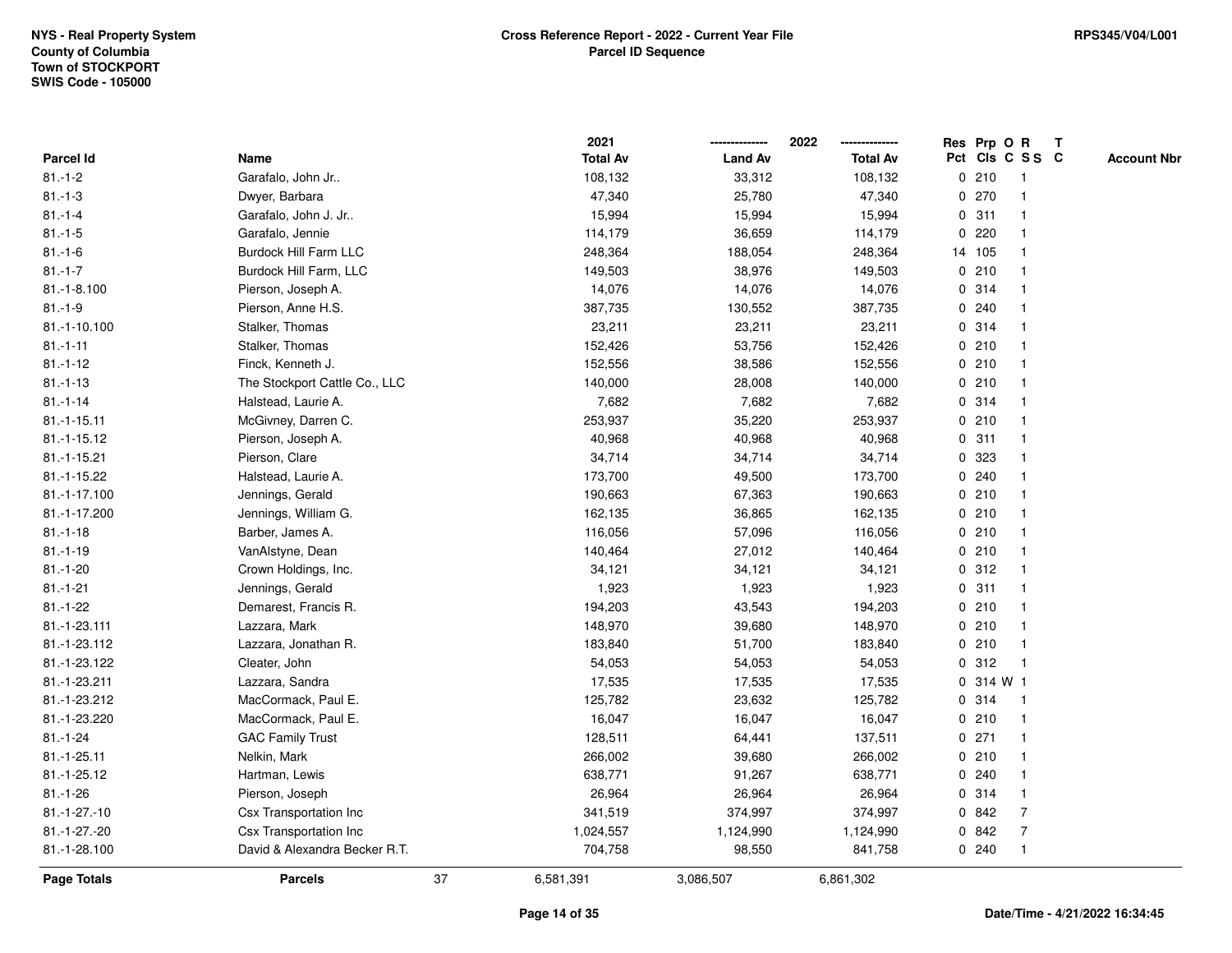|               |                               |    | 2021            |                | 2022            |              | Res Prp O R |                 | $\mathbf{T}$ |                    |
|---------------|-------------------------------|----|-----------------|----------------|-----------------|--------------|-------------|-----------------|--------------|--------------------|
| Parcel Id     | Name                          |    | <b>Total Av</b> | <b>Land Av</b> | <b>Total Av</b> |              |             | Pct Cls C S S C |              | <b>Account Nbr</b> |
| 81.-1-28.200  | Hartman, Lewis                |    | 96,487          | 96,487         | 96,487          |              | 0 314       |                 |              |                    |
| $81.-1-29$    | Carol A Briggs Trust No 1     |    | 2,886           | 2,886          | 2,886           |              | 0.314       |                 |              |                    |
| $81.-1-30$    | Carol A Briggs Trust No 1     |    | 60,822          | 15,612         | 60,822          |              | 0270        |                 |              |                    |
| $81.-1-31$    | Harris, Joan M.               |    | 136,522         | 36,422         | 142,522         | 0            | 210         | -1              |              |                    |
| $81.-1-32$    | Balducci, Genevieve           |    | 32,959          | 32,959         | 32,959          |              | 0.314       | $\mathbf 1$     |              |                    |
| 81.-1-33.100  | Burgoyne, Christine           |    | 137,882         | 36,662         | 137,882         |              | 0210        | -1              |              |                    |
| 81.-1-33.200  | Rothwein, Mark H.             |    | 154,603         | 38,783         | 154,603         |              | 0210        |                 |              |                    |
| $81.-1-34$    | Lazzara, Sandra               |    | 114,921         | 30,531         | 114,921         |              | 0210        |                 |              |                    |
| $81.-1-35$    | Lazzara, Sandra               |    | 4,002           | 4,002          | 4,002           |              | 0.314       | -1              |              |                    |
| $81.-1-36$    | Lazzara, Jill E.              |    | 247,386         | 55,808         | 247,386         | 0            | 280 W 1     |                 |              |                    |
| $81.-1-37$    | Hewig, Jean                   |    | 30,395          | 9,745          | 30,395          | 0            | 260 W 1     |                 |              |                    |
| $81.-1-38$    | Palmer, Kathleen              |    | 96,348          | 9,578          | 96,348          | $\mathbf 0$  | 260         | $\mathbf{1}$    |              |                    |
| $81.-1-39$    | Mac Giffert, Robert M. Sr.    |    | 4,507           | 4,507          | 4,507           |              | 0.314       | -1              |              |                    |
| $81.-1-40$    | Plass, Ronald J.              |    | 59,226          | 3,920          | 59,226          |              | 0 260 W 1   |                 |              |                    |
| $81.-1-41$    | Hilton, Alfred A.             |    | 61,270          | 1,680          | 61,270          |              | 0 260 W 1   |                 |              |                    |
| $81 - 1 - 42$ | Pinkowski, Ronald J. Sr       |    | 32,316          | 3,136          | 32,316          |              | 0 260 W 1   |                 |              |                    |
| $81.-1-43$    | Shin, Catherine               |    | 112,224         | 25,944         | 112,224         | $\mathbf 0$  | 271 W 1     |                 |              |                    |
| $81 - 1 - 44$ | State Of New York             |    | 192,234         | 192,234        | 192,234         |              | 0 971 W 8   |                 |              |                    |
| 81.-1-45.100  | Narayana, Ashwatha            |    | 23,075          | 23,075         | 23,075          |              | 0 910 W 1   |                 |              |                    |
| 81.-1-45.200  | State Of New York             |    | 88,568          | 88,568         | 88,568          |              | 0 931 W 8   |                 |              |                    |
| $81.-1-46$    | Narayana, Ashwatha            |    | 134,336         | 25,604         | 134,336         |              | 0210        | -1              |              |                    |
| $81.-1-47$    | Narayana, Ashwatha            |    | 344,800         | 15,700         | 344,800         |              | 0 210 W 1   |                 |              |                    |
| $81.-1-48$    | Hentze, Jeffrey K.            |    | 148,571         | 41,791         | 148,571         |              | 0 210 W 1   |                 |              |                    |
| $81.-1-49$    | Breen, Kevin M.               |    | 128,464         | 39,854         | 128,464         | $\mathbf{0}$ | 220         | $\mathbf{1}$    |              |                    |
| $81.-1-50$    | The Scenic Land Trust         |    | 200,633         | 200,633        | 200,633         |              | 0 105       | 8               |              |                    |
| $81.-1-51$    | Larkin, David W.              |    | 37,569          | 37,569         | 37,569          |              | 0.314       | $\mathbf 1$     |              |                    |
| $81.-1-52$    | Krizar, Emil                  |    | 316,791         | 107,691        | 316,791         |              | 81 240      |                 |              |                    |
| $81.-1-53$    | Williams, Darrick K.          |    | 179,080         | 29,123         | 179,080         |              | 38 210      |                 |              |                    |
| 81.-1-54.2    | Kritzman, Jeffrey A.          |    | 283,560         | 42,337         | 283,560         |              | 0210        |                 |              |                    |
| 81.-1-54.12   | Card, Matthew                 |    | 333,804         | 59,752         | 333,804         |              | 0210        |                 |              |                    |
| 81.-1-54.111  | Gabriel, Richard              |    | 368,890         | 162,240        | 368,890         |              | 0.240       | -1              |              |                    |
| 81.-1-54.112  | Keyser, Jeffrey               |    | 354,000         | 41,937         | 354,000         |              | 0210        | $\mathbf 1$     |              |                    |
| $81.-1-55$    | Stockport Garage of Col. Cty, |    | 156,716         | 22,376         | 187,716         |              | 0 430       | $\mathbf 1$     |              |                    |
| $81.-1-56.-1$ | <b>National Grid</b>          |    | 10,086          | 10,086         | 10,086          |              | 0 380       | 6               |              |                    |
| $81.-1-56.-2$ | <b>National Grid</b>          |    | 3,077           | 3,077          | 3,077           | $\mathbf{0}$ | 380         | 6               |              |                    |
| $81.-1-58$    | State Of New York             |    | 43,410          | 43,410         | 43,410          |              | 0 843       | 8               |              |                    |
| $81.-1-59$    | Hentze, Jeffrey K.            |    | 11,201          | 11,201         | 11,201          |              | 0.314 W1    |                 |              |                    |
| Page Totals   | <b>Parcels</b>                | 37 | 4,743,621       | 1,606,920      | 4,780,621       |              |             |                 |              |                    |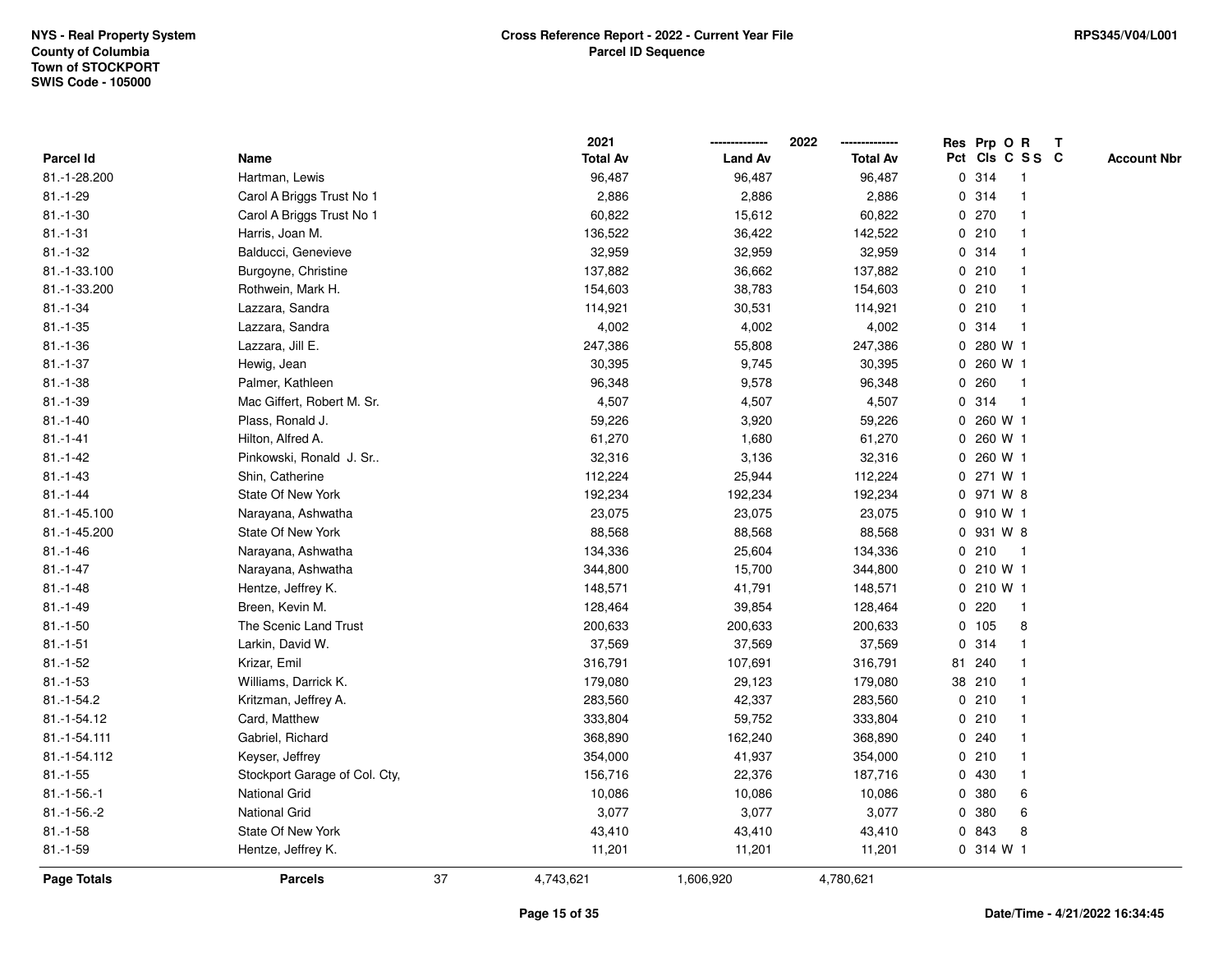|                    |                                |    | 2021            |                | 2022            |   |           | Res Prp O R     | $\mathbf{T}$ |                    |
|--------------------|--------------------------------|----|-----------------|----------------|-----------------|---|-----------|-----------------|--------------|--------------------|
| <b>Parcel Id</b>   | Name                           |    | <b>Total Av</b> | <b>Land Av</b> | <b>Total Av</b> |   |           | Pct Cls C S S C |              | <b>Account Nbr</b> |
| $81.-1-60$         | Mac Giffert, Robert M. Sr.     |    | 46,971          | 6,761          | 46,971          |   | 0.312     | -1              |              |                    |
| $81.-1-61$         | State of NY Dept of Cons       |    | 10,698          | 10,698         | 10,698          | 0 | 932       | 8               |              |                    |
| $81.-1-62$         | Schwed, Stephen W.             |    | 11,201          | 11,201         | 11,201          |   | 0 971 W 1 |                 |              |                    |
| $81.-1-63$         | Colwell, J.Patrick             |    | 60,175          | 60,175         | 60,175          |   | 0.312     | $\mathbf{1}$    |              |                    |
| $81.2 - 1 - 1$     | Hedley, Sheridan C.T.S.        |    | 221,803         | 99,778         | 221,803         |   | 0.240     |                 |              |                    |
| $81.2 - 1 - 2$     | Zahn, Alfred                   |    | 126,115         | 18,575         | 126,115         |   | 0210      |                 |              |                    |
| $81.2 - 1 - 3$     | Pasciuti, Roberta L.           |    | 208,977         | 17,477         | 208,977         |   | 0210      |                 |              |                    |
| $81.2 - 1 - 4$     | Jorgensen, Serina              |    | 136,430         | 16,860         | 136,430         |   | 0210      |                 |              |                    |
| $81.2 - 1 - 5$     | Gregory, Tammy L.              |    | 118,926         | 35,046         | 118,926         |   | 0210      |                 |              |                    |
| $81.2 - 1 - 6$     | Torre, Charles M.              |    | 144,173         | 34,753         | 144,173         |   | 0210      |                 |              |                    |
| 81.2-1-7.111       | Hedley, Sheridan               |    | 44,756          | 44,756         | 44,756          | 0 | 311       |                 |              |                    |
| 81.2-1-7.112       | Wildermuth, Josh               |    | 37,610          | 37,610         | 37,610          |   | 0.311     |                 |              |                    |
| 81.2-1-7.120       | Merritt, Ethan                 |    | 30,790          | 30,790         | 30,790          |   | 0.311     |                 |              |                    |
| 81.2-1-7.200       | Colarusso, Diana J.            |    | 32,808          | 32,808         | 32,808          |   | 0.311     |                 |              |                    |
| $81.2 - 1 - 8$     | Cleater, John                  |    | 157,648         | 27,527         | 157,648         |   | 0210      |                 |              |                    |
| $81.2 - 1 - 9$     | Jennings, Louis R.             |    | 187,912         | 32,642         | 187,912         |   | 0210      |                 |              |                    |
| $81.2 - 1 - 10$    | Plass, Randall J.              |    | 136,390         | 21,300         | 136,390         |   | 0210      |                 |              |                    |
| $81.2 - 1 - 11$    | Davis, Frederick L.            |    | 125,323         | 18,703         | 125,323         |   | 0210      |                 |              |                    |
| $81.2 - 1 - 12$    | Scott, Alicia                  |    | 127,621         | 17,785         | 127,621         |   | 0210      |                 |              |                    |
| $81.2 - 1 - 13$    | Doss, Arthur R.                |    | 145,399         | 40,749         | 145,399         |   | 0210      |                 |              |                    |
| $81.2 - 1 - 14$    | Porreca, Anthony L.            |    | 117,725         | 18,575         | 117,725         |   | 0210      |                 |              |                    |
| $81.2 - 1 - 15$    | Bower, Christopher L.          |    | 133,824         | 33,604         | 133,824         |   | 0210      |                 |              |                    |
| $81.2 - 1 - 16$    | Carol A Briggs Trust No 1      |    | 127,394         | 25,604         | 127,394         |   | 90 210    |                 |              |                    |
| $81.2 - 1 - 17$    | The Stockport Cattle Co., LLC  |    | 92,590          | 34,050         | 92,590          |   | 0 449     |                 |              |                    |
| $81.2 - 1 - 18$    | O'Connor, Wendy                |    | 120,397         | 16,397         | 120,397         |   | 0210      |                 |              |                    |
| $81.2 - 1 - 19$    | Gonzalez, Antonio L. II.       |    | 121,451         | 15,781         | 121,451         |   | 0210      |                 |              |                    |
| 81.2-1-20          | Demarest, Jason D.             |    | 120,961         | 11,831         | 120,961         |   | 0210      |                 |              |                    |
| $81.2 - 1 - 21$    | Merritt, James                 |    | 134,165         | 10,705         | 134,165         |   | 0210      |                 |              |                    |
| 81.2-1-22          | Merritt, James                 |    | 4,646           | 4,646          | 4,646           |   | 0.312     |                 |              |                    |
| 81.2-1-23          | Louie, Sarah W.                |    | 90,025          | 22,735         | 90,025          |   | 0210      |                 |              |                    |
| 81.2-1-26          | William & Carol Stone Fam Trus |    | 118,198         | 22,018         | 118,198         |   | 0210      |                 |              |                    |
| $81.2 - 1 - 27$    | George, William H.             |    | 115,418         | 17,168         | 115,418         |   | 0210      |                 |              |                    |
| 81.2-1-28.1        | Jennings, Gerald               |    | 142,135         | 32,335         | 142,135         |   | 0210      |                 |              |                    |
| 81.2-1-28.2        | Buffa, Samuel J. Jr.           |    | 201,236         | 27,046         | 201,236         |   | 0210      |                 |              |                    |
| 81.2-1-29          | Crawford, William              |    | 55,701          | 35,701         | 55,701          |   | 0.312     |                 |              |                    |
| 81.2-1-30          | Dale, Richard                  |    | 208,846         | 47,066         | 208,846         |   | 0210      |                 |              |                    |
| $81.2 - 1 - 31$    | Dale, Richard                  |    | 10,724          | 3,944          | 10,724          |   | 0.312     |                 |              |                    |
| <b>Page Totals</b> | <b>Parcels</b>                 | 37 | 4,027,162       | 995,200        | 4,027,162       |   |           |                 |              |                    |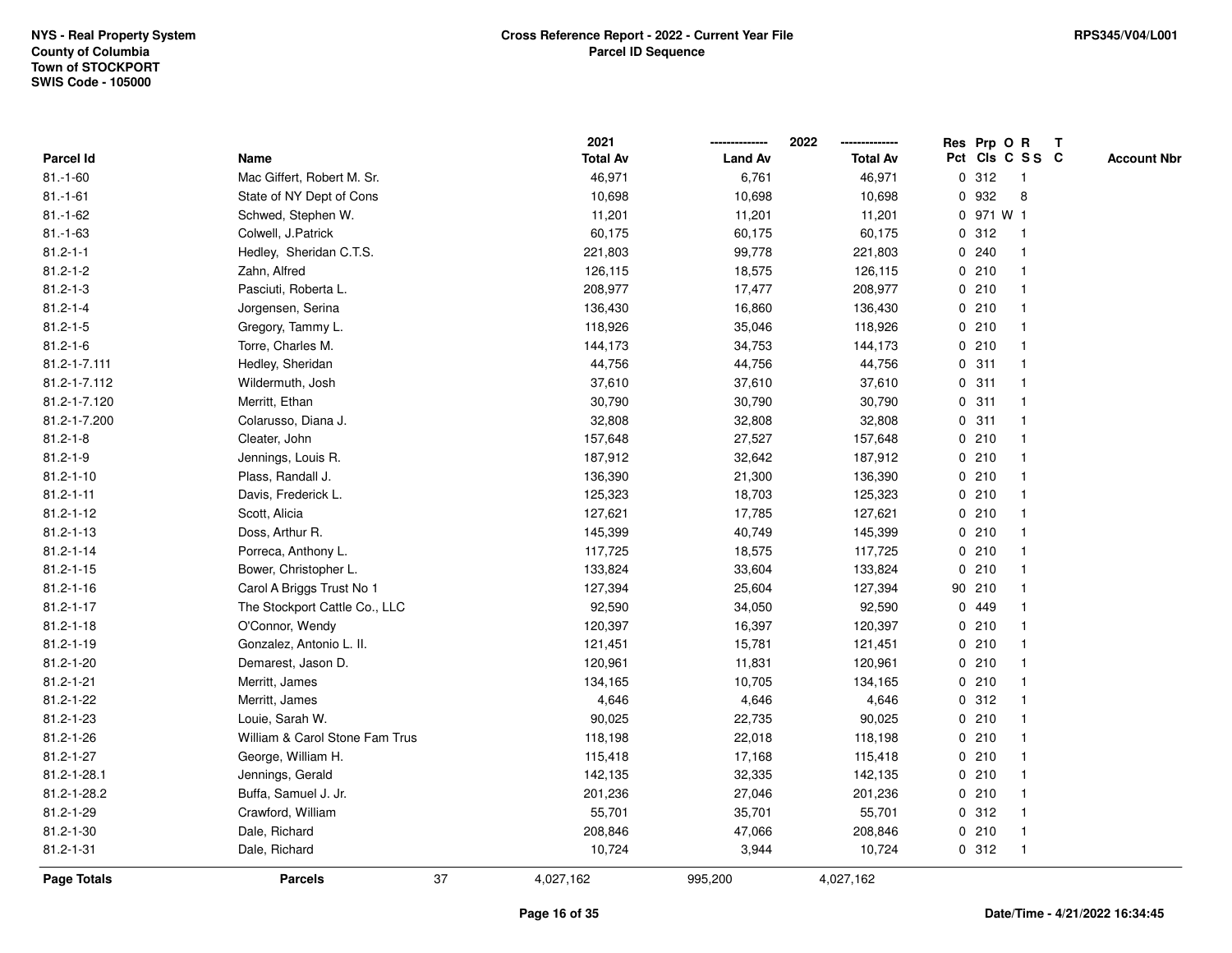|                  |                                 |    | 2021            |                | 2022            | Res Prp O R     |                         | T |                    |
|------------------|---------------------------------|----|-----------------|----------------|-----------------|-----------------|-------------------------|---|--------------------|
| Parcel Id        | Name                            |    | <b>Total Av</b> | <b>Land Av</b> | <b>Total Av</b> | Pct Cls C S S C |                         |   | <b>Account Nbr</b> |
| 81.2-1-32        | Shin, Catherine H.              |    | 68,890          | 3,944          | 68,890          | 0210            | $\overline{\mathbf{1}}$ |   |                    |
| $81.2 - 1 - 33$  | Kromer Properties, LLC          |    | 56,496          | 15,164         | 56,496          | 0220            | $\overline{\mathbf{1}}$ |   |                    |
| $81.2 - 1 - 34$  | Adam-MacCormack R/Trust         |    | 79,971          | 7,680          | 79,971          | 0.220           | 1                       |   |                    |
| $81.2 - 1 - 35$  | MacCormack, Estelle D.          |    | 98,659          | 17,939         | 98,659          | 0210            |                         |   |                    |
| 81.2-1-36        | McDowell/Everberg Family Trus   |    | 173,408         | 34,258         | 173,408         | 0210            |                         |   |                    |
| 81.2-1-37        | Durkin, Daniel                  |    | 219,907         | 21,757         | 319,907         | 0210            |                         |   |                    |
| $81.2 - 1 - 38$  | Adam-MacCormack Rev Trust       |    | 102,751         | 28,071         | 102,751         | 0210            |                         |   |                    |
| $81.2 - 1 - 40$  | Shin, Catherine H.              |    | 83,410          | 7,888          | 83,410          | 0210            | $\overline{\mathbf{1}}$ |   |                    |
| $81.2 - 1 - 41$  | Wray, Aaron D.                  |    | 88,401          | 10,141         | 88,401          | 0210            | -1                      |   |                    |
| $81.2 - 1 - 42$  | Hellerman, William              |    | 98,558          | 15,318         | 98,558          | 0210            | $\mathbf{1}$            |   |                    |
| 81.2-2-1.100     | <b>Julia Nichols Prem Trust</b> |    | 9,603           | 9,603          | 9,603           | 0.311           |                         |   |                    |
| 81.2-2-1.200     | Julia Nichols Prem Trust        |    | 309,385         | 39,997         | 309,385         | $0$ 220         |                         |   |                    |
| $81.2 - 2 - 2.1$ | Neal, Kelsie                    |    | 135,889         | 39,689         | 135,889         | 0210            |                         |   |                    |
| 81.2-2-2.2       | Stone, Jennifer                 |    | 174,238         | 31,238         | 178,838         | 0210            |                         |   |                    |
| $81.2 - 2 - 3$   | Leach, John Jr.                 |    | 119,615         | 26,325         | 119,615         | 0210            | -1                      |   |                    |
| $81.2 - 2 - 4$   | Doleski, Gregory                |    | 96,212          | 26,782         | 96,212          | 0210            | $\overline{\mathbf{1}}$ |   |                    |
| $81.2 - 2 - 5$   | Kinderhook Estates, LLC         |    | 90,318          | 9,578          | 90,318          | 0210            | -1                      |   |                    |
| 81.2-2-6.110     | Stupplebeen, Cory               |    | 132,090         | 25,790         | 132,090         | 0210            |                         |   |                    |
| 81.2-2-6.120     | Town of Stockport               |    | 83,991          | 83,991         | 83,991          | 0 590           | 8                       |   |                    |
| 81.2-2-6.200     | Sterling, Dorrel A.             |    | 191,507         | 35,457         | 191,507         | 0411            |                         |   |                    |
| $81.2 - 2 - 7$   | Kinderhook Estates, LLC         |    | 1,239,680       | 146,881        | 1,239,680       | 0416            | -1                      |   |                    |
| $81.2 - 2 - 8$   | Mc Dougald, Cornelia            |    | 193,846         | 75,896         | 193,846         | 0 240 W 1       |                         |   |                    |
| 81.2-2-9.1       | Williams, Earl H.               |    | 135,659         | 40,439         | 135,659         | 0210            | $\overline{1}$          |   |                    |
| 81.2-2-9.2       | Williams, Christian E.          |    | 150,604         | 25,604         | 150,604         | 0210            | -1                      |   |                    |
| 81.2-2-10        | Stoddard, Nathan                |    | 123,795         | 27,715         | 123,795         | 0210            |                         |   |                    |
| 81.2-2-11        | Starr, Carole A.                |    | 120,338         | 26,308         | 120,338         | 0210            |                         |   |                    |
| 81.2-2-13        | Johnson, Terry T.               |    | 117,041         | 23,811         | 117,041         | 0210            |                         |   |                    |
| 81.2-2-14        | Briggs, Robert L.               |    | 106,343         | 18,703         | 106,343         | 0210            |                         |   |                    |
| 81.2-2-15.100    | Brennan, John M.                |    | 6,245           | 6,245          | 6,245           | 0.312           | $\overline{\mathbf{1}}$ |   |                    |
| 81.2-2-15.200    | Brennan, John M.                |    | 111,835         | 14,085         | 111,835         | 0210            | -1                      |   |                    |
| 81.2-2-16        | Masten, Timothy A.              |    | 170,824         | 25,604         | 170,824         | 0210            | -1                      |   |                    |
| 81.2-2-17        | Cargain, Douglas                |    | 110,360         | 1,300          | 110,360         | 0210            |                         |   |                    |
| 81.2-2-18        | Farrell, Shawn P.               |    | 77,005          | 12,395         | 77,005          | 0270            |                         |   |                    |
| 81.2-2-19        | Weldon, Justin                  |    | 151,750         | 16,860         | 181,750         | 0210            |                         |   |                    |
| 81.2-2-20        | Bruner, David                   |    | 128,237         | 24,707         | 128,237         | 0210            | $\mathbf{1}$            |   |                    |
| 81.2-2-21        | County of Columbia              |    | 490             | 490            | 490             | 0.314           | 8                       |   |                    |
| 81.2-2-22        | Mac Donald, Jan M.              |    | 172,557         | 12,395         | 172,557         | 0210            | $\overline{1}$          |   |                    |
| Page Totals      | <b>Parcels</b>                  | 37 | 5,529,908       | 990,048        | 5,664,508       |                 |                         |   |                    |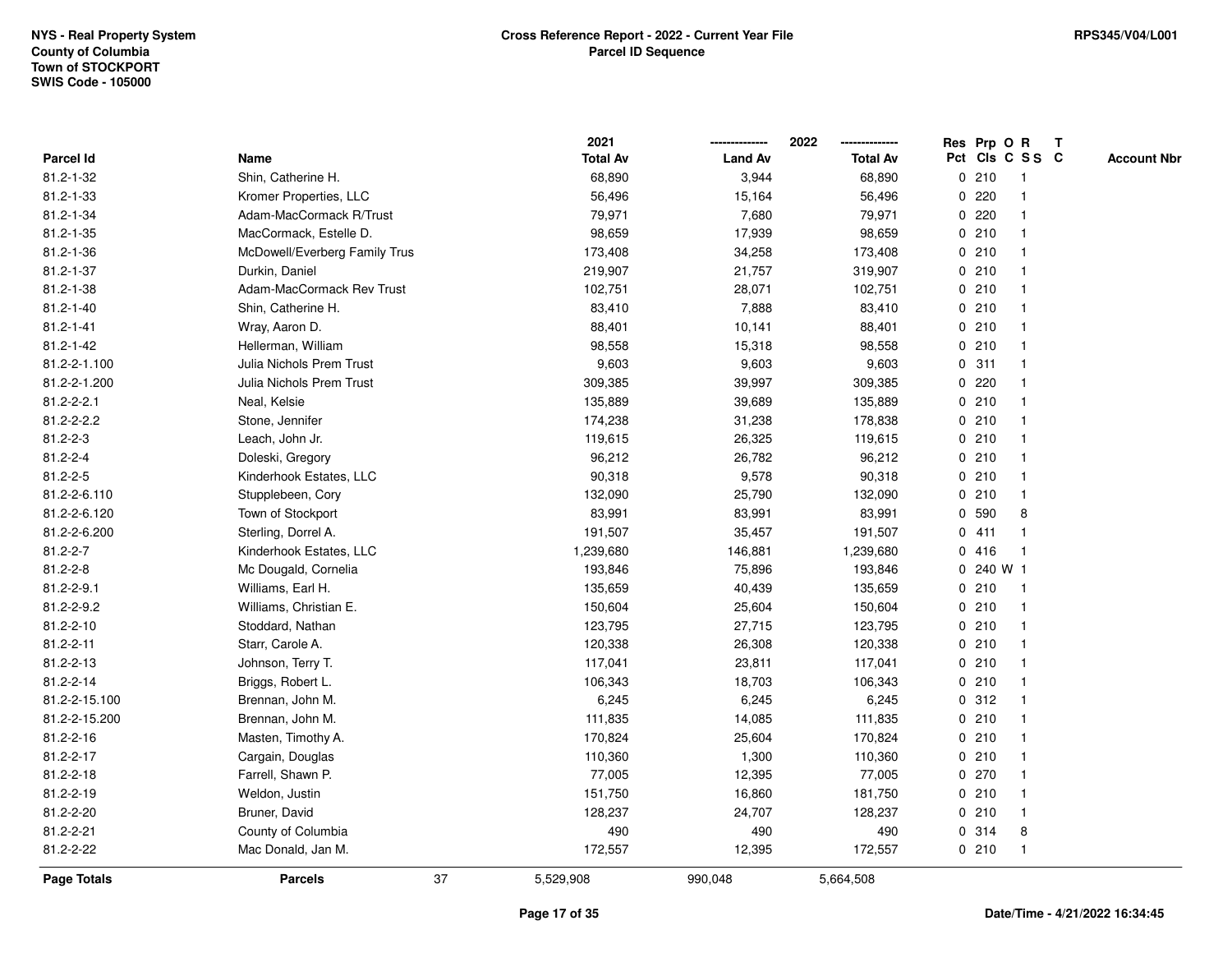|               |                            |    | 2021            |                | 2022            |   |       | Res Prp O R     | T |                    |
|---------------|----------------------------|----|-----------------|----------------|-----------------|---|-------|-----------------|---|--------------------|
| Parcel Id     | Name                       |    | <b>Total Av</b> | <b>Land Av</b> | <b>Total Av</b> |   |       | Pct Cls C S S C |   | <b>Account Nbr</b> |
| 81.2-2-23     | Charnam, Michael           |    | 129,887         | 30,087         | 129,887         |   | 0210  | $\mathbf{1}$    |   |                    |
| 81.2-2-25     | Demarest, Jason            |    | 86,439          | 17,939         | 86,439          | 0 | 210   | -1              |   |                    |
| 81.2-2-26     | Boyce, Faith               |    | 78,056          | 18,066         | 78,056          |   | 0.220 | -1              |   |                    |
| 81.2-2-27     | Cruz, Araseli              |    | 100,674         | 25,674         | 100,674         |   | 0210  |                 |   |                    |
| 81.2-2-28     | Burger, Randy              |    | 135,089         | 17,168         | 135,089         |   | 0210  |                 |   |                    |
| 81.2-2-29     | Zafar, Abu                 |    | 101,977         | 17,477         | 101,977         |   | 0210  |                 |   |                    |
| 81.2-2-30     | Kirkpatrick, Jacob Sr      |    | 111,168         | 12,958         | 111,168         |   | 0210  |                 |   |                    |
| 81.2-2-31     | Wloch, Stephen H. Jr.      |    | 116,115         | 12,395         | 116,115         |   | 0210  |                 |   |                    |
| 81.2-2-33     | Craig, Jason J.            |    | 121,922         | 16,552         | 121,922         |   | 0220  |                 |   |                    |
| 81.2-2-34     | Pamela Malchow Trust No. 1 |    | 128,885         | 15,781         | 128,885         |   | 0210  | $\mathbf 1$     |   |                    |
| 81.2-2-35     | LaBarge, Brittany R.       |    | 121,355         | 17,785         | 121,355         |   | 0210  |                 |   |                    |
| 81.2-2-36     | Moore, Jodie               |    | 141,546         | 25,066         | 141,546         |   | 0210  |                 |   |                    |
| 81.2-2-38     | Guthaus, Michael T.        |    | 169,594         | 25,604         | 169,594         |   | 0210  |                 |   |                    |
| 81.2-2-39     | Dreher, Holly              |    | 182,157         | 26,277         | 182,157         |   | 0210  |                 |   |                    |
| 81.2-2-41     | Jennings, Gerald           |    | 109,637         | 35,457         | 109,637         |   | 0210  |                 |   |                    |
| 81.2-2-43     | McKaig, Kelly              |    | 199,228         | 35,668         | 199,228         |   | 0210  | $\mathbf{1}$    |   |                    |
| 81.2-2-44     | Stone, Paula M.            |    | 114,380         | 30,531         | 114,380         |   | 0210  | $\mathbf{1}$    |   |                    |
| 81.2-2-45     | Halleran, James A.         |    | 115,358         | 26,308         | 115,358         |   | 0210  |                 |   |                    |
| 81.2-2-46     | County Of Columbia         |    | 120             | 120            | 120             |   | 0 314 | 8               |   |                    |
| 81.2-2-47     | Patrick, Bonnie            |    | 123,371         | 21,121         | 123,371         |   | 0210  |                 |   |                    |
| 81.2-2-48     | Patrick, William F.        |    | 113,612         | 27,012         | 113,612         |   | 0210  |                 |   |                    |
| 81.2-2-49     | Heilman, Philip            |    | 120,740         | 28,419         | 120,740         |   | 0210  |                 |   |                    |
| 81.2-2-50.100 | Stone, Herbert W.          |    | 122,410         | 33,390         | 122,410         |   | 0210  | $\mathbf{1}$    |   |                    |
| 81.2-2-50.200 | Hutchings, Heather P.      |    | 140,454         | 25,604         | 140,454         |   | 0210  | $\mathbf{1}$    |   |                    |
| 81.2-2-51     | Hargis, Adam               |    | 325,915         | 19,015         | 325,915         |   | 0210  |                 |   |                    |
| 81.2-2-52     | Ferrari, Susanne           |    | 36,161          | 36,161         | 36,161          |   | 0.311 |                 |   |                    |
| 81.2-2-53     | Dexter, Pamina S.          |    | 126,634         | 29,123         | 126,634         |   | 0210  |                 |   |                    |
| 81.2-2-54     | Funk, James W.             |    | 99,769          | 19,339         | 99,769          |   | 0210  |                 |   |                    |
| 81.2-2-55     | Baker, Benjamin C.         |    | 148,651         | 20,230         | 148,651         |   | 0210  |                 |   |                    |
| 81.2-2-56     | Gray, Tanya                |    | 103,344         | 7,888          | 103,344         |   | 0210  |                 |   |                    |
| 81.2-2-57     | Vogel, William P.          |    | 103,353         | 13,522         | 103,353         | 0 | 220   |                 |   |                    |
| 81.2-2-58     | Allen, Steven A.           |    | 98,148          | 12,958         | 98,148          |   | 0210  |                 |   |                    |
| 81.2-2-59     | Allen, Marie               |    | 66,074          | 17,014         | 66,074          |   | 0 449 |                 |   |                    |
| 81.2-2-60     | Van Denburgh, Paul E.      |    | 103,962         | 13,522         | 103,962         |   | 0210  |                 |   |                    |
| 81.2-2-61     | Johnson, Ryan              |    | 212,484         | 26,308         | 212,484         |   | 0210  |                 |   |                    |
| 81.2-2-62     | Degennaro, Roseann         |    | 112,782         | 28,832         | 112,782         |   | 0220  |                 |   |                    |
| 81.2-2-63     | Tuczynski, Mary Jane       |    | 115,386         | 22,556         | 115,386         |   | 0210  | $\mathbf{1}$    |   |                    |
| Page Totals   | <b>Parcels</b>             | 37 | 4,536,837       | 808,927        | 4,536,837       |   |       |                 |   |                    |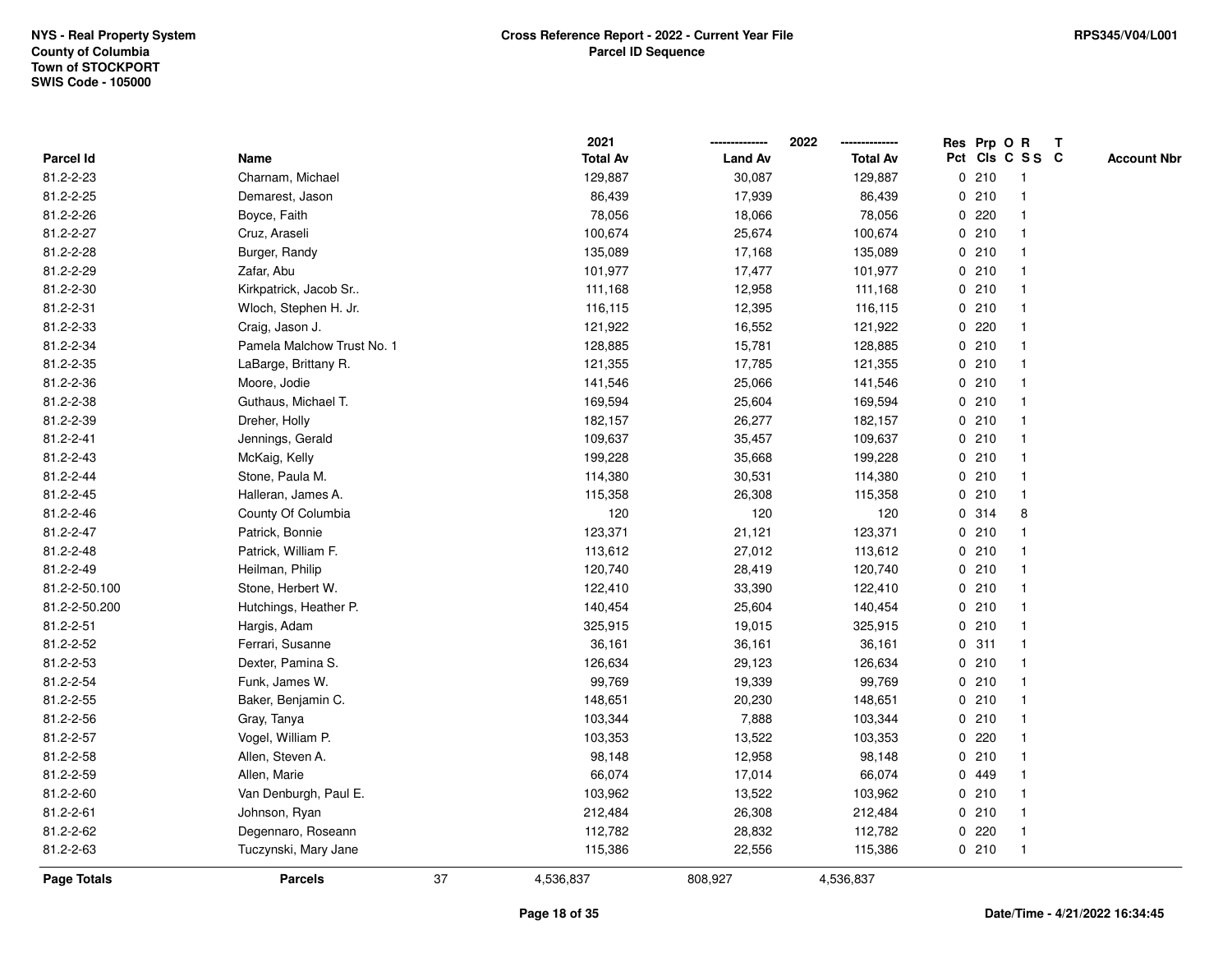|                |                              |    | 2021            |                | 2022            |           | Res Prp O R             | T |                    |
|----------------|------------------------------|----|-----------------|----------------|-----------------|-----------|-------------------------|---|--------------------|
| Parcel Id      | Name                         |    | <b>Total Av</b> | <b>Land Av</b> | <b>Total Av</b> |           | Pct Cls C S S C         |   | <b>Account Nbr</b> |
| 81.2-2-64      | Tuczynski, Matthew J.        |    | 116,440         | 20,230         | 116,440         | 0210      | $\mathbf{1}$            |   |                    |
| 81.2-2-65      | Hingle, Scott                |    | 100,716         | 25,066         | 100,716         | 0210      | -1                      |   |                    |
| 81.2-2-66      | Nolan, Patricia              |    | 116,796         | 33,346         | 116,796         | 0210      | $\mathbf 1$             |   |                    |
| 81.2-2-67      | Nandi, Shanti S.             |    | 115,868         | 30,038         | 115,868         | 0210      |                         |   |                    |
| 81.2-2-68.100  | Waldman, Ernest G.           |    | 25,337          | 25,337         | 25,337          | 0 314     |                         |   |                    |
| 81.2-2-68.200  | Engel, Charles V.            |    | 147,426         | 38,976         | 147,426         | 0210      |                         |   |                    |
| 81.2-2-69      | Fox, Paul C.                 |    | 121,573         | 11,831         | 121,573         | 0210      | -1                      |   |                    |
| 81.2-2-70      | Waldman, Ernest G.           |    | 107,892         | 13,522         | 107,892         | 0210      |                         |   |                    |
| 81.2-2-71      | Meltz, Joseph W.             |    | 90,949          | 14,239         | 90,949          | 0210      | $\mathbf 1$             |   |                    |
| 81.2-2-72      | Jenrich, Peter J.            |    | 97,742          | 13,522         | 97,742          | 0210      | $\mathbf 1$             |   |                    |
| 81.2-2-73      | <b>Madison Family Trust</b>  |    | 134,352         | 16,552         | 134,352         | 0210      | -1                      |   |                    |
| 81.2-2-75      | Loos, Annette                |    | 109,269         | 22,139         | 109,269         | 0210      |                         |   |                    |
| 81.2-2-76      | Andrusky, Andrew Jr          |    | 119,849         | 27,499         | 119,849         | 0210      |                         |   |                    |
| 81.2-2-77      | LaValley, Keith E.           |    | 102,586         | 26,566         | 102,586         | 0210      |                         |   |                    |
| 81.2-2-78      | Wanda A. Nitsky Family Trust |    | 127,545         | 26,325         | 127,545         | 0.220     |                         |   |                    |
| 81.2-2-79      | Ferrari, Susanne             |    | 138,348         | 26,308         | 138,348         | 0210      | $\mathbf{1}$            |   |                    |
| 81.2-2-80      | Ferrari, Mario J.            |    | 55,952          | 28,832         | 55,952          | 0 432     |                         |   |                    |
| 81.2-2-81      | Debra Riffley Family Trust   |    | 139,414         | 25,604         | 139,414         | 0210      |                         |   |                    |
| 81.2-2-82      | Hayles, Beverly              |    | 190,109         | 23,452         | 190,109         | 0210      |                         |   |                    |
| 81.2-2-83      | LaBarge, Brittany R.         |    | 4,807           | 4,807          | 4,807           | 0.314     |                         |   |                    |
| 81.2-2-84      | Waldman, Ernest G.           |    | 7,682           | 7,682          | 7,682           | 0.314     | $\overline{\mathbf{1}}$ |   |                    |
| 81.2-2-85      | Gabriel, Nadine              |    | 9,443           | 9,443          | 9,443           | 0.312     |                         |   |                    |
| 81.2-2-86      | McDougald, Cornelia          |    | 35,528          | 35,528         | 35,528          | 0.314     | -1                      |   |                    |
| 81.2-2-87      | Goynatsky, Borislav          |    | 400,668         | 63,108         | 400,668         | 0.240     | $\mathbf 1$             |   |                    |
| 81.2-2-88      | Mac Cormack, Thomas Jr.      |    | 111,779         | 25,604         | 111,779         | 0210      | -1                      |   |                    |
| $81.4 - 1 - 1$ | Slocum Consulting Inc        |    | 298,362         | 107,784        | 298,362         | 0.240     |                         |   |                    |
| $81.4 - 1 - 2$ | Garvey, Jason E.             |    | 123,947         | 29,827         | 123,947         | 0210      |                         |   |                    |
| 81.4-1-3.100   | Ansell, Michael H.           |    | 239,004         | 25,604         | 239,004         | 0210      | -1                      |   |                    |
| 81.4-1-3.200   | Shook, Gerald P.             |    | 215,061         | 30,531         | 215,061         | 0210      |                         |   |                    |
| $81.4 - 1 - 4$ | Keil, James                  |    | 168,625         | 29,825         | 168,625         | 0411      | -1                      |   |                    |
| 81.4-1-5.100   | Robinson, William            |    | 118,459         | 16,089         | 118,459         | 0210      | $\mathbf 1$             |   |                    |
| 81.4-1-5.200   | Kline, Timothy A.            |    | 53,884          | 20,994         | 53,884          | 0270      | -1                      |   |                    |
| $81.4 - 1 - 6$ | Nunan, Jeremiah              |    | 2,240           | 2,240          | 2,240           | 0 105 W 1 |                         |   |                    |
| $81.4 - 1 - 7$ | Gellert, Donald N.           |    | 207,950         | 39,680         | 207,950         | 0210      | -1                      |   |                    |
| $81.4 - 1 - 8$ | Hagen, Stefan W.             |    | 208,610         | 39,680         | 208,610         | 0210      | $\mathbf 1$             |   |                    |
| 81.4-1-9.100   | Slate, Barbara               |    | 220,180         | 53,680         | 220,180         | 0210      | $\mathbf 1$             |   |                    |
| 81.4-1-9.200   | Meeske, Harrison F.          |    | 234,526         | 22,556         | 234,526         | 0 230     | $\mathbf{1}$            |   |                    |
| Page Totals    | <b>Parcels</b>               | 37 | 4,818,918       | 1,014,046      | 4,818,918       |           |                         |   |                    |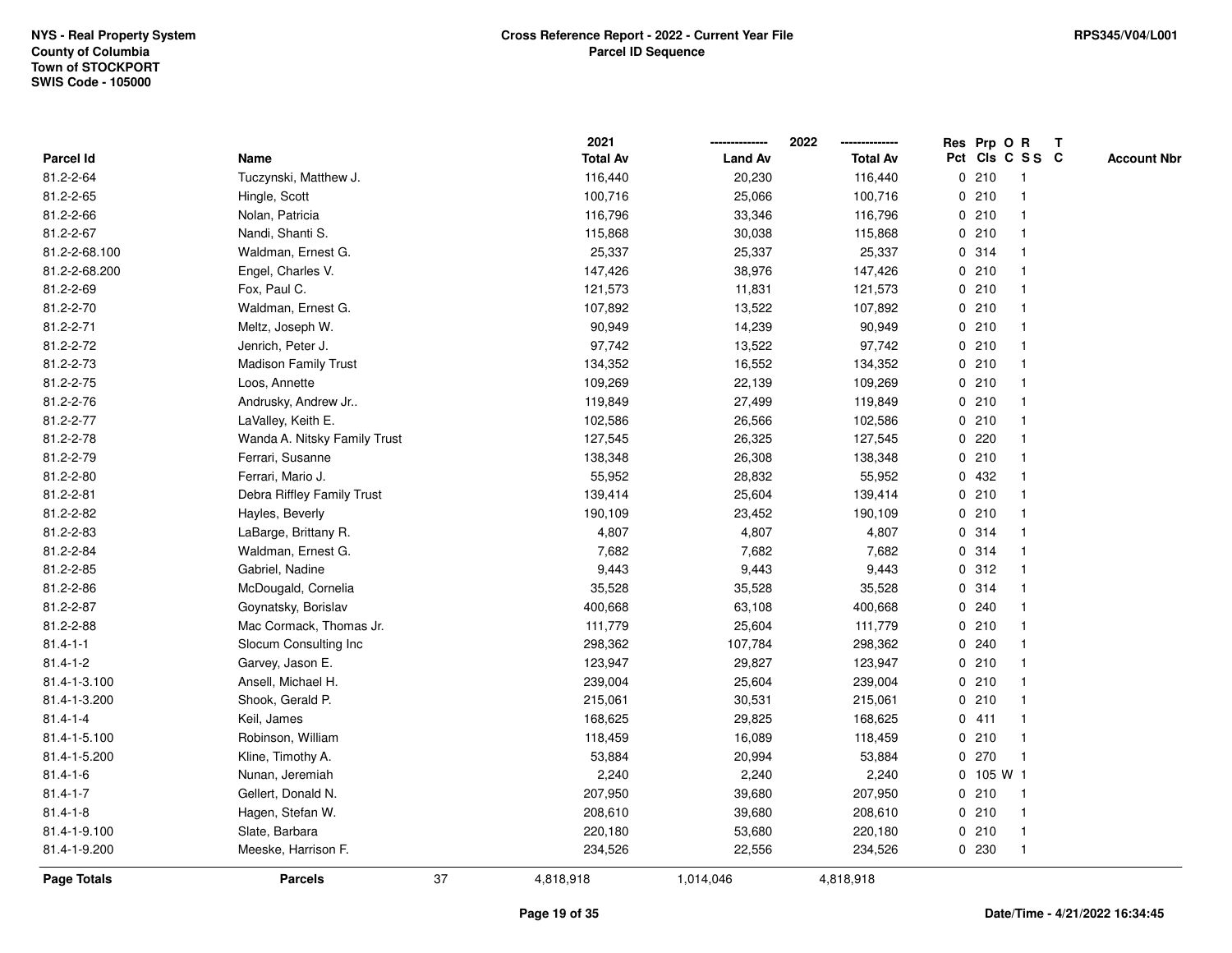|                 |                          |    | 2021            |                | 2022            |             |         | Res Prp O R             | $\mathbf{T}$ |                    |
|-----------------|--------------------------|----|-----------------|----------------|-----------------|-------------|---------|-------------------------|--------------|--------------------|
| Parcel Id       | Name                     |    | <b>Total Av</b> | <b>Land Av</b> | <b>Total Av</b> |             |         | Pct Cls C S S C         |              | <b>Account Nbr</b> |
| $81.4 - 1 - 10$ | Nilsson, Vanessa L.      |    | 139,131         | 30,531         | 139,131         |             | 0210    | -1                      |              |                    |
| $81.4 - 1 - 11$ | Makowski, Gerald M.      |    | 143,885         | 22,735         | 143,885         |             | 0210    |                         |              |                    |
| $81.4 - 1 - 12$ | Mueller, William         |    | 121,498         | 22,018         | 121,498         |             | 0210    |                         |              |                    |
| $81.4 - 1 - 13$ | Nunan, Jeremiah          |    | 118,267         | 29,827         | 118,267         | $\mathbf 0$ | 210     | -1                      |              |                    |
| $81.4 - 1 - 14$ | Fingar, Victoria K.      |    | 160,175         | 14,085         | 160,175         |             | 0210    | $\mathbf{1}$            |              |                    |
| 81.4-1-15.100   | Monroe, Russell          |    | 139,618         | 29,248         | 139,618         |             | 0210    | $\mathbf 1$             |              |                    |
| 81.4-1-15.200   | Fingar, Victoria K.      |    | 3,522           | 3,522          | 3,522           |             | 0 323   |                         |              |                    |
| $81.4 - 1 - 16$ | Ullrich, Stephen M.      |    | 105,138         | 26,308         | 105,138         |             | 0210    |                         |              |                    |
| $81.4 - 1 - 17$ | Fezette, James L. Sr.    |    | 36,331          | 17,631         | 36,331          |             | 0 270   |                         |              |                    |
| 81.4-1-18.100   | Duntz, Christopher M.    |    | 134,656         | 30,756         | 134,656         |             | 0210    |                         |              |                    |
| 81.4-1-18.200   | White, Brent W.          |    | 69,519          | 69,519         | 69,519          | 0           | 323     | $\mathbf{1}$            |              |                    |
| $81.4 - 1 - 19$ | St John The Evangelist   |    | 95,912          | 88,242         | 95,912          |             | 0 695   | 8                       |              |                    |
| 81.4-1-20.100   | Weaver, Christopher      |    | 103,282         | 28,912         | 103,282         |             | 0210    |                         |              |                    |
| 81.4-1-20.200   | Hilton, Alfred A.        |    | 196,166         | 22,556         | 196,166         |             | 0210    |                         |              |                    |
| $81.4 - 1 - 21$ | Chadwick, Michael        |    | 215,824         | 22,914         | 215,824         |             | 0210    |                         |              |                    |
| 81.4-1-22       | Edmondson, Joel V.       |    | 95,566          | 33,346         | 95,566          |             | 0 449   |                         |              |                    |
| 81.4-1-23       | Partin, John B.          |    | 154,873         | 34,753         | 154,873         | 0           | 210     | $\overline{\mathbf{1}}$ |              |                    |
| 81.4-1-24       | Schulman, Ila            |    | 76,900          | 16,860         | 76,900          | 0           | 210     | $\mathbf{1}$            |              |                    |
| 81.4-1-26       | The Hugo BSP Group LLC   |    | 168,178         | 31,758         | 168,178         |             | 0.281   | $\mathbf 1$             |              |                    |
| $81.4 - 1 - 27$ | Schulman, Ila            |    | 168,905         | 23,325         | 168,905         |             | 0210    |                         |              |                    |
| 81.4-1-28       | Thiess-Helden, Oliver J. |    | 161,984         | 18,194         | 161,984         |             | 0210    |                         |              |                    |
| 81.4-1-29       | Seymour, Jeffrey L.      |    | 139,614         | 17,014         | 139,614         |             | 0.220   |                         |              |                    |
| 81.4-1-30       | Diaz, Douglas            |    | 108,799         | 19,339         | 108,799         |             | 0210    |                         |              |                    |
| $81.4 - 1 - 31$ | Gnedo, Katherine L.      |    | 124,075         | 17,785         | 124,075         | 0           | 210     | -1                      |              |                    |
| 81.4-1-32       | Smalley Family Ir. Trust |    | 132,625         | 18,575         | 132,625         |             | 0210    | -1                      |              |                    |
| 81.4-1-33       | Barber, Russell          |    | 185,161         | 21,411         | 185,161         |             | 0210    | $\mathbf 1$             |              |                    |
| $81.4 - 1 - 34$ | White, Brent W.          |    | 195,392         | 27,012         | 195,392         |             | 0210    |                         |              |                    |
| 81.4-1-35       | Baack, Hillary           |    | 217,994         | 30,390         | 217,994         |             | 0210    |                         |              |                    |
| $81.4 - 1 - 36$ | St John The Evangelist   |    | 59,270          | 34,050         | 59,270          |             | 0 695   | 8                       |              |                    |
| 81.4-1-37       | American Legion Post 184 |    | 254,502         | 32,642         | 254,502         | 0           | 681     | 8                       |              |                    |
| 81.4-1-39       | Strattman, Joan K.       |    | 212,929         | 28,419         | 212,929         | 0           | 230     | $\mathbf 1$             |              |                    |
| $81.4 - 1 - 40$ | Mabb, Brian Kieth        |    | 73,254          | 25,604         | 73,254          |             | 0 270   | -1                      |              |                    |
| $81.4 - 1 - 41$ | Schaefer, Lauren         |    | 186,805         | 17,939         | 186,805         |             | 0210    |                         |              |                    |
| 81.4-1-42       | Oberholtzer, Jason       |    | 179,432         | 27,012         | 179,432         |             | 0210    |                         |              |                    |
| 81.4-1-43       | Boyle, Roger             |    | 111,974         | 25,604         | 111,974         |             | 0210    | $\overline{\mathbf{1}}$ |              |                    |
| $81.4 - 1 - 44$ | Zukowski, Rosemary       |    | 124,325         | 36,865         | 124,325         |             | $0$ 271 | $\mathbf{1}$            |              |                    |
| 81.4-1-45       | Meth Episcopal Cong Cemt |    | 31,643          | 29,123         | 31,643          |             | 0 695   | 8                       |              |                    |
| Page Totals     | <b>Parcels</b>           | 37 | 4,947,124       | 1,025,824      | 4,947,124       |             |         |                         |              |                    |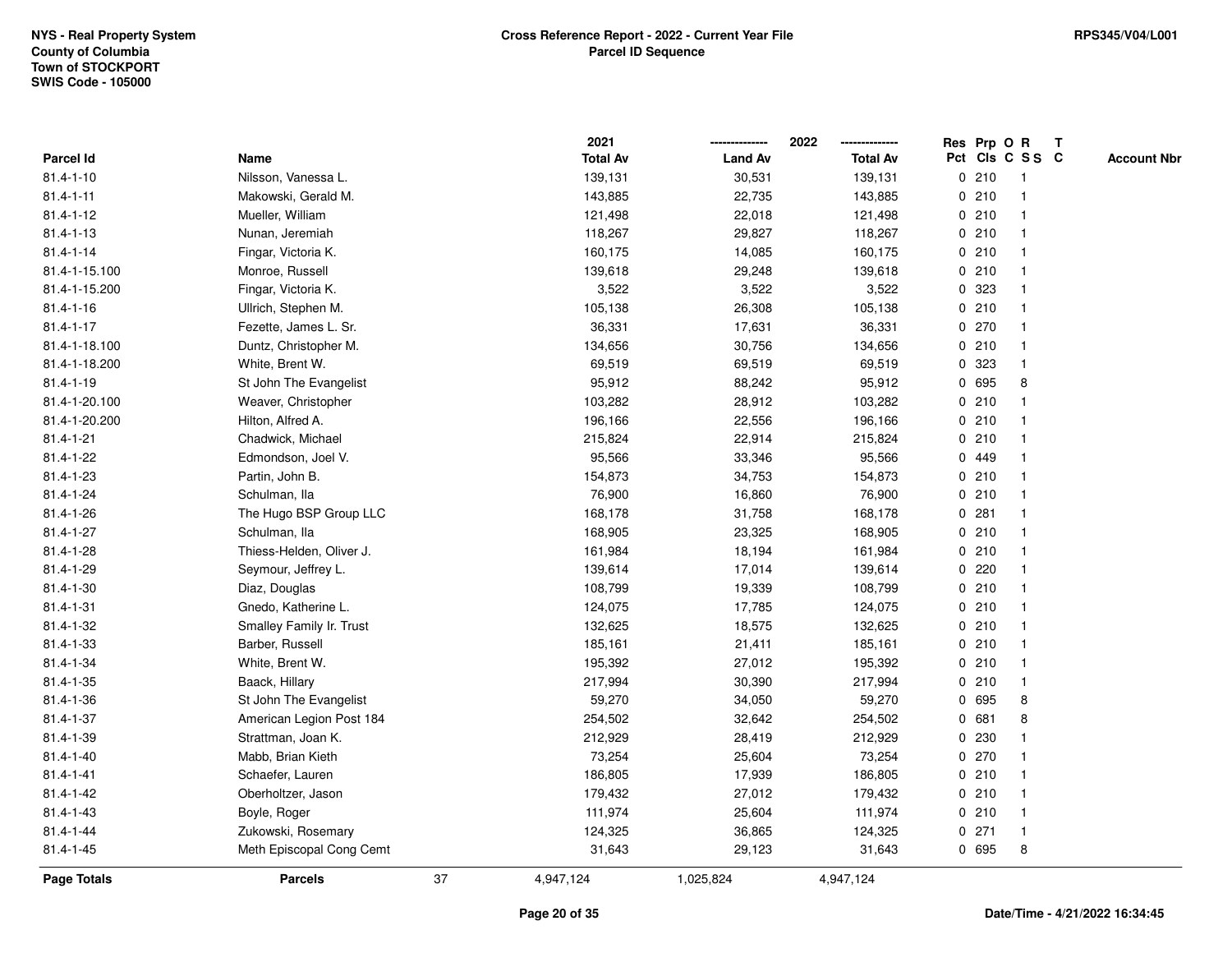|                 |                            |    | 2021            |                | 2022            |   |        | Res Prp O R             | T |                    |
|-----------------|----------------------------|----|-----------------|----------------|-----------------|---|--------|-------------------------|---|--------------------|
| Parcel Id       | Name                       |    | <b>Total Av</b> | <b>Land Av</b> | <b>Total Av</b> |   |        | Pct Cls C S S C         |   | <b>Account Nbr</b> |
| 81.4-1-46       | Jennings, Mark             |    | 119,881         | 36,161         | 119,881         |   | 0210   | $\mathbf{1}$            |   |                    |
| $81.4 - 1 - 47$ | Christensen, Brian D.      |    | 85,920          | 29,190         | 85,920          | 0 | 210    | $\mathbf{1}$            |   |                    |
| $81.4 - 1 - 48$ | Columbia County            |    | 100,964         | 20,994         | 100,964         |   | 0210   | 8                       |   |                    |
| 81.4-1-49       | Phillips, Jack L.          |    | 61,040          | 29,190         | 61,040          |   | 0 270  |                         |   |                    |
| $81.4 - 1 - 50$ | Johnson-Hymes, Marjorie I. |    | 131,691         | 17,631         | 131,691         |   | 0210   |                         |   |                    |
| $81.4 - 1 - 51$ | Williams, Viola            |    | 56,576          | 18,066         | 56,576          |   | 0 449  |                         |   |                    |
| 81.4-1-52       | Marotta, Peter             |    | 129,040         | 16,885         | 179,040         |   | 0210   |                         |   |                    |
| 81.4-1-53       | Hamm, Hazel M.             |    | 113,132         | 18,402         | 113,132         | 0 | 210    | -1                      |   |                    |
| 81.4-1-54       | Hutchings, Thomas          |    | 169,747         | 15,935         | 169,747         |   | 0210   | $\overline{\mathbf{1}}$ |   |                    |
| $81.4 - 1 - 55$ | Martinez, Diego            |    | 119,735         | 27,715         | 119,735         |   | 0.220  | -1                      |   |                    |
| 81.4-1-56       | Eastwick, Sonhando         |    | 201,839         | 17,939         | 201,839         |   | 0210   |                         |   |                    |
| 81.4-1-57       | Whitten, Gregory           |    | 195,724         | 27,294         | 234,724         |   | 0210   |                         |   |                    |
| 81.4-1-58       | Rigby, Jeffrey M.          |    | 290,000         | 32,101         | 290,000         | 0 | 281    |                         |   |                    |
| 81.4-1-59       | Meltz, Donald J.           |    | 151,078         | 31,938         | 151,078         |   | 0210   | $\overline{\mathbf{1}}$ |   |                    |
| 81.4-1-60       | Meltz, Donald J.           |    | 33,953          | 9,283          | 33,953          | 0 | 312    | -1                      |   |                    |
| 81.4-1-61.100   | Johnson, Darnell V.        |    | 197,905         | 25,425         | 230,905         |   | 0411   | -1                      |   |                    |
| 81.4-1-61.200   | Budelman, John             |    | 55,685          | 28,771         | 55,685          |   | 0 270  | $\mathbf{1}$            |   |                    |
| 81.4-1-62       | Shin, Catherine            |    | 5,208           | 5,208          | 5,208           |   | 0.311  |                         |   |                    |
| $81.4 - 1 - 63$ | Shin, Catherine            |    | 19,706          | 19,706         | 19,706          |   | 0.311  |                         |   |                    |
| $81.4 - 1 - 64$ | Tambella, Mark             |    | 124,428         | 26,308         | 124,428         |   | 0210   |                         |   |                    |
| $81.4 - 1 - 65$ | VDG& Sons Inc              |    | 171,461         | 14,239         | 171,461         |   | 0230   | $\overline{\mathbf{1}}$ |   |                    |
| 81.4-1-66       | Berwick, Peter             |    | 262,322         | 32,322         | 262,322         | 0 | 210    | $\overline{\mathbf{1}}$ |   |                    |
| $81.4 - 1 - 67$ | Stockport Fire Vol #1      |    | 408,365         | 57,275         | 408,365         |   | 0 662  | 8                       |   |                    |
| 81.4-1-68       | Smith, Craig               |    | 41,476          | 59,327         | 61,827          |   | 0.312  |                         |   |                    |
| 81.4-1-69       | Burka, Beverly             |    | 93,934          | 25,604         | 93,934          |   | 0210   |                         |   |                    |
| 81.4-1-70       | Carpenter-Rice, Colleen A. |    | 116,240         | 39,680         | 116,240         |   | 0210   |                         |   |                    |
| $81.4 - 1 - 71$ | Monroe, Russell A. Jr      |    | 5,497           | 5,497          | 5,497           |   | 0.311  |                         |   |                    |
| 81.4-1-72       | Monroe, Russell A. Jr      |    | 152,414         | 9,014          | 152,414         |   | 0210   |                         |   |                    |
| 81.4-1-73       | Day, Kathryn               |    | 178,165         | 38,345         | 178,165         | 0 | 210    | -1                      |   |                    |
| 81.4-1-74       | Van Vorst, Mark E.         |    | 169,102         | 32,642         | 169,102         | 0 | 210    | $\overline{\mathbf{1}}$ |   |                    |
| 81.4-1-75       | Cooper, Michael R.         |    | 157,848         | 41,228         | 157,848         |   | 0210   | $\mathbf{1}$            |   |                    |
| 81.4-1-76       | Williams, Viola E.         |    | 276,834         | 150,554        | 276,834         |   | 66 240 |                         |   |                    |
| $81.4 - 1 - 77$ | Glidden, Daniel            |    | 10,557          | 10,557         | 10,557          |   | 0.311  |                         |   |                    |
| 81.4-1-79       | Malchow, Christopher       |    | 98,585          | 18,575         | 98,585          |   | 0210   |                         |   |                    |
| $82.-1-1$       | Goldstein, Barry           |    | 98,100          | 51,700         | 98,100          |   | 20 312 | $\mathbf{1}$            |   |                    |
| 82.-1-2.111     | Ben-Ur, David              |    | 247,951         | 247,951        | 247,951         |   | 0 105  | $\mathbf{1}$            |   |                    |
| 82.-1-2.112     | Amerling, Johnathan        |    | 240,989         | 50,089         | 240,989         |   | 0210   | $\mathbf{1}$            |   |                    |
| Page Totals     | <b>Parcels</b>             | 37 | 5,093,092       | 1,338,741      | 5,235,443       |   |        |                         |   |                    |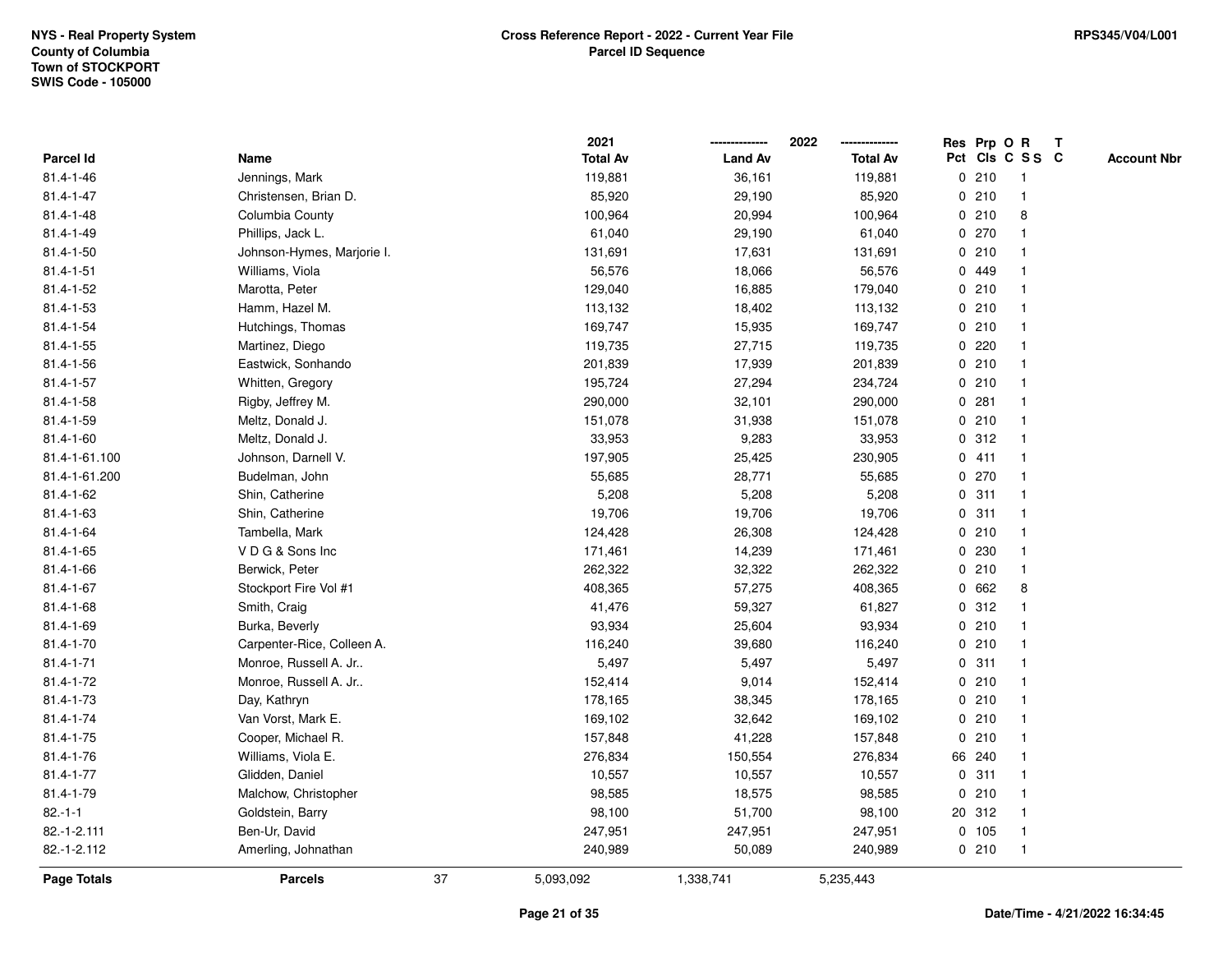|                    |                                |    | 2021            |                | 2022            |   |        | Res Prp O R     | T |                    |
|--------------------|--------------------------------|----|-----------------|----------------|-----------------|---|--------|-----------------|---|--------------------|
| Parcel Id          | Name                           |    | <b>Total Av</b> | <b>Land Av</b> | <b>Total Av</b> |   |        | Pct Cls C S S C |   | <b>Account Nbr</b> |
| 82.-1-2.210        | Hingle, Scott                  |    | 10,523          | 10,523         | 10,523          |   | 0 314  | $\mathbf{1}$    |   |                    |
| 82.-1-2.220        | Gabriel, Nadine                |    | 147,300         | 36,020         | 147,300         | 0 | 210    | $\overline{1}$  |   |                    |
| $82.-1-3.3$        | Ferrari, Lynne W.              |    | 1,478           | 1,478          | 1,478           |   | 0.311  | -1              |   |                    |
| $82.-1-3.4$        | McCagg Excavating, Inc.        |    | 51,404          | 51,404         | 51,404          |   | 0.311  |                 |   |                    |
| $82.-1-4$          | Heartquist, Daniel             |    | 112,822         | 14,212         | 112,822         |   | 0210   |                 |   |                    |
| $82.-1-5$          | McCagg, Jamie L.               |    | 147,061         | 23,811         | 147,061         |   | 0210   |                 |   |                    |
| $82.-1-6$          | 440 Stockport, LLC             |    | 44,926          | 44,926         | 44,926          |   | 0.312  |                 |   |                    |
| $82.-1-7$          | Fezette, Toni                  |    | 83,127          | 18,957         | 83,127          |   | 0210   | $\overline{1}$  |   |                    |
| $82.-1-8$          | Rubin, Allison S.              |    | 163,577         | 47,787         | 163,577         |   | 0210   | -1              |   |                    |
| $82.-1-9$          | Mc Cagg, Joseph                |    | 133,559         | 24,349         | 133,559         |   | 0210   | $\mathbf{1}$    |   |                    |
| $82.-1-10$         | Trust for Christopher Anderson |    | 385,424         | 159,668        | 385,424         |   | 46 113 |                 |   |                    |
| $82.-1-11$         | Mc Cagg, Joseph                |    | 658,534         | 104,899        | 658,534         |   | 2 416  |                 |   |                    |
| $82.-1-12$         | Mc Cagg, Alfred Jr.            |    | 105,123         | 29,123         | 105,123         |   | 0210   |                 |   |                    |
| $82.-1-13$         | 311 West Ghent Road LLC        |    | 154,694         | 25,604         | 154,694         |   | 0210   | -1              |   |                    |
| $82.-1-15$         | Jennett, Rose M.               |    | 139,982         | 21,838         | 139,982         |   | 0210   |                 |   |                    |
| $82.-1-16$         | Tong, Michael Y.               |    | 126,337         | 24,707         | 126,337         |   | 0210   | $\overline{1}$  |   |                    |
| $82.-1-17$         | Brown, Joan F.                 |    | 117,480         | 28,970         | 117,480         |   | 0210   | $\overline{1}$  |   |                    |
| $82.-1-18$         | Rote, Brian K.                 |    | 151,285         | 40,575         | 151,285         |   | 0210   |                 |   |                    |
| 82.-1-19.100       | Deutsch, David                 |    | 118,121         | 107,421        | 118,121         |   | 0.312  |                 |   |                    |
| 82.-1-19.200       | Rutledge, Andrew               |    | 184,898         | 30,412         | 184,898         |   | 0210   |                 |   |                    |
| $82.-1-20$         | Markham, Shannon L.            |    | 103,898         | 26,308         | 103,898         |   | 0210   |                 |   |                    |
| $82.-1-21$         | Finamore, Richard J.           |    | 346,217         | 94,857         | 346,217         |   | 0.280  |                 |   |                    |
| $82.-1-22$         | Davis, Marjorie M.             |    | 60,052          | 27,042         | 60,052          |   | 0270   | -1              |   |                    |
| $82.-1-23$         | Honeyman, Toye                 |    | 192,094         | 39,854         | 192,094         |   | 0210   | $\overline{1}$  |   |                    |
| $82.-1-24$         | Beispel, Steven                |    | 174,421         | 29,931         | 174,421         |   | 0210   | -1              |   |                    |
| $82 - 1 - 25$      | George J. Ohl Jr. Irrev. Trust |    | 144,981         | 29,931         | 144,981         |   | 0210   |                 |   |                    |
| $82.-1-26$         | Pennea, Robert                 |    | 30,915          | 30,915         | 30,915          |   | 0 322  |                 |   |                    |
| $82.-1-27.1$       | Spagna, Alfredo                |    | 213,669         | 33,669         | 213,669         |   | 0210   |                 |   |                    |
| 82.-1-27.2         | Silvernail, Paul T.            |    | 182,230         | 49,920         | 182,230         |   | 0.240  |                 |   |                    |
| $82.-1-28$         | Kirkpatrick, Jeffrey A.        |    | 147,880         | 37,680         | 147,880         | 0 | 210    |                 |   |                    |
| 82.-1-29           | Yates, David J.                |    | 115,249         | 32,009         | 115,249         |   | 0210   | -1              |   |                    |
| $82.-1-30$         | Ferri, Kevin                   |    | 4,592           | 4,592          | 4,592           |   | 0.314  | $\mathbf{1}$    |   |                    |
| $82.-1-31.-1$      | <b>National Grid</b>           |    | 65,314          | 65,314         | 65,314          |   | 0 380  | 6               |   |                    |
| 82.-1-31.-2        | <b>National Grid</b>           |    | 78,665          | 78,665         | 78,665          |   | 0 380  | 6               |   |                    |
| $82 - 1 - 32$      | Gabriel, Richard J.            |    | 25,453          | 25,453         | 25,453          |   | 0.321  |                 |   |                    |
| $82.-1-33$         | Stein, Daniel                  |    | 2,721           | 2,721          | 2,721           |   | 0.311  | -1              |   |                    |
| $82.-1-34$         | Rossi, Janet M.                |    | 138,068         | 26,308         | 138,068         |   | 0210   | $\overline{1}$  |   |                    |
| <b>Page Totals</b> | <b>Parcels</b>                 | 37 | 5,064,074       | 1,481,853      | 5,064,074       |   |        |                 |   |                    |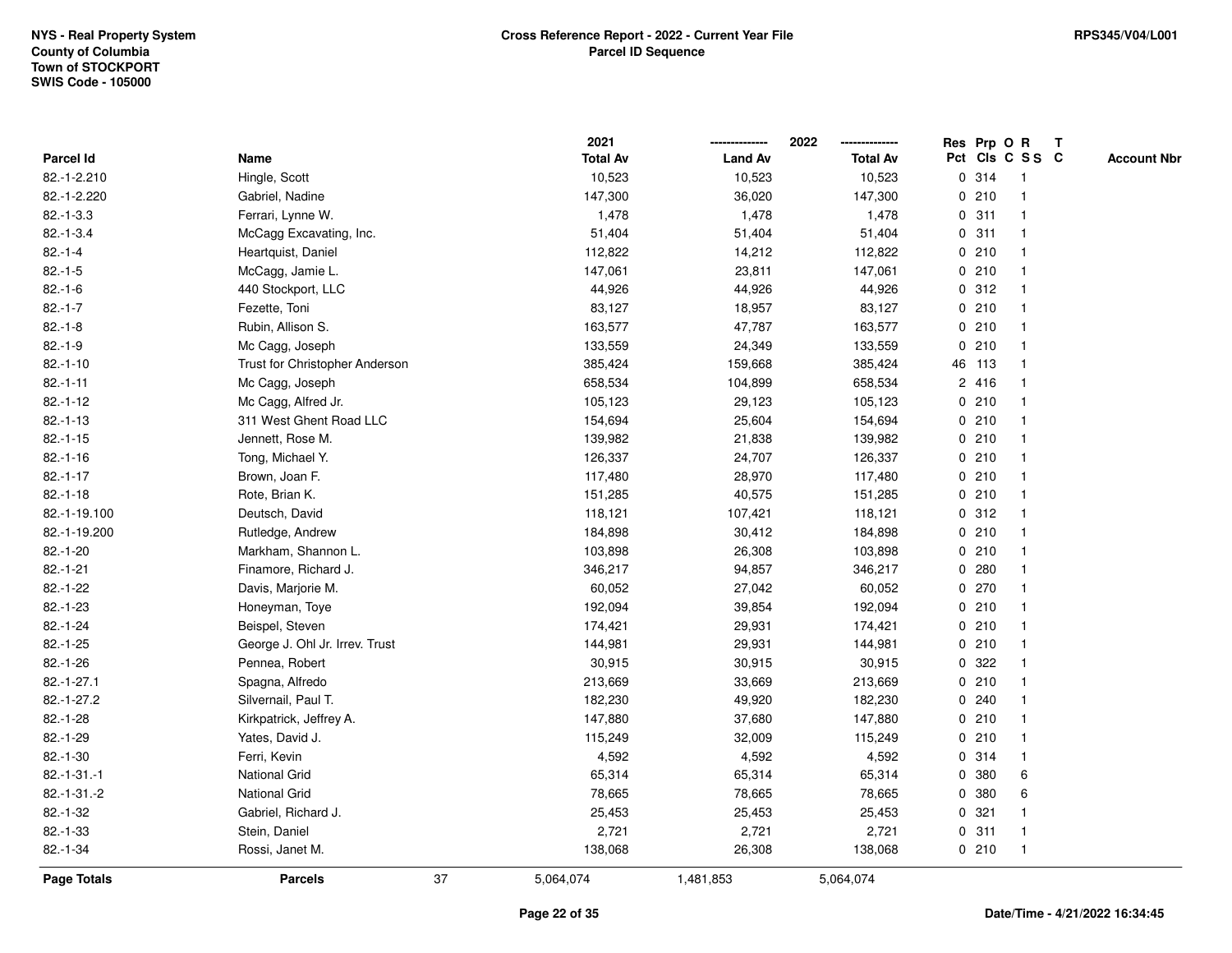|               |                               |    | 2021            |                | 2022            |              |           | Res Prp O R     | Т |                    |
|---------------|-------------------------------|----|-----------------|----------------|-----------------|--------------|-----------|-----------------|---|--------------------|
| Parcel Id     | Name                          |    | <b>Total Av</b> | <b>Land Av</b> | <b>Total Av</b> |              |           | Pct Cls C S S C |   | <b>Account Nbr</b> |
| 82.-1-35.111  | Gerkman, Michael              |    | 391,270         | 287,340        | 391,270         |              | 0.240     | $\mathbf{1}$    |   |                    |
| 82.-1-35.112  | Gail-Mary Helfer Irrev. Trust |    | 263,594         | 29,504         | 263,594         |              | 0210      | 1               |   |                    |
| 82.-1-35.120  | Baker, William W.             |    | 238,587         | 27,027         | 238,587         |              | 0210      | $\mathbf{1}$    |   |                    |
| 82.-1-35.200  | Cowan, Thomas                 |    | 290,149         | 31,751         | 290,149         |              | 0210      | -1              |   |                    |
| $82.-1-36$    | Bruno, Vincent                |    | 99,929          | 99,929         | 99,929          |              | 0 105     |                 |   |                    |
| $82.-1-37$    | Bruns, Emerson E.             |    | 34,119          | 34,119         | 34,119          |              | 0 105     |                 |   |                    |
| $82.-1-39$    | Dzioba, Dorota                |    | 8,222           | 8,222          | 8,222           |              | 0.311     | $\mathbf{1}$    |   |                    |
| 82.-1-40.3    | Cowan, Thomas                 |    | 19,897          | 19,897         | 19,897          | 0            | 311       | $\mathbf{1}$    |   |                    |
| $82.-1-40.4$  | Cowan, Thomas                 |    | 24,603          | 24,603         | 24,603          |              | 0.311     | 1               |   |                    |
| $82.-1-40.5$  | Cowan, Thomas                 |    | 22,048          | 22,048         | 22,048          |              | 0.311     | 1               |   |                    |
| $82.-1-41$    | Pulcher, William              |    | 230,594         | 45,184         | 230,594         |              | 0210      | $\mathbf 1$     |   |                    |
| $82.-1-42$    | Ben-Ur, David                 |    | 130,308         | 36,554         | 130,308         |              | 0.312     |                 |   |                    |
| $82.-1-43$    | Ben-Ur, David M.              |    | 277,502         | 110,732        | 277,502         |              | 0.240     |                 |   |                    |
| $90.-1-1$     | Forer, David                  |    | 510,010         | 272,692        | 510,010         |              | $0$ 120   | $\mathbf 1$     |   |                    |
| $90.-1-2.111$ | Assevero, Anna Marie          |    | 329,200         | 39,200         | 329,200         |              | 0.240     | $\mathbf{1}$    |   |                    |
| $90.-1-2.112$ | Ayala-Rivera, Pedro E.        |    | 100,326         | 15,326         | 120,326         |              | 0210      | $\mathbf{1}$    |   |                    |
| $90.-1-2.120$ | Klingbeil, Roger B.           |    | 161,940         | 29,540         | 161,940         |              | 0210      | $\mathbf{1}$    |   |                    |
| 90.-1-2.200   | Ivery, Wendy                  |    | 119,594         | 29,264         | 119,594         |              | 0210      | 1               |   |                    |
| $90.-1-3$     | Abell, Josehp C.              |    | 119,752         | 18,922         | 119,752         |              | 0210      | 1               |   |                    |
| $90.-1-4$     | Kilcer, Joseph R.             |    | 411,056         | 214,808        | 411,056         |              | 48 120    |                 |   |                    |
| $90.-1-5$     | May, Michael A.               |    | 105,679         | 22,569         | 105,679         |              | 0210      | $\mathbf{1}$    |   |                    |
| $90.-1-6.111$ | The Scenic Hudson Land Trust  |    | 12,355          | 12,355         | 12,355          |              | 0 105     | 8               |   |                    |
| $90.-1-6.112$ | NYS DEC                       |    | 126,338         | 126,338        | 126,338         |              | 0, 105    | 8               |   |                    |
| 90.-1-6.120   | NYS DEC                       |    | 20,548          | 20,548         | 20,548          | $\mathbf{0}$ | 105       | 8               |   |                    |
| $90.-1-6.200$ | NYS DEC                       |    | 45,734          | 45,734         | 45,734          |              | 0 105 W 8 |                 |   |                    |
| $90.-1-7.1$   | <b>NYS DEC</b>                |    | 122,041         | 122,041        | 122,041         |              | 0.314     | 8               |   |                    |
| $90.-1-7.2$   | Makoske, John M.              |    | 146,343         | 53,983         | 146,343         |              | $0$ 120   |                 |   |                    |
| $90.-1-8.110$ | Hodges, Brian                 |    | 115,108         | 28,218         | 115,108         |              | 0210      | $\mathbf{1}$    |   |                    |
| $90.-1-8.120$ | Hilton, Loreen Deamer         |    | 155,031         | 24,011         | 155,031         |              | 0210      | $\mathbf{1}$    |   |                    |
| 90.-1-8.200   | Fillio, Irene                 |    | 24,011          | 24,011         | 24,011          |              | 0.311     | $\mathbf 1$     |   |                    |
| 90.-1-9.100   | Erickson, Kevin               |    | 156,265         | 20,165         | 156,265         |              | 0210      | 1               |   |                    |
| 90.-1-9.200   | Hodges, Dennis                |    | 212,755         | 20,405         | 212,755         |              | 0210      | 1               |   |                    |
| 90.-1-10.100  | McDonald, Dawn H.             |    | 136,079         | 21,799         | 136,079         |              | 0210      | $\mathbf 1$     |   |                    |
| 90.-1-10.200  | Peter G Dearing Trust         |    | 264,377         | 103,577        | 264,377         |              | 0 240 W 1 |                 |   |                    |
| $90.-1-11$    | Kasper, Christopher J.        |    | 117,930         | 15,960         | 117,930         |              | 0210      | 1               |   |                    |
| $90.-1-12$    | Chiappinelli, Vincent         |    | 146,303         | 19,203         | 146,303         |              | 0210      | $\mathbf{1}$    |   |                    |
| $90.-1-13$    | Stottville Rod & Gun Club     |    | 64,779          | 28,819         | 64,779          |              | 0 920     | $\mathbf{1}$    |   |                    |
| Page Totals   | <b>Parcels</b>                | 37 | 5,754,376       | 2,106,398      | 5,774,376       |              |           |                 |   |                    |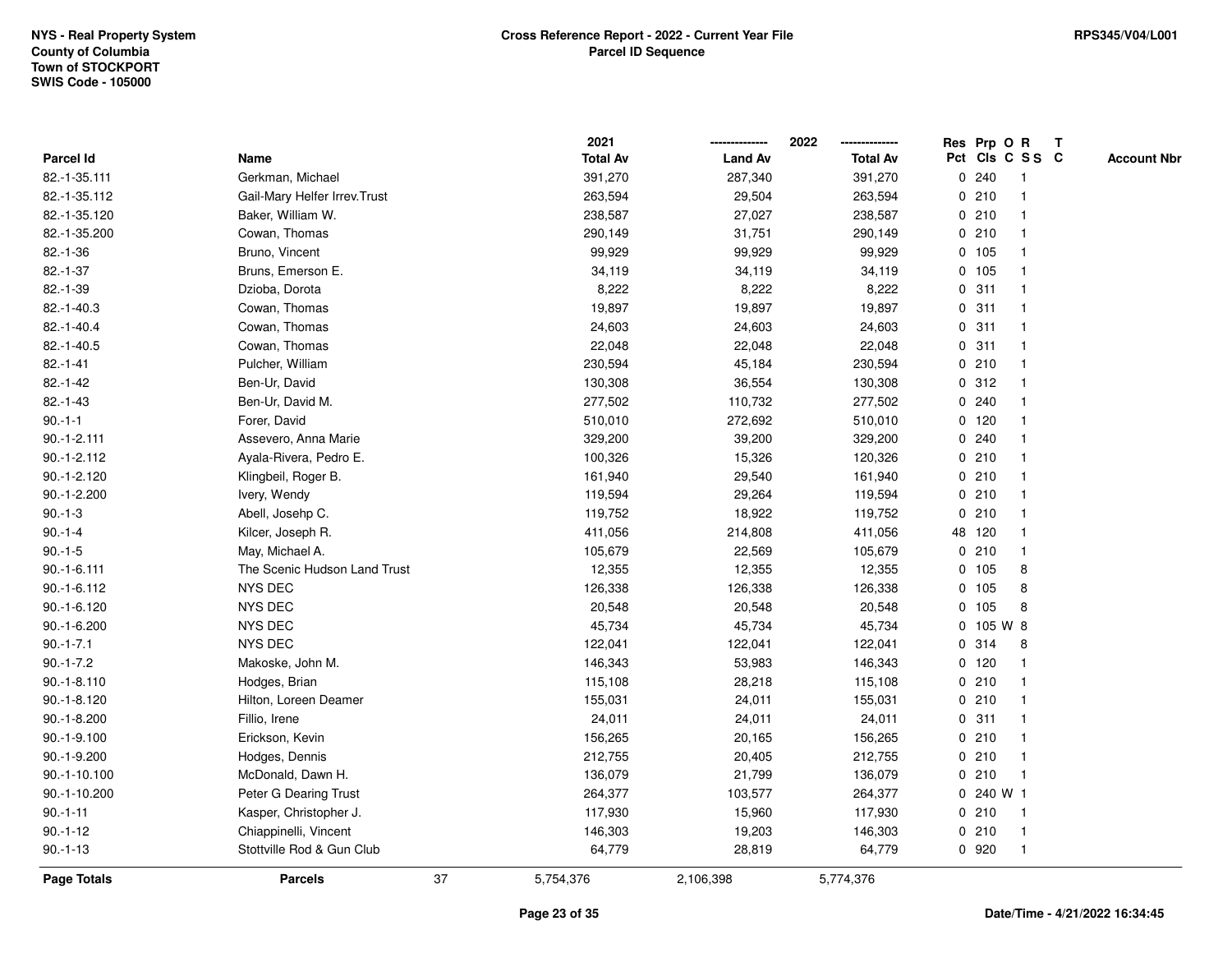|                    |                              |    | 2021            |                | 2022            |       | Res Prp O R     | Т |                    |
|--------------------|------------------------------|----|-----------------|----------------|-----------------|-------|-----------------|---|--------------------|
| Parcel Id          | Name                         |    | <b>Total Av</b> | <b>Land Av</b> | <b>Total Av</b> |       | Pct Cls C S S C |   | <b>Account Nbr</b> |
| $90.-1-14$         | NYS DCE                      |    | 369,600         | 369,600        | 369,600         | 0 950 | 8               |   |                    |
| $90.-1-15.11$      | NYS DEC                      |    | 75,834          | 75,834         | 75,834          | 0 105 | 8               |   |                    |
| $90.-1-15.12$      | Almstead, Derek              |    | 24,011          | 24,011         | 24,011          | 0 105 | $\mathbf{1}$    |   |                    |
| 90.-1-15.200       | CCRC, Inc                    |    | 191,747         | 21,777         | 191,747         | 0210  | 8               |   |                    |
| $90.-1-16$         | NYS DEC                      |    | 2,644           | 2,644          | 2,644           | 0.314 | 8               |   |                    |
| $90.-1-17$         | Brignull, Ellen M.           |    | 149,363         | 19,203         | 149,363         | 0210  | $\mathbf 1$     |   |                    |
| $90.-1-18$         | Reed, Joe                    |    | 187,649         | 22,809         | 187,649         | 0210  | $\mathbf 1$     |   |                    |
| $90.-1-19$         | Rousseau, Michael G.         |    | 47,268          | 11,088         | 47,268          | 0270  | $\mathbf{1}$    |   |                    |
| $90.-1-20$         | Stottville Rod and Gun       |    | 67,436          | 67,436         | 67,436          | 0 105 | $\mathbf{1}$    |   |                    |
| $90.-1-21$         | The Scenic Hudson Land Trust |    | 8,860           | 8,860          | 8,860           | 0.315 | 8               |   |                    |
| $90.2 - 1 - 1$     | Demarest, Deborah A.         |    | 99,284          | 19,484         | 99,284          | 0210  | $\mathbf{1}$    |   |                    |
| $90.2 - 1 - 2$     | Higginson, Dillon M.         |    | 141,614         | 25,604         | 141,614         | 0210  | $\mathbf 1$     |   |                    |
| $90.2 - 1 - 3$     | Ohl, Stephen J. Sr           |    | 22,247          | 22,247         | 22,247          | 0.311 |                 |   |                    |
| $90.2 - 1 - 4$     | Ohl, Stephen J. Sr           |    | 116,732         | 21,262         | 116,732         | 0210  | $\mathbf 1$     |   |                    |
| $90.2 - 1 - 5$     | Alessi, Salvatore Jr.        |    | 123,899         | 28,419         | 123,899         | 0210  | $\mathbf{1}$    |   |                    |
| $90.2 - 1 - 7$     | Everett, Peter W.            |    | 104,771         | 23,654         | 104,771         | 0210  | $\mathbf{1}$    |   |                    |
| $90.2 - 1 - 8$     | Town of Stockport            |    | 4,260           | 4,260          | 4,260           | 0 323 | 8               |   |                    |
| $90.2 - 1 - 9$     | Margielewski, Tadeusz        |    | 94,233          | 19,443         | 94,233          | 0210  | $\mathbf{1}$    |   |                    |
| $90.2 - 1 - 10$    | Mazzone, Rosa                |    | 120,815         | 20,165         | 120,815         | 0210  | $\mathbf{1}$    |   |                    |
| $90.2 - 1 - 11$    | Flouton, Floyd               |    | 94,677          | 12,317         | 94,677          | 0210  |                 |   |                    |
| $90.2 - 1 - 13$    | Williams, Teresa L.          |    | 110,000         | 14,609         | 110,000         | 0210  | $\mathbf{1}$    |   |                    |
| $90.2 - 1 - 14$    | Mc Queen, Paul               |    | 96,990          | 11,690         | 96,990          | 0210  | $\mathbf{1}$    |   |                    |
| $90.2 - 1 - 15$    | MAGYY JV, Inc                |    | 30,207          | 9,577          | 30,207          | 0 465 | $\mathbf{1}$    |   |                    |
| $90.2 - 1 - 16$    | Kneeland, Roger W.           |    | 156,410         | 12,010         | 156,410         | 0210  | $\mathbf{1}$    |   |                    |
| $90.2 - 1 - 17$    | Buntic, Veselko              |    | 203,522         | 45,782         | 203,522         | 0.280 | $\mathbf{1}$    |   |                    |
| $90.2 - 1 - 18$    | Grattan, Kevin P.            |    | 117,140         | 12,727         | 117,140         | 0210  | -1              |   |                    |
| $90.2 - 1 - 19$    | Scali, Orlando               |    | 119,146         | 19,766         | 119,146         | 0210  | $\mathbf 1$     |   |                    |
| $90.2 - 1 - 21$    | Vasilow, James P.            |    | 203,595         | 20,405         | 203,595         | 0210  | $\mathbf{1}$    |   |                    |
| $90.2 - 1 - 22$    | Town of Stockport            |    | 187,027         | 23,687         | 187,027         | 0822  | 8               |   |                    |
| 90.2-1-22.2        | Verizon Wireless             |    | 50,000          | $\mathbf 0$    | 50,000          | 0 837 | $\mathbf{1}$    |   |                    |
| $90.2 - 1 - 22.3$  | <b>Sprint Nextel</b>         |    | 50,000          | $\mathbf 0$    | 50,000          | 0 837 | $\mathbf{1}$    |   |                    |
| 90.2-1-22.4        | AT&T Mobility                |    | 50,000          | $\mathbf 0$    | 50,000          | 0 837 | $\mathbf{1}$    |   |                    |
| $90.2 - 1 - 23$    | Jennings, Gerald R. Sr.      |    | 4,034           | 4,034          | 4,034           | 0 105 | $\mathbf{1}$    |   |                    |
| $90.2 - 1 - 24$    | Graziano, Anthony            |    | 140,907         | 32,647         | 140,907         | 0 433 |                 |   |                    |
| $90.2 - 1 - 25$    | Kocan, Joseph                |    | 135,005         | 25,245         | 135,005         | 0210  | $\mathbf{1}$    |   |                    |
| $90.2 - 1 - 26$    | Moeller, Michael             |    | 171,459         | 28,419         | 171,459         | 0210  | $\mathbf{1}$    |   |                    |
| $90.2 - 1 - 27$    | Scali, Francesco             |    | 26,323          | 26,323         | 26,323          | 0 105 | $\mathbf{1}$    |   |                    |
| <b>Page Totals</b> | <b>Parcels</b>               | 37 | 3,898,709       | 1,107,038      | 3,898,709       |       |                 |   |                    |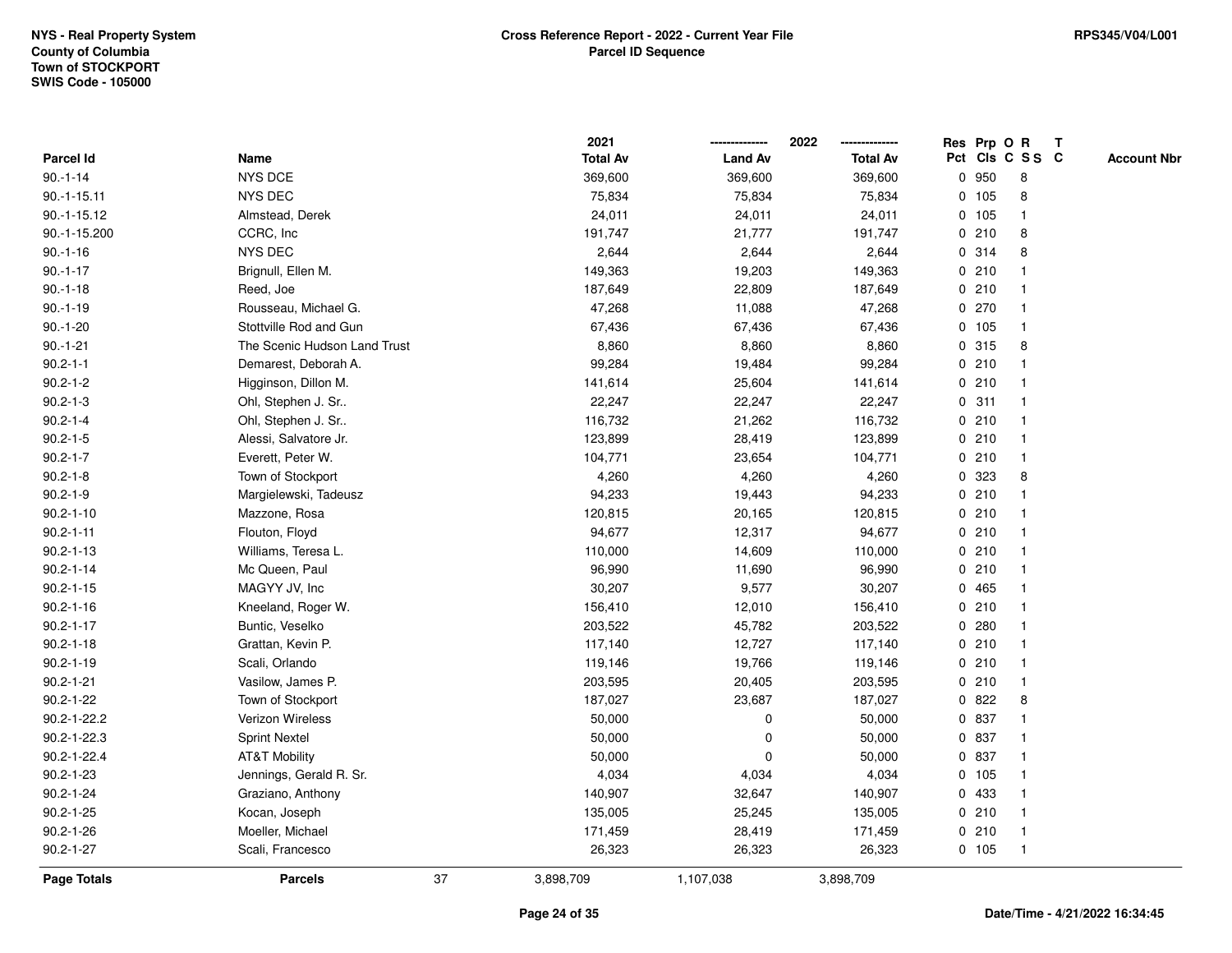|                  |                               |    | 2021            |                | 2022            |             |         | Res Prp O R             | $\mathbf{T}$ |                    |
|------------------|-------------------------------|----|-----------------|----------------|-----------------|-------------|---------|-------------------------|--------------|--------------------|
| <b>Parcel Id</b> | Name                          |    | <b>Total Av</b> | <b>Land Av</b> | <b>Total Av</b> |             |         | Pct Cls C S S C         |              | <b>Account Nbr</b> |
| 90.2-1-28.100    | SSD Stockport LLC             |    | 202,825         | 202,825        | 202,825         | 0           | 322     |                         |              |                    |
| 90.2-1-28.200    | Houghtaling, Lewis III.       |    | 321,837         | 32,135         | 321,837         |             | 0.280   |                         |              |                    |
| $90.2 - 1 - 29$  | Piero and Allegra Scali Livin |    | 191,852         | 41,872         | 191,852         |             | 0.240   | -1                      |              |                    |
| 90.2-1-30.100    | Scali, Dominick               |    | 115,301         | 22,690         | 115,301         |             | 0210    | -1                      |              |                    |
| 90.2-1-30.200    | Scali, Orlando                |    | 216,005         | 38,905         | 216,005         |             | 0210    | $\mathbf 1$             |              |                    |
| 90.2-1-31.111    | Scali, Nicodemo               |    | 95,710          | 58,470         | 95,710          |             | $0$ 170 |                         |              |                    |
| 90.2-1-31.112    | Scali, Dominick W.            |    | 231,680         | 44,309         | 231,680         |             | 99 240  |                         |              |                    |
| 90.2-1-31.120    | Scali, Nicodemo               |    | 108,933         | 19,203         | 108,933         |             | 0.283   |                         |              |                    |
| 90.2-1-31.200    | Popow, Kathleen               |    | 283,886         | 22,016         | 283,886         |             | 0210    |                         |              |                    |
| $90.2 - 1 - 32$  | Scali Family Rev. Trust       |    | 228,653         | 38,653         | 228,653         | $\mathbf 0$ | 240     | $\mathbf{1}$            |              |                    |
| $90.4 - 1 - 1$   | Wallace, Dan                  |    | 12,932          | 12,932         | 12,932          |             | 0.311   | $\overline{\mathbf{1}}$ |              |                    |
| $90.4 - 1 - 2$   | Wallace, Dan                  |    | 176,102         | 13,892         | 176,102         |             | 0210    | $\mathbf 1$             |              |                    |
| $90.4 - 1 - 3$   | Djurdjevic, Mato              |    | 121,240         | 11,190         | 121,240         |             | 0210    |                         |              |                    |
| $90.4 - 1 - 4$   | Digan, Eileen M.              |    | 90,538          | 11,088         | 90,538          |             | 0210    |                         |              |                    |
| $90.4 - 1 - 5$   | Bounfiglio, Joseph M.         |    | 104,862         | 12,112         | 104,862         |             | 0210    |                         |              |                    |
| $90.4 - 1 - 6$   | Bounfiglio, Joseph M.         |    | 11,703          | 11,703         | 11,703          |             | 0.311   |                         |              |                    |
| $90.4 - 1 - 7$   | Slater, Justin R.             |    | 174,643         | 11,293         | 174,643         |             | 0210    | -1                      |              |                    |
| $90.4 - 1 - 8$   | McDonald, Dawn H.             |    | 128,367         | 13,239         | 128,367         |             | 0210    | -1                      |              |                    |
| $90.4 - 1 - 9$   | <b>ALBB Holdings LLC</b>      |    | 107,684         | 13,034         | 107,684         |             | 0210    |                         |              |                    |
| $90.4 - 1 - 10$  | Kline, Timothy A.             |    | 155,951         | 16,811         | 155,951         |             | 0416    |                         |              |                    |
| $90.4 - 1 - 11$  | Crosby, Michael C.            |    | 209,943         | 19,203         | 209,943         |             | 0210    |                         |              |                    |
| $90.4 - 1 - 12$  | Jepsen, Stephanie A.          |    | 119,072         | 14,072         | 119,072         |             | 0210    |                         |              |                    |
| $90.4 - 1 - 13$  | Wolfe, Vicki L.               |    | 189,669         | 11,600         | 189,669         |             | 0210    |                         |              |                    |
| $90.4 - 1 - 14$  | MacBride, Caitlin             |    | 130,481         | 24,011         | 130,481         |             | 0210    | $\mathbf 1$             |              |                    |
| $90.4 - 1 - 15$  | Makoske, John                 |    | 23,985          | 23,985         | 23,985          |             | 0 105   | $\mathbf 1$             |              |                    |
| $90.4 - 1 - 16$  | Farley, Robert R.             |    | 167,888         | 24,038         | 167,888         |             | 0210    |                         |              |                    |
| $90.4 - 1 - 17$  | Grey, Rebecca                 |    | 109,379         | 18,359         | 109,379         |             | 0210    |                         |              |                    |
| $90.4 - 1 - 18$  | Morelos, Eugenio T.           |    | 104,104         | 17,514         | 104,104         |             | 0210    |                         |              |                    |
| $90.4 - 1 - 19$  | Brown's Car Sales, LLC        |    | 301,749         | 27,039         | 301,749         |             | 50 433  |                         |              |                    |
| $90.4 - 1 - 20$  | Frank, Arthur                 |    | 125,135         | 15,595         | 125,135         | 0           | 220     | $\mathbf{1}$            |              |                    |
| $90.4 - 1 - 21$  | Keeler, Duane C. Jr.          |    | 114,934         | 19,924         | 114,934         | $\mathbf 0$ | 210     | -1                      |              |                    |
| $90.4 - 1 - 22$  | Bray, Karen E.                |    | 101,673         | 11,293         | 101,673         |             | 0210    | $\mathbf 1$             |              |                    |
| $90.4 - 1 - 23$  | Martin, Joyce I.              |    | 120,796         | 15,966         | 120,796         |             | 0.220   |                         |              |                    |
| $90.4 - 1 - 26$  | Charlotte Marsh Irr. Trust    |    | 101,570         | 12,010         | 101,570         |             | 0210    |                         |              |                    |
| $90.4 - 1 - 27$  | Stelcen, Anya J.              |    | 104,415         | 11,805         | 104,415         |             | 0210    | -1                      |              |                    |
| $90.4 - 1 - 28$  | Hingston, Anna                |    | 123,180         | 12,420         | 123,180         |             | 0210    | $\mathbf{1}$            |              |                    |
| $90.4 - 1 - 30$  | Dupiton, Alex                 |    | 115,759         | 13,239         | 115,759         |             | 0210    | $\mathbf{1}$            |              |                    |
| Page Totals      | <b>Parcels</b>                | 37 | 5,344,436       | 940,445        | 5,344,436       |             |         |                         |              |                    |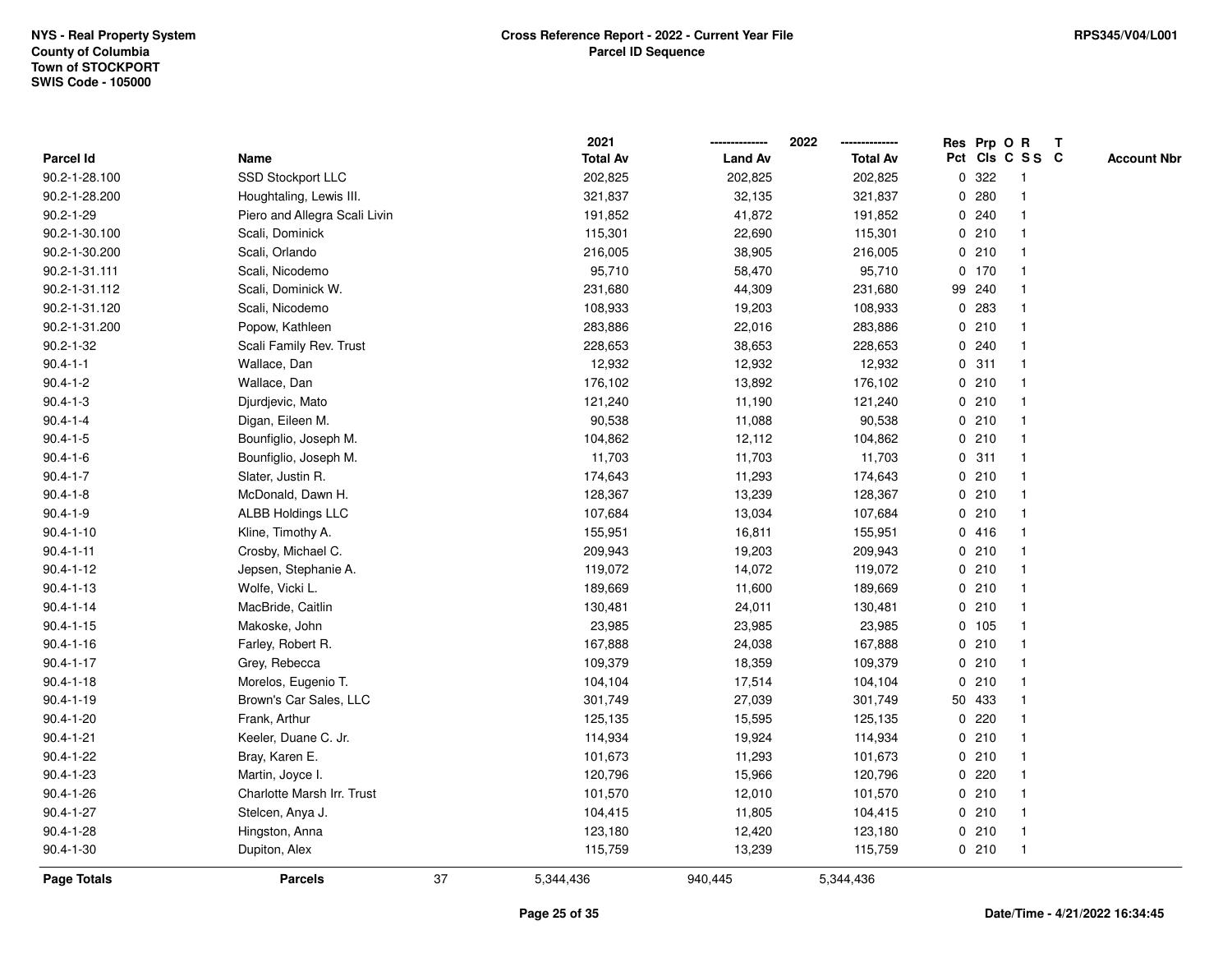|                 |                                |    | 2021            |                | 2022            | Res Prp O R |                         | T |                    |
|-----------------|--------------------------------|----|-----------------|----------------|-----------------|-------------|-------------------------|---|--------------------|
| Parcel Id       | Name                           |    | <b>Total Av</b> | <b>Land Av</b> | <b>Total Av</b> |             | Pct Cls C S S C         |   | <b>Account Nbr</b> |
| $90.4 - 1 - 31$ | Kipp, Bonita                   |    | 107,429         | 13,239         | 107,429         | 0210        | $\overline{1}$          |   |                    |
| $90.4 - 1 - 32$ | Garafalo, Philip               |    | 116,891         | 13,341         | 116,891         | 0210        | $\overline{\mathbf{1}}$ |   |                    |
| $90.4 - 1 - 33$ | Maxwell, Drucilla              |    | 110,768         | 11,498         | 110,768         | 0210        | 1                       |   |                    |
| $90.4 - 1 - 34$ | Shook, Marcella                |    | 98,353          | 11,703         | 98,353          | 0210        |                         |   |                    |
| $90.4 - 1 - 35$ | Parker, Matthew T.             |    | 126,722         | 14,072         | 126,722         | 0220        |                         |   |                    |
| $90.4 - 1 - 36$ | Pray, Jennie Lou               |    | 67,264          | 19,804         | 67,264          | 0210        |                         |   |                    |
| 90.4-1-37.1     | Kneeland, James C.             |    | 109,181         | 14,571         | 109,181         | 0210        |                         |   |                    |
| 90.4-1-37.2     | Allers, Aaron J.               |    | 145,727         | 15,147         | 145,727         | 0210        | -1                      |   |                    |
| $90.4 - 1 - 38$ | Jasinski, Edmund               |    | 131,770         | 12,420         | 131,770         | 0210        | $\overline{\mathbf{1}}$ |   |                    |
| 90.4-1-39       | Hallenbeck, Tammy              |    | 105,475         | 12,625         | 105,475         | 0210        | $\mathbf{1}$            |   |                    |
| $90.4 - 1 - 40$ | Harvey J & Sheila J McCagg Tru |    | 106,395         | 11,805         | 106,395         | 0210        |                         |   |                    |
| $90.4 - 1 - 41$ | Sheets, Eileen                 |    | 117,862         | 12,932         | 117,862         | 0210        |                         |   |                    |
| $90.4 - 1 - 42$ | Hamm, Gary W.                  |    | 107,869         | 12,829         | 107,869         | 0210        |                         |   |                    |
| $90.4 - 1 - 43$ | Vavrina, William               |    | 118,032         | 13,444         | 118,032         | 0210        |                         |   |                    |
| 90.4-1-44.2     | Stottville Limited Partnership |    | 1,969,285       | 40,935         | 1,969,285       | 0411        | $\overline{\mathbf{1}}$ |   |                    |
| 90.4-1-44.11    | Cardinale, Joseph P. Sr.       |    | 84,239          | 84,239         | 84,239          | 0 322       | $\overline{\mathbf{1}}$ |   |                    |
| 90.4-1-44.12    | Town of Stockport              |    | 898,969         | 24,969         | 898,969         | 0822        | 8                       |   |                    |
| 90.4-1-45.100   | Calvary Assembly Of God        |    | 32,181          | 32,181         | 32,181          | 0 591       | 8                       |   |                    |
| 90.4-1-45.200   | Cavalry Assembly Of God        |    | 3,029,015       | 26,175         | 3,029,015       | 0 612       | 8                       |   |                    |
| $90.4 - 1 - 46$ | Stottville Fire Co             |    | 363,387         | 21,607         | 363,387         | 0 662       | 8                       |   |                    |
| 90.4-1-48.100   | Race, Stephen P.               |    | 192,626         | 24,066         | 192,626         | 0.281       |                         |   |                    |
| 90.4-1-48.200   | Anthony, Robert                |    | 120,932         | 12,522         | 120,932         | 0210        |                         |   |                    |
| $90.4 - 1 - 49$ | Mignott, Colin J.              |    | 177,510         | 14,520         | 177,510         | 0210        | $\overline{\mathbf{1}}$ |   |                    |
| $90.4 - 1 - 50$ | Crossroad LLC                  |    | 195,620         | 11,600         | 195,620         | 50 484      | -1                      |   |                    |
| $90.4 - 1 - 51$ | Zietsman, Paul                 |    | 145,875         | 17,575         | 145,875         | 0.220       |                         |   |                    |
| $90.4 - 1 - 52$ | Sleezer, David W.              |    | 99,546          | 7,836          | 99,546          | 0210        |                         |   |                    |
| $90.4 - 1 - 53$ | Alam, MD Shahinur              |    | 118,432         | 12,112         | 118,432         | 0220        |                         |   |                    |
| $90.4 - 1 - 54$ | Gregory, Eric                  |    | 108,605         | 10,985         | 108,605         | 0210        |                         |   |                    |
| $90.4 - 1 - 55$ | Halperin, Janet                |    | 88,846          | 8,706          | 88,846          | 0210        | -1                      |   |                    |
| $90.4 - 1 - 56$ | Halperin, Alan                 |    | 124,271         | 11,805         | 124,271         | 0210        | $\overline{\mathbf{1}}$ |   |                    |
| $90.4 - 1 - 57$ | Bhuiyan, Nurul                 |    | 129,569         | 14,699         | 129,569         | 0210        | -1                      |   |                    |
| $90.4 - 1 - 58$ | Kilmer, John Peter             |    | 97,894          | 13,534         | 97,894          | 0210        |                         |   |                    |
| $90.4 - 1 - 59$ | Wolfe, Lynn Marie              |    | 94,328          | 11,088         | 94,328          | 0210        |                         |   |                    |
| $90.4 - 1 - 60$ | Lindsay, Michele A.            |    | 89,668          | 11,088         | 89,668          | 0210        |                         |   |                    |
| $90.4 - 1 - 61$ | Wolfe, Gertrude                |    | 97,666          | 7,836          | 97,666          | 0210        | $\overline{1}$          |   |                    |
| $90.4 - 1 - 62$ | Hallam, Jonathan N.            |    | 136,353         | 19,203         | 136,353         | 0210        | $\overline{1}$          |   |                    |
| $90.4 - 1 - 63$ | Town of Stockport              |    | 227,523         | 11,703         | 227,523         | 0652        | 8                       |   |                    |
| Page Totals     | <b>Parcels</b>                 | 37 | 10,192,078      | 640,414        | 10,192,078      |             |                         |   |                    |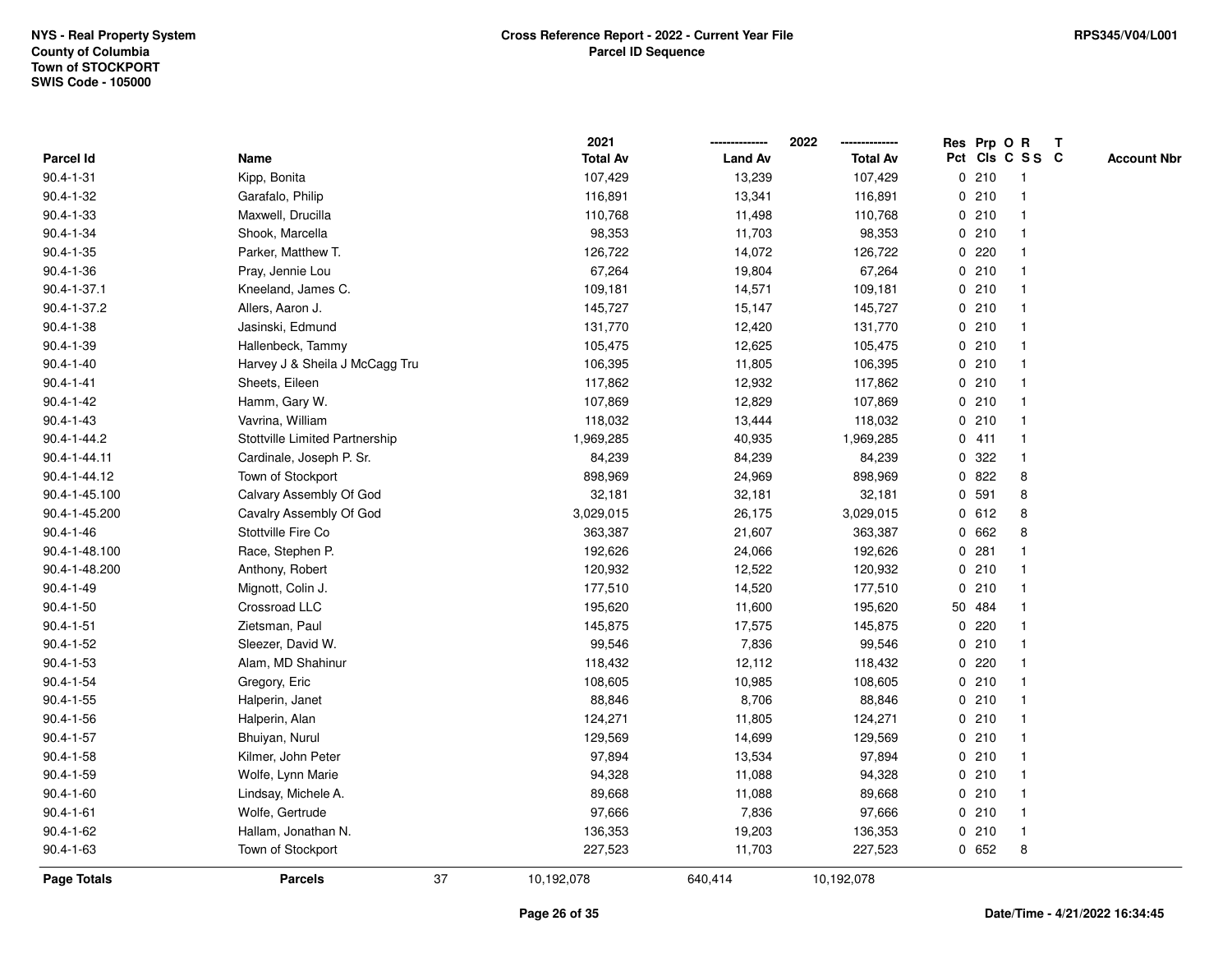|                    |                           |    | 2021            |                | 2022            | Res Prp O R |                 |                | T |                    |
|--------------------|---------------------------|----|-----------------|----------------|-----------------|-------------|-----------------|----------------|---|--------------------|
| Parcel Id          | Name                      |    | <b>Total Av</b> | <b>Land Av</b> | <b>Total Av</b> |             | Pct Cls C S S C |                |   | <b>Account Nbr</b> |
| $90.4 - 1 - 64$    | Mabb, Diana               |    | 91,091          | 8,271          | 91,091          |             | 0210            | $\mathbf{1}$   |   |                    |
| $90.4 - 1 - 65$    | Laudig, William R.        |    | 95,065          | 12,215         | 95,065          | 0           | 210             | -1             |   |                    |
| $90.4 - 1 - 66$    | Martin, Donald            |    | 110,483         | 13,713         | 110,483         |             | 0210            | -1             |   |                    |
| $90.4 - 1 - 68$    | Boushie, Justin           |    | 138,405         | 11,395         | 138,405         |             | 0210            |                |   |                    |
| $90.4 - 1 - 69$    | Smith, Leila              |    | 96,524          | 7,836          | 96,524          |             | 0210            |                |   |                    |
| $90.4 - 1 - 70$    | Van Buren, Sarah G.       |    | 94,799          | 13,239         | 94,799          |             | 0210            |                |   |                    |
| $90.4 - 1 - 71$    | Pelligrino, Vincent       |    | 145,999         | 22,809         | 145,999         |             | 0210            |                |   |                    |
| $90.4 - 1 - 72$    | Entrup-Heavy, Deirdre     |    | 148,327         | 15,506         | 148,327         |             | 0210            | $\overline{1}$ |   |                    |
| $90.4 - 1 - 73$    | LoVullo, Jason R.         |    | 145,169         | 12,215         | 145,169         |             | 0210            | -1             |   |                    |
| 90.4-1-74          | Schilling, Bernhard       |    | 11,805          | 11,805         | 11,805          |             | 0.312           | -1             |   |                    |
| $90.4 - 1 - 75$    | Schilling, Bernhard M.    |    | 164,685         | 27,285         | 164,685         |             | 0210            |                |   |                    |
| $90.4 - 1 - 76$    | Lill, Lorissa             |    | 90,754          | 13,444         | 90,754          |             | 0.220           |                |   |                    |
| $90.4 - 1 - 77$    | U S Post Office           |    | 153,565         | 11,805         | 153,565         |             | 0.652           | 8              |   |                    |
| $90.4 - 1 - 78$    | Wilson, Raphel            |    | 157,779         | 22,809         | 157,779         |             | 0.220           |                |   |                    |
| $90.4 - 1 - 80$    | Delamater, Wendy S.       |    | 110,615         | 12,625         | 110,615         | $\mathbf 0$ | 210             |                |   |                    |
| 90.4-1-81.100      | Parker, Michael           |    | 89,540          | 6,530          | 89,540          | $\mathbf 0$ | 220             | -1             |   |                    |
| 90.4-1-81.200      | Bolton, Samuel            |    | 84,871          | 8,271          | 84,871          |             | 0210            | $\mathbf{1}$   |   |                    |
| $90.4 - 2 - 1$     | Cohen, Richard A.         |    | 85,012          | 16,952         | 85,012          |             | 0210            |                |   |                    |
| $90.4 - 2 - 2$     | Svingala, Sharon          |    | 120,146         | 23,496         | 120,146         |             | 0.220           |                |   |                    |
| $90.4 - 2 - 3$     | Cody, Mary Ann            |    | 10,883          | 10,883         | 10,883          |             | 0.311           |                |   |                    |
| $90.4 - 2 - 4$     | Cody, Mary Ann            |    | 102,531         | 14,161         | 102,531         |             | 0210            |                |   |                    |
| $90.4 - 2 - 5$     | Moore, Joetta L.          |    | 145,440         | 18,922         | 145,440         |             | 0 230           |                |   |                    |
| $90.4 - 2 - 6$     | Brown, Helen Eileen       |    | 105,132         | 14,072         | 105,132         |             | 0210            | -1             |   |                    |
| $90.4 - 2 - 7$     | RDM Properties NY, LLC    |    | 48,507          | 9,142          | 48,507          | $\mathbf 0$ | 210             | $\overline{1}$ |   |                    |
| $90.4 - 2 - 8$     | Carey, Joseph             |    | 59,803          | 10,883         | 59,803          |             | 0210            |                |   |                    |
| $90.4 - 2 - 9$     | Khan, Hemayet H.          |    | 95,691          | 8,271          | 95,691          |             | 0210            |                |   |                    |
| $90.4 - 2 - 10$    | Stevenson, Michael D. Jr  |    | 82,107          | 16,107         | 82,107          |             | 0210            |                |   |                    |
| $90.4 - 2 - 11$    | Kebreau, Nadege           |    | 124,993         | 13,623         | 124,993         |             | 0210            |                |   |                    |
| 90.4-2-12          | Davala, Heather           |    | 67,006          | 8,706          | 67,006          |             | 0210            |                |   |                    |
| $90.4 - 2 - 13$    | Dallas, James E.          |    | 104,830         | 12,010         | 104,830         | 0           | 210             | -1             |   |                    |
| 90.4-2-14          | Dallas, James             |    | 4,034           | 4,034          | 4,034           | 0           | 311             | -1             |   |                    |
| $90.4 - 2 - 15$    | Stevenson, Michael D. Jr. |    | 87,976          | 15,416         | 87,976          |             | 0210            | -1             |   |                    |
| $90.4 - 2 - 16$    | Stevenson, Michael D. Jr. |    | 247,244         | 17,374         | 247,244         |             | 0210            |                |   |                    |
| 90.4-2-19          | Cooley, Gerald            |    | 122,241         | 16,811         | 122,241         |             | 0210            |                |   |                    |
| 90.4-2-20          | Cooley, Gerald A.         |    | 61,272          | 12,522         | 61,272          |             | 0210            |                |   |                    |
| 90.4-2-21.1        | Williams, Cody            |    | 73,455          | 15,595         | 73,455          |             | 0270            | -1             |   |                    |
| 90.4-2-21.2        | Shakil, Mohammad S.       |    | 138,600         | 5,659          | 138,600         |             | 0210            | $\mathbf{1}$   |   |                    |
| <b>Page Totals</b> | <b>Parcels</b>            | 37 | 3,816,379       | 496,412        | 3,816,379       |             |                 |                |   |                    |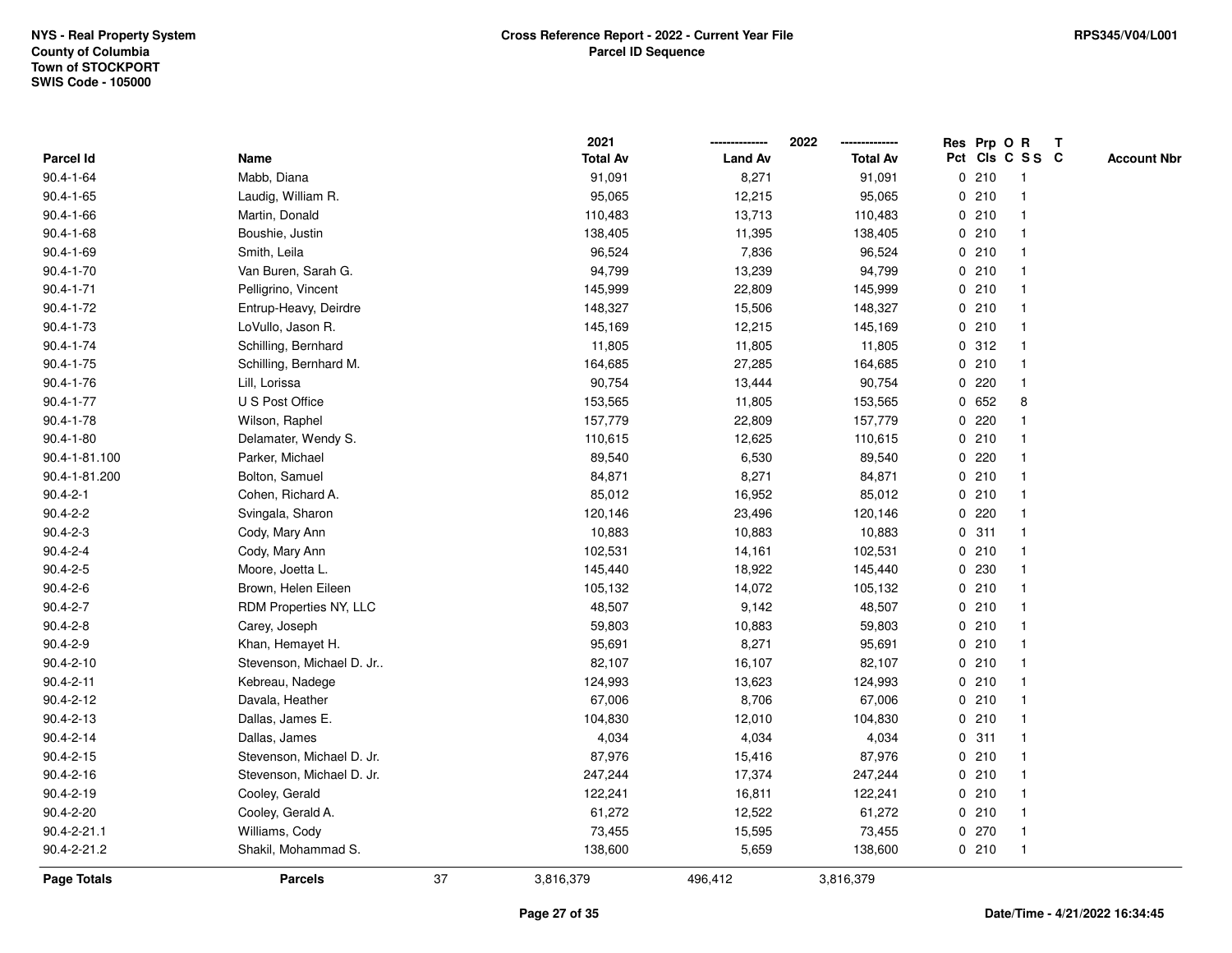|                  |                             |    | 2021            |                | 2022            |   |        | Res Prp O R     | $\mathbf{T}$       |
|------------------|-----------------------------|----|-----------------|----------------|-----------------|---|--------|-----------------|--------------------|
| <b>Parcel Id</b> | Name                        |    | <b>Total Av</b> | <b>Land Av</b> | <b>Total Av</b> |   |        | Pct Cls C S S C | <b>Account Nbr</b> |
| 90.4-2-22        | Krein, Harriet              |    | 90,453          | 11,703         | 90,453          |   | 0210   |                 |                    |
| $90.4 - 2 - 23$  | Rice, Elizabeth M.          |    | 113,389         | 12,829         | 113,389         |   | 0210   |                 |                    |
| $90.4 - 2 - 24$  | Artschwager, Ann E.         |    | 117,195         | 6,095          | 117,195         |   | 0 283  |                 |                    |
| 90.4-2-25        | Pilarinos, Haralabos        |    | 225,714         | 12,112         | 225,714         | 0 | 280    |                 |                    |
| 90.4-2-26        | Vasquez, Christine A.       |    | 88,546          | 7,400          | 88,546          |   | 0210   |                 |                    |
| 90.4-2-27        | Mignott, Junior A.          |    | 84,406          | 7,836          | 84,406          |   | 0210   |                 |                    |
| 90.4-2-28        | Garcia, Walter              |    | 142,750         | 7,836          | 142,750         |   | 0.280  |                 |                    |
| 90.4-2-29        | Pomeroy, Joseph M.          |    | 110,448         | 11,088         | 110,448         |   | 0210   |                 |                    |
| 90.4-2-30        | Bruno, Debra                |    | 90,970          | 11,600         | 90,970          |   | 0.220  |                 |                    |
| $90.4 - 2 - 31$  | Hossain, Mohammed Ali       |    | 88,669          | 4,789          | 88,669          |   | 0411   |                 |                    |
| 90.4-2-32        | Liton, Jahorul              |    | 75,079          | 4,789          | 75,079          | 0 | 220    |                 |                    |
| 90.4-2-33        | Florio, Michelle M.         |    | 78,129          | 4,789          | 78,129          |   | 0.220  |                 |                    |
| 90.4-2-34        | Brown's Car Sales, LLC      |    | 11,395          | 11,395         | 11,395          |   | 0 438  |                 |                    |
| 90.4-2-35        | Maxwell, Leeann A.          |    | 162,742         | 10,012         | 162,742         |   | 0411   |                 |                    |
| 90.4-2-36        | Melendez, Jose ] A.         |    | 125,045         | 11,395         | 125,045         | 0 | 220    |                 |                    |
| 90.4-2-37        | Melendez, Jose A.           |    | 112,043         | 11,293         | 112,043         |   | 0 457  |                 |                    |
| 90.4-2-38        | Elias, MD                   |    | 97,612          | 12,522         | 97,612          |   | 0210   |                 |                    |
| 90.4-2-39        | <b>JBH Realty</b>           |    | 144,598         | 14,968         | 144,598         | 0 | 283    |                 |                    |
| $90.4 - 2 - 40$  | Luppino, Cosimo             |    | 112,909         | 13,239         | 112,909         |   | 0.220  |                 |                    |
| 90.4-2-41.110    | Sheldon, Ronell R.          |    | 111,653         | 19,203         | 111,653         |   | 0210   |                 |                    |
| 90.4-2-41.120    | Wendelken, Mark             |    | 4,807           | 4,807          | 4,807           |   | 0.311  |                 |                    |
| 90.4-2-41.200    | Wendelken, Mark             |    | 131,911         | 13,444         | 131,911         |   | 0210   |                 |                    |
| 90.4-2-42        | Fitzgibbon, Thomas          |    | 110,815         | 12,215         | 110,815         |   | 0220   |                 |                    |
| $90.4 - 2 - 43$  | Florio, John V. III.        |    | 94,427          | 9,577          | 94,427          |   | 0210   |                 |                    |
| $90.4 - 2 - 44$  | Kromer, Hugh C.             |    | 111,103         | 25,453         | 111,103         |   | 0.220  |                 |                    |
| 90.4-2-45        | Michael Schunk Family Trust |    | 104,768         | 11,088         | 104,768         |   | 0210   |                 |                    |
| 90.4-2-46        | Loomis, Richard A. Sr.      |    | 111,046         | 11,600         | 111,046         |   | 0210   |                 |                    |
| 90.4-2-47        | Gellert, Phillip            |    | 108,055         | 12,215         | 90,100          |   | 0210   |                 |                    |
| 90.4-2-48        | Snyder, James K.            |    | 126,669         | 13,239         | 126,669         |   | 0210   |                 |                    |
| 90.4-2-49        | Haigh, Craig                |    | 120,765         | 12,215         | 120,765         |   | 0210   |                 |                    |
| 90.4-2-50        | Boccagna, Raphael           |    | 114,599         | 11,498         | 114,599         |   | 0210   | -1              |                    |
| 90.4-2-52.1      | Aleman, Luis A.             |    | 345,714         | 33,864         | 345,714         |   | 75 283 |                 |                    |
| 90.4-2-52.2      | Patel, Chiragkumar          |    | 215,750         | 38,413         | 215,750         |   | 0210   |                 |                    |
| $90.4 - 2 - 53$  | Bloom, Stanley              |    | 66,000          | 10,985         | 66,000          |   | 0270   |                 |                    |
| 90.4-2-54        | Bloom, Stanley              |    | 10,985          | 10,985         | 10,985          |   | 0.311  |                 |                    |
| 90.4-2-55        | Kusewich, Matthew           |    | 13,444          | 13,444         | 13,444          |   | 0.311  | $\mathbf 1$     |                    |
| 90.4-2-56        | Kelsey, Gregory             |    | 24,145          | 10,985         | 24,145          |   | 0270   | $\mathbf 1$     |                    |
| Page Totals      | <b>Parcels</b>              | 37 | 3,998,748       | 462,920        | 3,980,793       |   |        |                 |                    |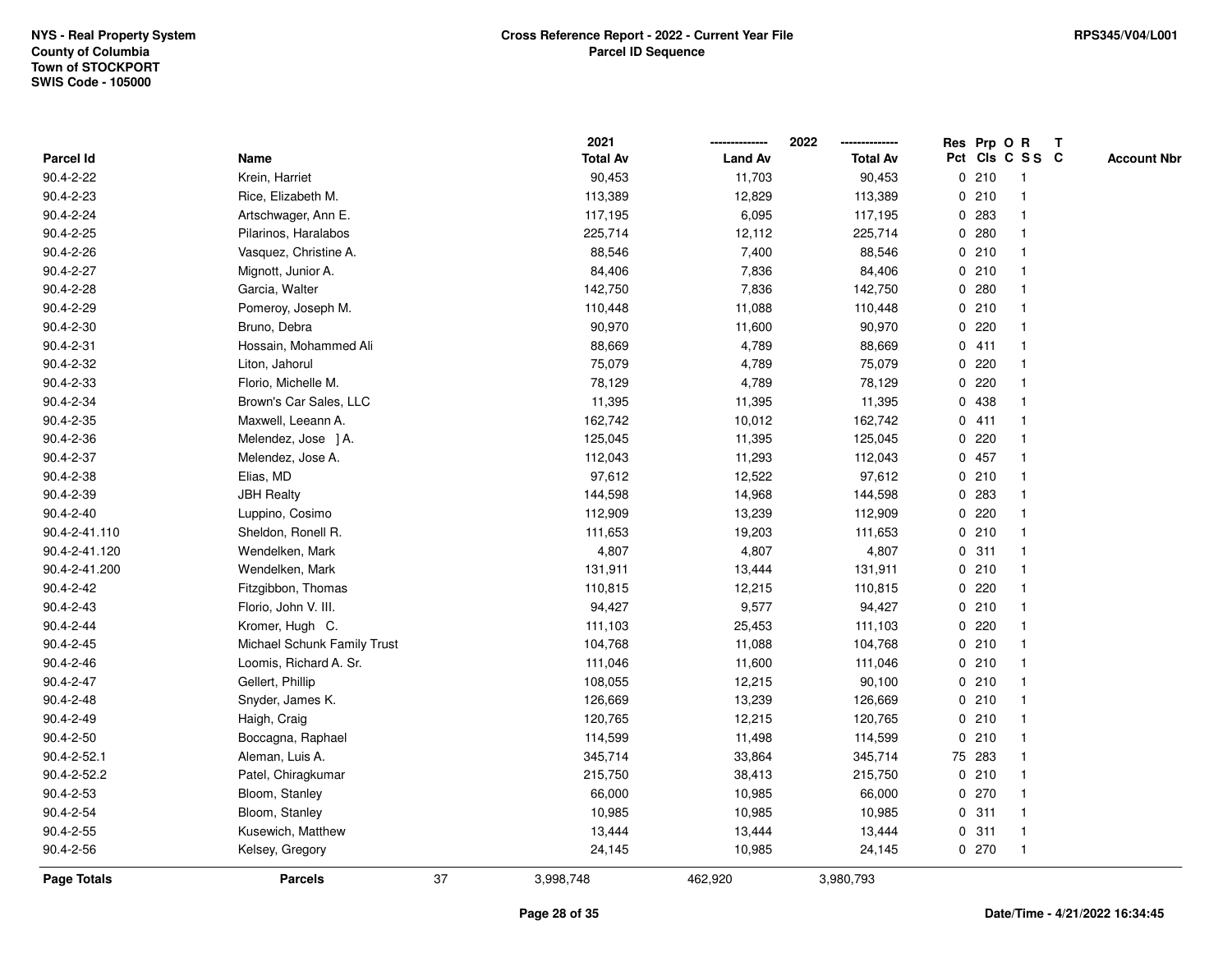|               |                                |    | 2021            |                | 2022            |             |         | Res Prp O R     | $\mathbf{T}$ |                    |
|---------------|--------------------------------|----|-----------------|----------------|-----------------|-------------|---------|-----------------|--------------|--------------------|
| Parcel Id     | Name                           |    | <b>Total Av</b> | <b>Land Av</b> | <b>Total Av</b> |             |         | Pct Cls C S S C |              | <b>Account Nbr</b> |
| 90.4-2-57     | Lanphear, Christine            |    | 92,965          | 10,985         | 92,965          |             | 0210    | 1               |              |                    |
| 90.4-2-58     | Altomer, Tonette               |    | 113,057         | 12,265         | 113,057         | 0           | 220     |                 |              |                    |
| 90.4-2-59     | Taylor, Victor                 |    | 127,290         | 14,340         | 127,290         |             | 0210    |                 |              |                    |
| 90.4-2-60     | Montone, Rita A.               |    | 141,370         | 11,600         | 141,370         |             | 0210    | $\mathbf{1}$    |              |                    |
| 90.4-2-61     | Topple, George                 |    | 147,595         | 20,645         | 147,595         |             | 0210    | $\mathbf 1$     |              |                    |
| 90.4-2-62     | Johnson, Jeffrey               |    | 111,096         | 17,796         | 111,096         |             | 0210    | 1               |              |                    |
| 90.4-2-63     | Williams, Lindsay G.           |    | 91,343          | 19,203         | 91,343          |             | 0210    |                 |              |                    |
| 90.4-2-64     | Laurange, Brian K. Jr.         |    | 126,394         | 13,034         | 126,394         |             | 0210    |                 |              |                    |
| 90.4-2-65     | Briscoe, James                 |    | 131,009         | 12,829         | 131,009         |             | 0210    |                 |              |                    |
| 90.4-2-66     | Michael & Barbara Briscoe I. T |    | 110,330         | 11,190         | 110,330         |             | 0210    |                 |              |                    |
| 90.4-2-67.110 | Florio, Tina R.                |    | 200,754         | 17,514         | 240,754         | $\mathbf 0$ | 220     |                 |              |                    |
| 90.4-2-67.120 | Florio, Charles                |    | 146,354         | 12,624         | 146,354         |             | 0210    | $\mathbf 1$     |              |                    |
| 90.4-2-67.200 | Florio, Donna                  |    | 203,503         | 19,323         | 203,503         |             | 0210    |                 |              |                    |
| 90.4-2-69     | Church of St.Joseph            |    | 27,663          | 10,883         | 27,663          |             | 0 438   | 8               |              |                    |
| 90.4-2-70     | Krein, Eugene                  |    | 138,329         | 13,239         | 138,329         | 0           | 210     |                 |              |                    |
| 90.4-2-71     | Seely, Wesley E.               |    | 118,952         | 9,142          | 118,952         |             | 0210    |                 |              |                    |
| 90.4-2-72     | Alessi, Joseph                 |    | 103,747         | 11,907         | 103,747         | 0           | 210     |                 |              |                    |
| 90.4-2-73     | Villanova, Joseph              |    | 98,668          | 10,448         | 98,668          |             | 0210    | $\mathbf 1$     |              |                    |
| 90.4-2-74     | Unson, John G.                 |    | 92,448          | 10,448         | 92,448          |             | 0210    |                 |              |                    |
| 90.4-2-75     | Macher, John                   |    | 100,028         | 10,448         | 100,028         |             | 0210    |                 |              |                    |
| 90.4-2-76     | Rhymaun, Randolph H.           |    | 156,815         | 10,883         | 156,815         |             | 0 283   |                 |              |                    |
| 90.4-2-77     | Hotaling, Thomas W.            |    | 76,642          | 10,012         | 76,642          |             | 0210    |                 |              |                    |
| 90.4-2-78     | Church of St.Joseph            |    | 434,055         | 15,685         | 434,055         |             | 0620    | 8               |              |                    |
| 90.4-2-79     | Speer, Cherie L.               |    | 110,247         | 16,107         | 110,247         |             | 0210    | $\mathbf{1}$    |              |                    |
| 90.4-2-80     | Martin, Frank M.               |    | 101,108         | 10,448         | 101,108         |             | 0210    | 1               |              |                    |
| 90.4-2-81     | Austin, Charlene R.            |    | 120,154         | 10,448         | 120,154         |             | 0210    |                 |              |                    |
| 90.4-2-82     | Jeffreys, Isaiah               |    | 177,668         | 19,203         | 177,668         |             | 0210    |                 |              |                    |
| 90.4-2-83     | Silvernail, Kathleen           |    | 230,180         | 30,010         | 230,180         |             | 50 433  |                 |              |                    |
| 90.4-2-84     | Sawyer, Catalina               |    | 92,617          | 9,577          | 92,617          |             | 0210    |                 |              |                    |
| 90.4-2-85     | Cade, Sherwood                 |    | 89,372          | 10,012         | 89,372          | $\mathbf 0$ | 210     |                 |              |                    |
| 90.4-2-86     | Kromer, Kenneth                |    | 64,956          | 3,918          | 64,956          | 0           | 220     | $\mathbf 1$     |              |                    |
| 90.4-2-87     | Kromer, Hugh                   |    | 58,581          | 6,095          | 58,581          |             | 0.220   |                 |              |                    |
| 90.4-2-88     | Var-Rez, Associates            |    | 159,675         | 159,675        | 159,675         |             | 0.322   |                 |              |                    |
| 90.4-2-89     | Kusewich Alana Marie           |    | 158,605         | 12,625         | 158,605         |             | 70 210  |                 |              |                    |
| $91.-1-1.100$ | Marini, Donald P.              |    | 137,117         | 137,117        | 137,117         |             | 0 105   |                 |              |                    |
| $91.-1-2.1$   | Stewart, Peggy                 |    | 26,589          | 20,154         | 26,589          |             | $0$ 105 | $\overline{1}$  |              |                    |
| $91.-1-2.2$   | Stewart, Peggy                 |    | 124,235         | 21,255         | 124,235         |             | 0210    | $\mathbf{1}$    |              |                    |
| Page Totals   | <b>Parcels</b>                 | 37 | 4,741,511       | 773,087        | 4,781,511       |             |         |                 |              |                    |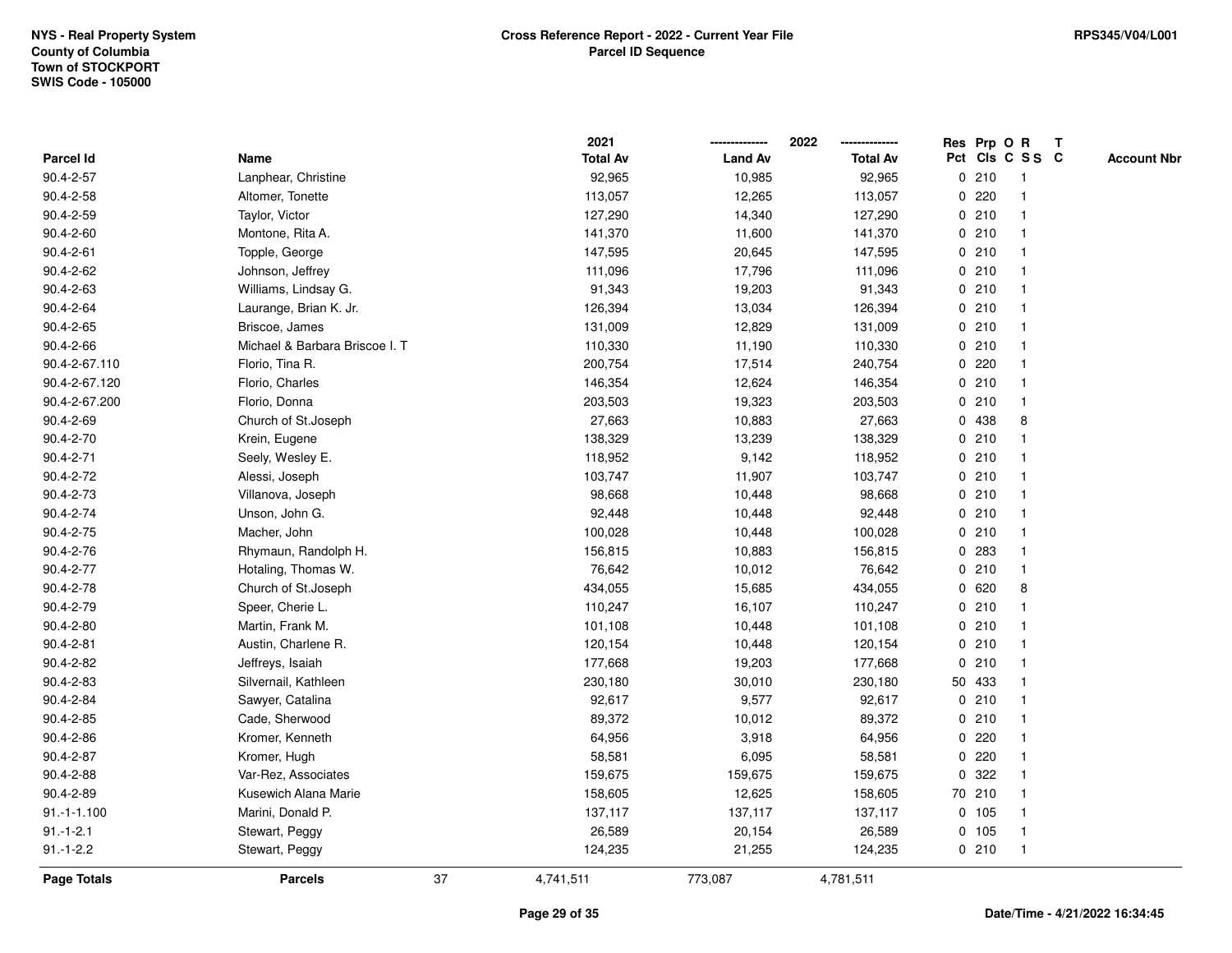|                  |                          |    | 2021            |                | 2022            |   |         | Res Prp O R     | $\mathbf{T}$ |                    |
|------------------|--------------------------|----|-----------------|----------------|-----------------|---|---------|-----------------|--------------|--------------------|
| <b>Parcel Id</b> | Name                     |    | <b>Total Av</b> | <b>Land Av</b> | <b>Total Av</b> |   |         | Pct Cls C S S C |              | <b>Account Nbr</b> |
| $91.-1-3$        | Ziello, Marlon           |    | 172,203         | 56,499         | 172,203         |   | 0.240   |                 |              |                    |
| $91 - 1 - 4$     | Nathan, Lofty            |    | 35,406          | 35,406         | 35,406          |   | 0 314   |                 |              |                    |
| $91.-1-5.100$    | Lewis, Heather           |    | 147,049         | 21,607         | 171,749         |   | 0210    |                 |              |                    |
| 91.-1-5.200      | Marini Donald P          |    | 361,231         | 188,811        | 361,231         |   | $0$ 120 |                 |              |                    |
| $91.-1-6$        | Bruns, Emerson E.        |    | 14,045          | 14,045         | 14,045          |   | 0 105   |                 |              |                    |
| $91.-1-7$        | Phillips, Jack           |    | 601             | 601            | 601             |   | 0.311   |                 |              |                    |
| $91.-1-8.110$    | Luppino, Cosimo          |    | 37,417          | 37,417         | 37,417          |   | 0.322   |                 |              |                    |
| $91.-1-8.120$    | Reutzel, Daniel D.       |    | 128,617         | 21,607         | 128,617         |   | 0210    |                 |              |                    |
| $91.-1-8.200$    | Olsen, Christopher       |    | 275,955         | 52,345         | 275,955         |   | 0.241   |                 |              |                    |
| $91.-1-9$        | Cummings, Richard E. IV. |    | 139,610         | 24,710         | 139,610         |   | 0210    |                 |              |                    |
| $91.-1-10$       | McKay, Steven Alan       |    | 293,309         | 23,839         | 293,309         |   | 0418    | $\mathbf 1$     |              |                    |
| $91.-1-11$       | McKay, Steven            |    | 39,369          | 24,969         | 39,369          |   | 0.312   |                 |              |                    |
| $91.3 - 1 - 1$   | Chaplin, Raymond L.      |    | 114,148         | 22,088         | 114,148         |   | 0210    |                 |              |                    |
| $91.3 - 1 - 2$   | Huerta, Facundo          |    | 97,533          | 11,293         | 97,533          |   | 0.220   |                 |              |                    |
| $91.3 - 1 - 3$   | Groark, Chris R.         |    | 116,183         | 10,883         | 116,183         |   | $0$ 220 |                 |              |                    |
| $91.3 - 1 - 4$   | Wahlers, Duane W.        |    | 112,935         | 15,595         | 112,935         |   | 0220    |                 |              |                    |
| $91.3 - 1 - 5$   | Wahlers, Duane           |    | 97,424          | 19,924         | 97,424          | 0 | 210     |                 |              |                    |
| $91.3 - 1 - 7$   | Shook, Tina              |    | 63,809          | 20,639         | 63,809          |   | 0210    |                 |              |                    |
| $91.3 - 1 - 8$   | Lossow, Delilah Marie    |    | 111,745         | 20,845         | 111,745         |   | 0 230   |                 |              |                    |
| $91.3 - 1 - 9$   | Seifer, Leo              |    | 14,340          | 14,340         | 14,340          |   | 0 340   | 8               |              |                    |
| $91.3 - 1 - 10$  | Kras, Cezary             |    | 87,340          | 6,530          | 87,340          |   | 0210    |                 |              |                    |
| $91.3 - 1 - 11$  | Manchuck, Donna          |    | 92,386          | 7,836          | 92,386          |   | 0210    |                 |              |                    |
| $91.3 - 1 - 12$  | Pflegl, Frank P.         |    | 89,640          | 6,530          | 89,640          |   | 0210    |                 |              |                    |
| $91.3 - 1 - 13$  | Pullen, Blossom A.       |    | 87,206          | 4,356          | 87,206          |   | 0210    |                 |              |                    |
| $91.3 - 1 - 14$  | Kinane, Ana M.           |    | 67,648          | 10,448         | 67,648          |   | 0210    |                 |              |                    |
| $91.3 - 1 - 15$  | Pullen, Mark D.          |    | 97,410          | 12,010         | 97,410          |   | 0.220   |                 |              |                    |
| $91.3 - 1 - 16$  | Christian, Lenora A.     |    | 106,037         | 21,847         | 106,037         |   | 0.220   |                 |              |                    |
| $91.3 - 1 - 17$  | Ogden, Jeffrey S.        |    | 95,428          | 21,768         | 95,428          |   | 0210    |                 |              |                    |
| $91.3 - 1 - 18$  | Hempler, Richard G.      |    | 78,554          | 13,534         | 78,554          |   | 0210    |                 |              |                    |
| $91.3 - 1 - 19$  | Near, Ronald H.          |    | 83,138          | 12,228         | 83,138          |   | 0210    |                 |              |                    |
| $91.3 - 1 - 20$  | Hasbrouk, David M.       |    | 188,672         | 13,892         | 188,672         |   | 0210    |                 |              |                    |
| $91.3 - 1 - 22$  | Drivas, Lisa             |    | 108,473         | 25,733         | 108,473         |   | 0210    |                 |              |                    |
| 91.3-1-23        | Kirby, Kenneth           |    | 108,272         | 14,430         | 108,272         |   | 0210    |                 |              |                    |
| $91.3 - 1 - 24$  | Kirby, Kenneth           |    | 12,832          | 12,522         | 12,832          |   | 0.312   |                 |              |                    |
| $91.3 - 1 - 25$  | Houghtaling, John M. Sr. |    | 134,742         | 12,932         | 134,742         |   | 0210    |                 |              |                    |
| $91.3 - 1 - 26$  | Hamm, Philip A.          |    | 107,264         | 17,514         | 107,264         |   | 0210    | $\overline{1}$  |              |                    |
| 91.3-1-27.100    | Simpson, Frank J.        |    | 129,510         | 17,937         | 129,510         |   | 0210    | $\overline{1}$  |              |                    |
| Page Totals      | <b>Parcels</b>           | 37 | 4,047,481       | 869,510        | 4,072,181       |   |         |                 |              |                    |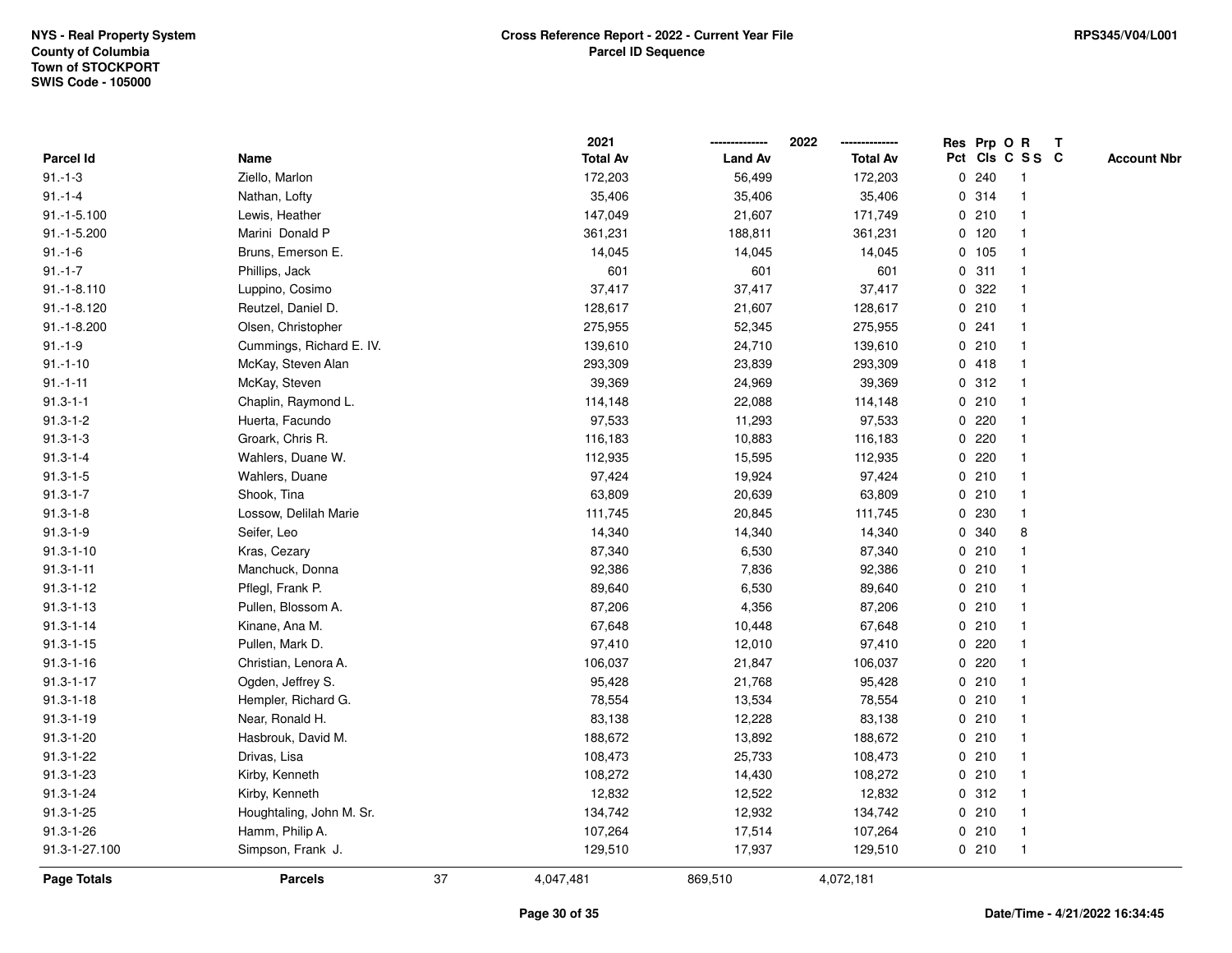|                  |                          |    | 2021            |                | 2022            | Res Prp O R |       |                 | $\mathbf{T}$ |                    |
|------------------|--------------------------|----|-----------------|----------------|-----------------|-------------|-------|-----------------|--------------|--------------------|
| <b>Parcel Id</b> | Name                     |    | <b>Total Av</b> | <b>Land Av</b> | <b>Total Av</b> |             |       | Pct Cls C S S C |              | <b>Account Nbr</b> |
| 91.3-1-27.200    | Martino, Carmen L.       |    | 171,396         | 12,932         | 171,396         |             | 0210  |                 |              |                    |
| $91.3 - 1 - 28$  | Pullen, Mark D. Sr.      |    | 41,322          | 21,662         | 41,322          |             | 0220  |                 |              |                    |
| $91.3 - 1 - 29$  | Clifford, Marsha A.      |    | 103,939         | 21,559         | 103,939         | $\mathbf 0$ | 220   |                 |              |                    |
| $91.3 - 1 - 30$  | Manchuck, Donna          |    | 98,152          | 14,072         | 98,152          | 0           | 220   |                 |              |                    |
| $91.3 - 1 - 31$  | Groark, Christopher      |    | 107,379         | 12,829         | 107,379         |             | 0.220 | $\mathbf 1$     |              |                    |
| 91.3-1-32.1      | Seifer, Leo              |    | 69,248          | 69,248         | 69,248          |             | 0 340 | 8               |              |                    |
| 91.3-1-32.2      | Town of Stockport        |    | 841,584         | 67,734         | 841,584         |             | 0 651 | 8               |              |                    |
| $91.3 - 1 - 33$  | Luppino, Cosimo          |    | 157,896         | 38,166         | 157,896         |             | 0210  |                 |              |                    |
| $91.3 - 1 - 34$  | Weber, Austin B.         |    | 100,030         | 12,112         | 100,030         |             | 0210  |                 |              |                    |
| $91.3 - 1 - 35$  | Richard, William W.      |    | 120,823         | 10,883         | 120,823         | 0           | 220   | -1              |              |                    |
| $91.3 - 1 - 36$  | Orlich, Jean Ann         |    | 98,032          | 20,892         | 98,032          |             | 0210  | $\mathbf 1$     |              |                    |
| $91.3 - 1 - 37$  | Grand, Ralph P.          |    | 138,619         | 27,909         | 138,619         |             | 0210  | $\mathbf 1$     |              |                    |
| $91.3 - 1 - 38$  | Seifer, Leo              |    | 13,452          | 13,452         | 13,452          |             | 0 340 | 8               |              |                    |
| $91.3 - 1 - 39$  | Pulcher, Leo C.          |    | 223,195         | 54,445         | 223,195         |             | 0.240 |                 |              |                    |
| $91.3 - 1 - 40$  | Hawks, Blanche           |    | 114,955         | 15,685         | 114,955         |             | 0210  |                 |              |                    |
| $91.3 - 1 - 41$  | Wheeler, Joshua D.       |    | 154,542         | 16,952         | 154,542         |             | 0210  | -1              |              |                    |
| $91.3 - 1 - 42$  | Bruggemann, Cheryl D.    |    | 94,592          | 12,112         | 94,592          | $\mathbf 0$ | 210   | $\mathbf{1}$    |              |                    |
| $91.3 - 1 - 43$  | Silvernail, Matthew R.   |    | 115,123         | 11,293         | 115,123         |             | 0210  | $\mathbf 1$     |              |                    |
| $91.3 - 1 - 44$  | Peck, Rodney D.          |    | 116,542         | 14,072         | 116,542         |             | 0210  |                 |              |                    |
| $91.3 - 1 - 45$  | Martin, Kenneth J.       |    | 97,327          | 12,727         | 97,327          |             | 0210  |                 |              |                    |
| $91.3 - 1 - 46$  | Saurusaitis, David C. Sr |    | 110,894         | 13,534         | 110,894         |             | 0210  |                 |              |                    |
| $91.3 - 1 - 47$  | Majercsik, Michele       |    | 121,652         | 12,112         | 121,652         |             | 0210  |                 |              |                    |
| $91.3 - 1 - 48$  | Sitser, Robert V.        |    | 102,209         | 13,239         | 102,209         |             | 0.220 |                 |              |                    |
| $91.3 - 1 - 49$  | Madden, Paul             |    | 103,898         | 11,498         | 103,898         |             | 0210  | $\mathbf 1$     |              |                    |
| $91.3 - 1 - 50$  | Lamont, Tonya L.         |    | 146,292         | 10,012         | 146,292         |             | 0210  | $\mathbf{1}$    |              |                    |
| $91.3 - 1 - 51$  | Bakar, Sabina            |    | 119,332         | 13,534         | 119,332         |             | 0220  | -1              |              |                    |
| $91.3 - 1 - 52$  | Luppino, Cosimo          |    | 31,010          | 7,400          | 31,010          |             | 0270  |                 |              |                    |
| $91.3 - 1 - 53$  | Town of Stockport        |    | 7,682           | 7,682          | 7,682           |             | 0.311 | 8               |              |                    |
| $91.3 - 1 - 55$  | Seifer, Leo              |    | 41,801          | 41,801         | 41,801          | 0           | 340   | 8               |              |                    |
| $91.3 - 1 - 56$  | Davis, Cecil Jr.         |    | 137,397         | 15,147         | 137,397         |             | 0210  | -1              |              |                    |
| $91.3 - 1 - 57$  | McDarby, Raymond         |    | 94,550          | 11,600         | 94,550          |             | 0210  | -1              |              |                    |
| $91.3 - 1 - 58$  | Vaughn, Kristen          |    | 90,878          | 11,498         | 90,878          |             | 0210  | $\mathbf 1$     |              |                    |
| $91.3 - 1 - 59$  | Salmon, Lori             |    | 104,877         | 9,577          | 104,877         |             | 0210  |                 |              |                    |
| $91.3 - 1 - 60$  | Ressler, Dorothea        |    | 122,837         | 11,907         | 122,837         |             | 0210  |                 |              |                    |
| $91.3 - 1 - 61$  | Richards, Amy L.         |    | 125,371         | 11,091         | 125,371         |             | 0210  |                 |              |                    |
| $91.3 - 1 - 62$  | McDonald, Aaron          |    | 112,580         | 14,520         | 112,580         |             | 0210  | $\mathbf{1}$    |              |                    |
| $91.3 - 1 - 63$  | Poucher, Sharon M.       |    | 113,029         | 14,789         | 113,029         |             | 0210  | $\mathbf{1}$    |              |                    |
| Page Totals      | <b>Parcels</b>           | 37 | 4,664,437       | 711,677        | 4,664,437       |             |       |                 |              |                    |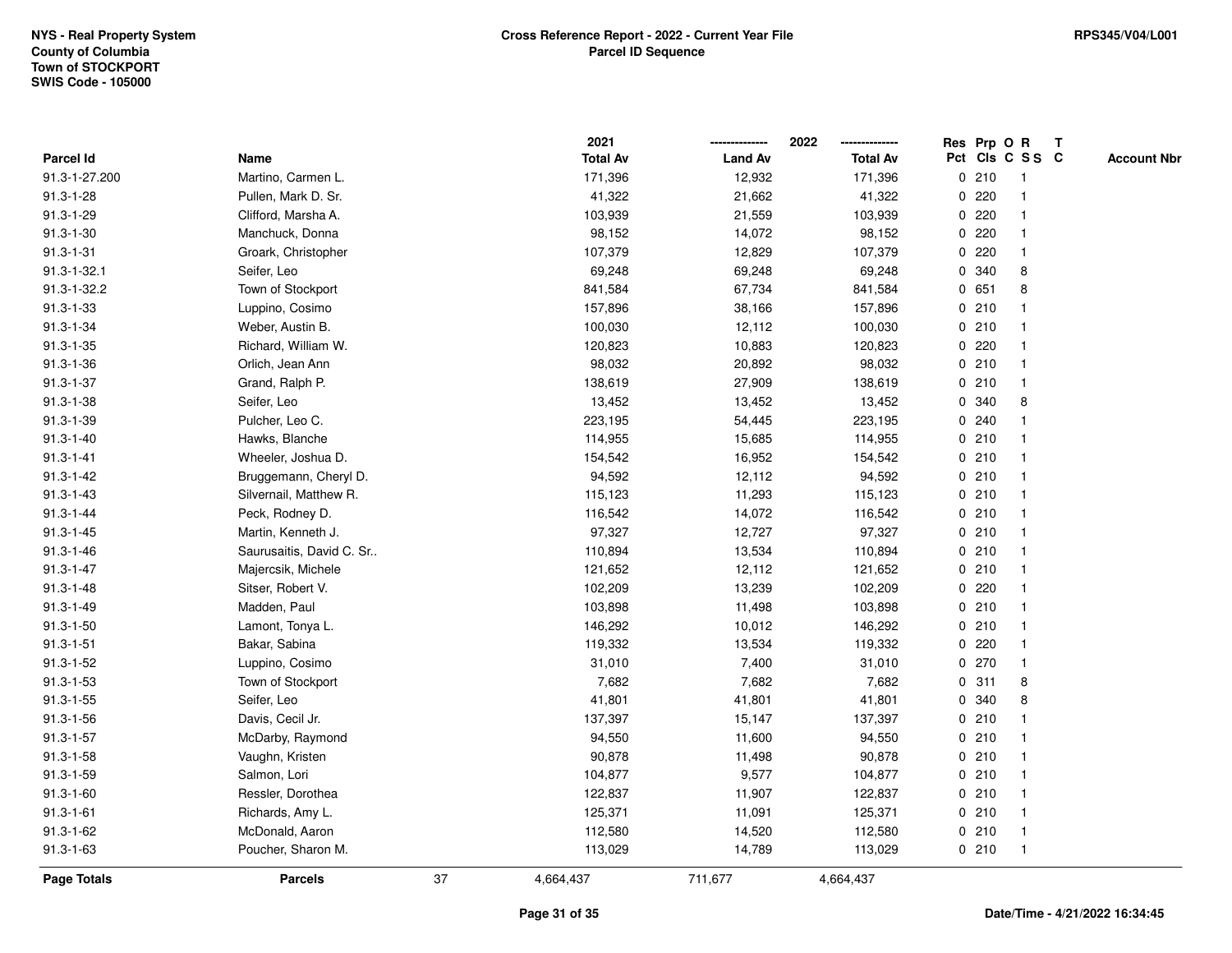|                 |                                 |    | 2021            |                | 2022            |             |         | Res Prp O R     | $\mathbf{T}$ |                    |
|-----------------|---------------------------------|----|-----------------|----------------|-----------------|-------------|---------|-----------------|--------------|--------------------|
| Parcel Id       | Name                            |    | <b>Total Av</b> | <b>Land Av</b> | <b>Total Av</b> |             |         | Pct Cls C S S C |              | <b>Account Nbr</b> |
| $91.3 - 1 - 64$ | Hamm, Edward L.                 |    | 109,298         | 15,058         | 109,298         |             | 0210    |                 |              |                    |
| $91.3 - 1 - 65$ | Crippen, Andrew P.              |    | 117,974         | 13,444         | 117,974         |             | 0210    |                 |              |                    |
| $91.3 - 1 - 66$ | Hedgepeth, Teanna F.            |    | 132,764         | 13,534         | 132,764         |             | 0210    |                 |              |                    |
| $91.3 - 1 - 67$ | <b>McNamara Family Trust</b>    |    | 134,819         | 28,579         | 134,819         |             | 0210    | -1              |              |                    |
| $91.3 - 1 - 68$ | Stevens, Mark J.                |    | 130,310         | 14,430         | 130,310         |             | 0210    | $\mathbf 1$     |              |                    |
| 91.3-1-69       | Robinson, Jermaine              |    | 138,504         | 19,924         | 138,504         |             | 0210    | -1              |              |                    |
| $91.3 - 1 - 70$ | LaCasse, Joan E.                |    | 97,015          | 11,395         | 97,015          |             | 0210    |                 |              |                    |
| $91.3 - 1 - 71$ | Funk, Doris A.                  |    | 93,297          | 9,577          | 93,297          |             | 0210    |                 |              |                    |
| $91.3 - 1 - 72$ | 4th Street Capital Holdings, LL |    | 190,141         | 14,251         | 190,141         |             | 0.220   |                 |              |                    |
| $91.3 - 1 - 73$ | Bonilla, Keve                   |    | 112,163         | 6,965          | 112,163         |             | 0210    |                 |              |                    |
| $91.3 - 1 - 74$ | Drabick, Peter L.               |    | 89,190          | 4,350          | 89,190          |             | 0210    | $\mathbf 1$     |              |                    |
| $91.3 - 1 - 75$ | EB 5 LLC                        |    | 90,835          | 12,829         | 90,835          | $\mathbf 0$ | 220     |                 |              |                    |
| $91.3 - 1 - 76$ | EB 5 LLC                        |    | 168,470         | 16,470         | 168,470         |             | 0411    | -1              |              |                    |
| $91.3 - 1 - 77$ | Mabb, Michael                   |    | 109,152         | 13,892         | 109,152         |             | 0.220   |                 |              |                    |
| $91.3 - 1 - 78$ | Pentecostal Gospel              |    | 22,317          | 16,390         | 16,390          | 0           | 438     | 8               |              |                    |
| 91.3-1-79       | Pentecostal Gospel              |    | 504,482         | 18,922         | 504,482         | 0           | 620     | 8               |              |                    |
| $91.3 - 1 - 80$ | Orville J. Wells Jr.Irr. Trust  |    | 108,500         | 12,420         | 108,500         | $\mathbf 0$ | 210     |                 |              |                    |
| $91.3 - 1 - 82$ | Bhuiyan, Shahidul               |    | 106,702         | 10,012         | 106,702         | 0           | 220     | $\mathbf 1$     |              |                    |
| $91.3 - 1 - 83$ | Lathrop Post #3220 V F W        |    | 119,664         | 5,224          | 119,664         |             | 0 681   | 8               |              |                    |
| $91.3 - 1 - 84$ | Mignott, Deandra Dyer           |    | 107,028         | 3,918          | 107,028         |             | 0210    |                 |              |                    |
| $91.3 - 1 - 85$ | Shastri LLC                     |    | 162,759         | 4,789          | 162,759         |             | 0411    |                 |              |                    |
| $91.3 - 1 - 86$ | Nance, Malcom W.                |    | 254,720         | 23,366         | 254,720         |             | 0210    |                 |              |                    |
| $91.3 - 1 - 87$ | Nance, Malcom W.                |    | 42,359          | 20,509         | 42,359          |             | 0 449   |                 |              |                    |
| $91.3 - 1 - 88$ | County Of Columbia              |    | 14,842          | 7,682          | 14,842          | $\mathbf 0$ | 692     | 8               |              |                    |
| $91.3 - 1 - 89$ | Roland, Sean Conway             |    | 151,243         | 15,416         | 141,716         |             | 0210    |                 |              |                    |
| $91.3 - 1 - 90$ | Kovalenko, Anna Y.              |    | 107,179         | 14,609         | 107,179         |             | 0210    | $\mathbf 1$     |              |                    |
| $91.3 - 1 - 91$ | Joy Cup Corp                    |    | 49,395          | 17,655         | 49,395          |             | 0710    | 8               |              |                    |
| 91.3-1-92       | Town of Stockport               |    | 119,255         | 20,165         | 119,255         |             | 0 651   | 8               |              |                    |
| 91.3-1-93       | East Coast Pulp Sales Inc       |    | 23,290          | 23,290         | 23,290          |             | 0 330   |                 |              |                    |
| 91.3-1-94       | County of Columbia              |    | 11,395          | 11,395         | 11,395          | 0           | 300     | 8               |              |                    |
| $91.3 - 1 - 95$ | Seifer, Leo                     |    | 20,873          | 19,203         | 20,873          |             | 0710    | 8               |              |                    |
| $91.3 - 1 - 96$ | Seifer, Leo                     |    | 5,316           | 5,316          | 5,316           |             | 0 340   | 8               |              |                    |
| 91.3-1-97       | Hodges, Stephen R.              |    | 119,127         | 12,727         | 119,127         |             | 0210    |                 |              |                    |
| 91.3-1-98       | Town of Stockport               |    | 3,675           | 3,675          | 3,675           |             | 0.311   | 8               |              |                    |
| $91.3 - 2 - 1$  | Lane-Mullins, Patricia          |    | 108,490         | 7,400          | 108,490         |             | 0210    |                 |              |                    |
| $91.3 - 2 - 2$  | Gellert, Philip                 |    | 20,000          | 10,883         | 20,000          |             | $0$ 220 | -1              |              |                    |
| $91.3 - 2 - 3$  | Gellert, Phillip                |    | 22,500          | 6,530          | 22,500          |             | 0210    | $\mathbf 1$     |              |                    |
| Page Totals     | <b>Parcels</b>                  | 37 | 3,919,043       | 486,194        | 3,903,589       |             |         |                 |              |                    |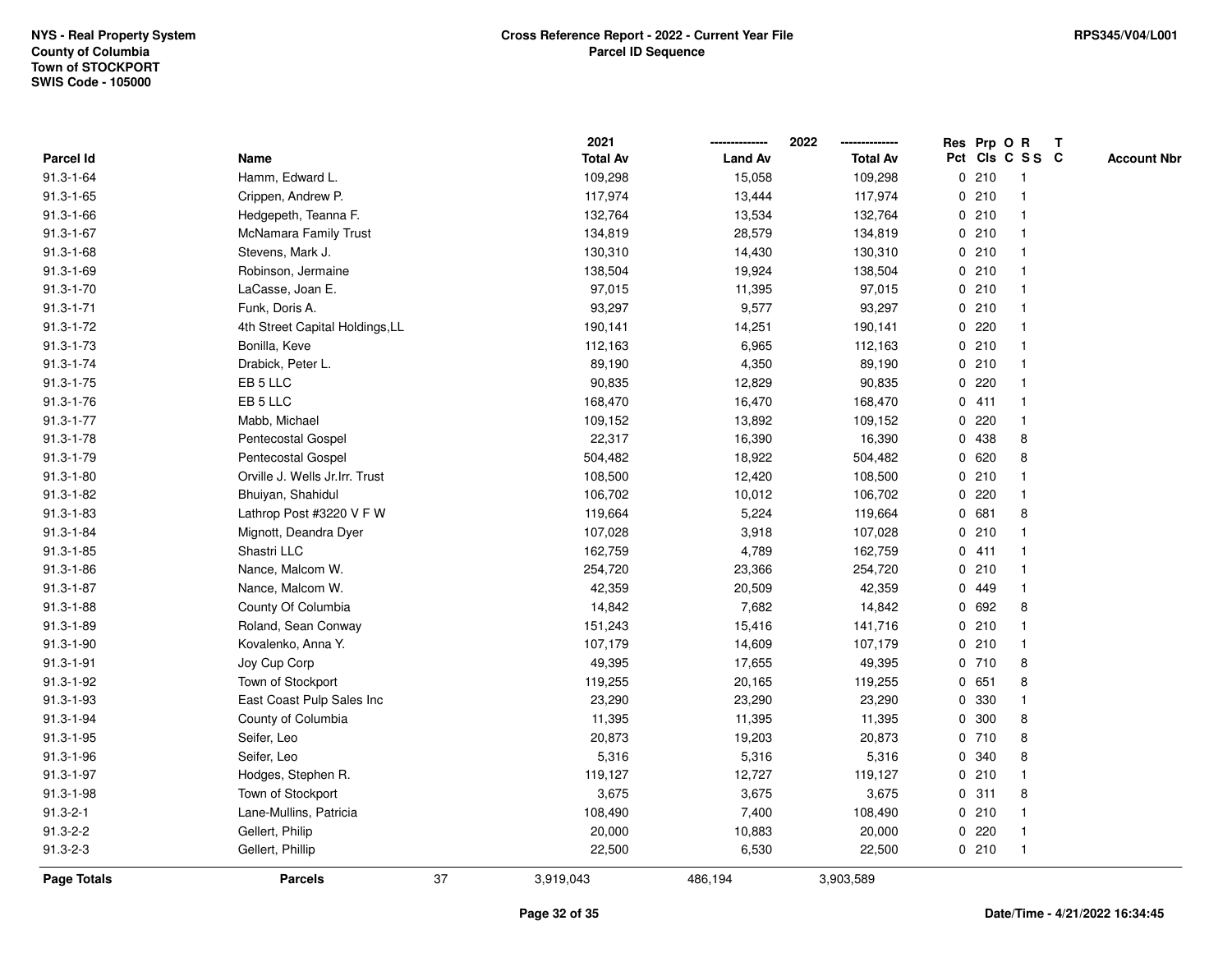|                 |                           |    | 2021            |                | 2022            |   |        | Res Prp O R     | T |                    |
|-----------------|---------------------------|----|-----------------|----------------|-----------------|---|--------|-----------------|---|--------------------|
| Parcel Id       | Name                      |    | <b>Total Av</b> | <b>Land Av</b> | <b>Total Av</b> |   |        | Pct Cls C S S C |   | <b>Account Nbr</b> |
| $91.3 - 2 - 4$  | Weinman, Leah             |    | 97,731          | 8,271          | 97,731          | 0 | 210    | $\mathbf{1}$    |   |                    |
| $91.3 - 2 - 5$  | Westfall, David C. Jr.    |    | 101,952         | 10,012         | 101,952         |   | 0411   | $\mathbf{1}$    |   |                    |
| $91.3 - 2 - 6$  | Larkin, David L.          |    | 101,446         | 7,836          | 101,446         |   | 25 411 | $\mathbf{1}$    |   |                    |
| $91.3 - 2 - 7$  | Schroeder and Sons Inc    |    | 13,732          | 3,482          | 13,732          |   | 0 692  |                 |   |                    |
| $91.3 - 2 - 8$  | Schroeder and Sons Inc    |    | 128,567         | 11,907         | 128,567         |   | 0710   |                 |   |                    |
| $91.3 - 2 - 9$  | Mabb, John                |    | 155,190         | 11,190         | 155,190         |   | 0411   |                 |   |                    |
| $91.3 - 2 - 10$ | Wagar, Stephen C.         |    | 137,465         | 19,305         | 137,465         |   | 25 411 | $\mathbf{1}$    |   |                    |
| $91.3 - 2 - 11$ | Town of Stockport         |    | 19,203          | 19,203         | 19,203          | 0 | 593    | 8               |   |                    |
| $91.3 - 2 - 12$ | Creek's Ledge MHP, LLC    |    | 386,913         | 36,653         | 386,913         |   | 0416   |                 |   |                    |
| 91.3-2-13       | Altomer, Frank            |    | 105,473         | 13,713         | 105,473         |   | 0210   |                 |   |                    |
| 91.3-2-14       | Jackson, William W. Jr.   |    | 92,405          | 12,625         | 92,405          |   | 0 449  |                 |   |                    |
| 91.3-2-15       | Heredia, Karen G.         |    | 149,120         | 12,727         | 149,120         |   | 0210   |                 |   |                    |
| 91.3-2-16       | Siegel, Edward            |    | 144,503         | 25,213         | 144,503         |   | 0210   |                 |   |                    |
| 91.3-2-17       | Milstein, Stephen Lazer   |    | 22,226          | 22,226         | 22,226          |   | 0, 105 |                 |   |                    |
| 91.3-2-19       | Mottoshiski, Phyliss D.   |    | 100,718         | 11,088         | 100,718         | 0 | 220    |                 |   |                    |
| 91.3-2-20       | Demarest, Anthony Jr.     |    | 103,257         | 11,907         | 103,257         |   | 0210   | $\mathbf{1}$    |   |                    |
| 91.3-2-21       | Drabick, John L.          |    | 106,183         | 10,883         | 106,183         |   | 0210   | $\mathbf{1}$    |   |                    |
| 91.3-2-22       | Mitchell, Robert          |    | 104,000         | 11,600         | 104,000         |   | 0210   |                 |   |                    |
| 91.3-2-23       | Cincotti, Arthur A.       |    | 117,585         | 12,215         | 117,585         |   | 0210   |                 |   |                    |
| 91.3-2-24       | Hutchings, Raymond E.     |    | 91,938          | 11,088         | 92,938          |   | 0210   |                 |   |                    |
| 91.3-2-25       | Ahmed, Shirmin            |    | 117,272         | 12,522         | 117,272         |   | 0 230  |                 |   |                    |
| 91.3-2-26       | Colfer, James A.          |    | 132,330         | 11,600         | 132,330         |   | 0220   |                 |   |                    |
| 91.3-2-27       | Johnson, Wayne            |    | 119,437         | 12,727         | 119,437         |   | 0210   | $\mathbf{1}$    |   |                    |
| 91.3-2-28       | Creek's Ledge MHP, LLC    |    | 70,579          | 15,685         | 66,035          |   | 0411   | $\mathbf{1}$    |   |                    |
| 91.3-2-29       | Wallace, Mark             |    | 112,883         | 13,444         | 104,764         |   | 0210   | $\mathbf 1$     |   |                    |
| 91.3-2-30       | Nelson, Judith G.         |    | 180,195         | 20,405         | 180,195         |   | 0210   |                 |   |                    |
| 91.3-2-31       | Town of Stockport         |    | 38,438          | 30,258         | 38,438          |   | 0 591  | 8               |   |                    |
| 91.3-2-32       | Samuel Joseph and Company |    | 179,050         | 14,520         | 179,050         |   | 0411   |                 |   |                    |
| 91.3-2-33       | Samuel Joseph and Company |    | 51,691          | 8,271          | 51,691          |   | 0210   |                 |   |                    |
| 91.3-2-34       | Samuel Joseph and Company |    | 51,405          | 6,095          | 51,405          |   | 0210   | -1              |   |                    |
| 91.3-2-35       | Samuel Joseph and Company |    | 51,405          | 6,095          | 51,405          |   | 0210   | -1              |   |                    |
| 91.3-2-36       | Brown, Robert             |    | 43,168          | 11,088         | 43,168          |   | 0210   | $\mathbf 1$     |   |                    |
| 91.3-2-37       | Cramer, Judy              |    | 101,771         | 16,811         | 101,771         |   | 0210   |                 |   |                    |
| 91.3-2-39       | Hermance, William H. Jr.  |    | 96,382          | 13,982         | 96,382          |   | 0.220  |                 |   |                    |
| 91.3-2-40       | Mabb, John J.             |    | 185,040         | 23,530         | 185,040         |   | 0210   | $\mathbf{1}$    |   |                    |
| 91.3-2-41.100   | Emerson Contractors Inc.  |    | 64,896          | 64,896         | 64,896          |   | 0 105  | -1              |   |                    |
| 91.3-2-41.200   | Krukowska, Wanda          |    | 206,476         | 13,623         | 206,476         |   | 0210   | $\mathbf{1}$    |   |                    |
| Page Totals     | <b>Parcels</b>            | 37 | 4,082,025       | 578,696        | 4,070,362       |   |        |                 |   |                    |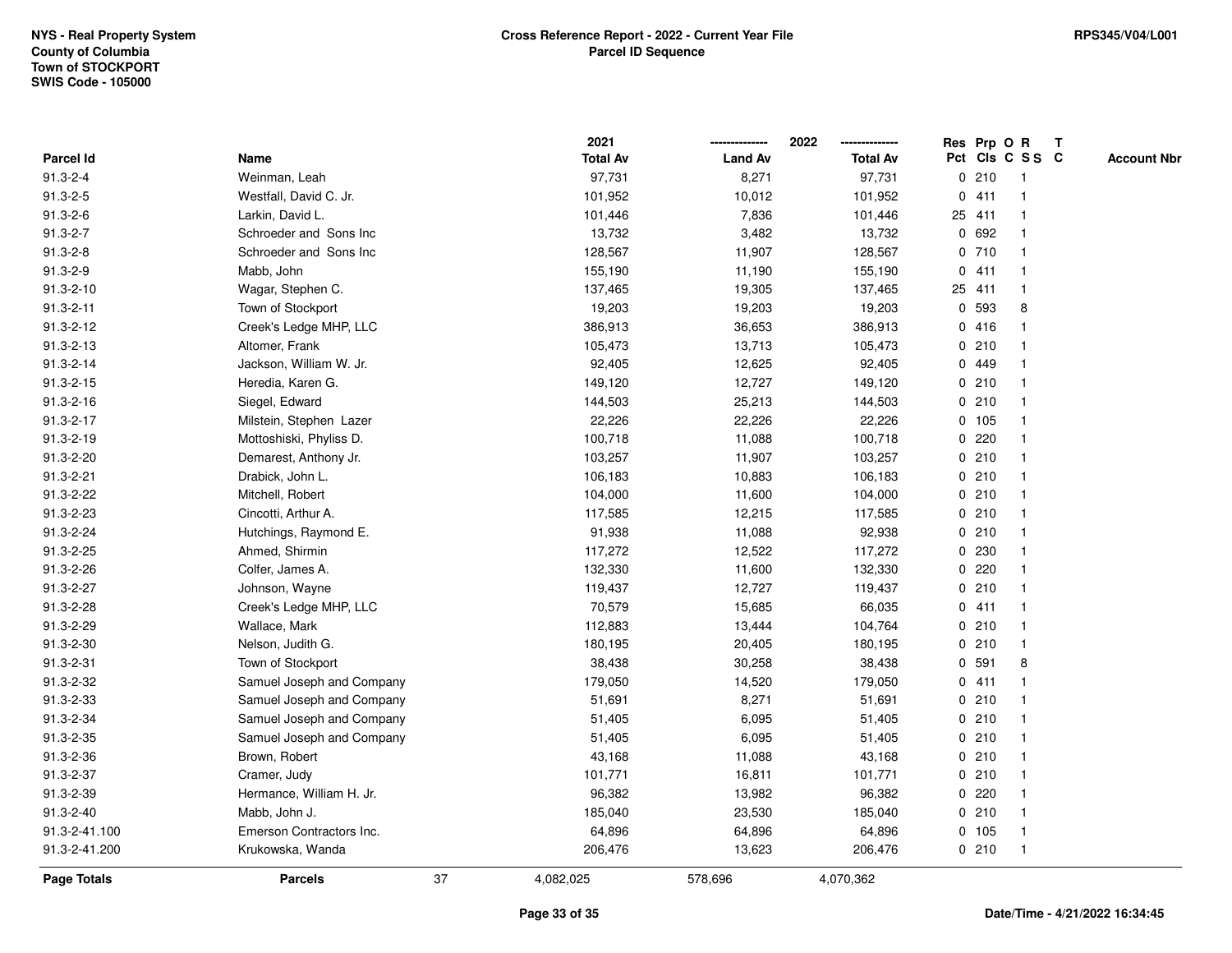|                           |                                | 2021            |                | 2022            |              | Res Prp O R     |              | $\mathbf{T}$ |                    |
|---------------------------|--------------------------------|-----------------|----------------|-----------------|--------------|-----------------|--------------|--------------|--------------------|
| <b>Parcel Id</b>          | Name                           | <b>Total Av</b> | <b>Land Av</b> | <b>Total Av</b> |              | Pct Cls C S S C |              |              | <b>Account Nbr</b> |
| 91.3-2-42.100             | J R North Group Inc            | 171,240         | 32,906         | 171,240         |              | 0480            | -1           |              |                    |
| 91.3-2-42.200             | Wachtell, Daneil               | 438,191         | 23,266         | 438,191         |              | 0210            |              |              |                    |
| 91.3-2-43                 | Thomas, Melissa A.             | 186,824         | 19,684         | 186,824         |              | 0210            | $\mathbf{1}$ |              |                    |
| 91.3-2-44                 | Ringer, Douglas R.             | 104,007         | 12,317         | 104,007         |              | 0210            | $\mathbf{1}$ |              |                    |
| 91.3-2-45                 | Anderson, Eva A.               | 117,669         | 12,839         | 117,669         |              | 0210            | $\mathbf{1}$ |              |                    |
| 91.3-2-46                 | Mokszycki & Holsapple Fam. Tru | 228,383         | 19,203         | 228,383         |              | 0210            | $\mathbf{1}$ |              |                    |
| 91.3-2-47                 | Jones, Faith                   | 115,029         | 26,889         | 115,029         |              | 0210            | $\mathbf 1$  |              |                    |
| 91.3-2-48                 | Rockefeller, Stacy             | 4,920           | 4,920          | 4,920           |              | 0.311           |              |              |                    |
| 91.3-2-49                 | Jackson, Wingate Jr.           | 111,000         | 6,095          | 111,000         |              | 0210            | $\mathbf{1}$ |              |                    |
| 91.3-2-50                 | Bavarian Apartments, LLC       | 198,407         | 23,687         | 198,407         |              | 0411            | $\mathbf{1}$ |              |                    |
| $91.3 - 2 - 51$           | Gregory, Lawrence E. III.      | 146,816         | 29,248         | 146,816         |              | 0210            | $\mathbf{1}$ |              |                    |
| 91.3-2-52                 | DiPaola, Angelo                | 4,110           | 4,110          | 4,110           |              | 0.314           | $\mathbf{1}$ |              |                    |
| 650.000-0000-603.200-1881 | <b>Berkshire Telephone</b>     | 2,335           | 0              | 2,323           |              | 0 831           | 6            |              |                    |
| 650.000-0000-603.200-1882 | <b>Berkshire Telephone</b>     | 1,226           | 0              | 1,080           |              | 0 831           | 6            |              |                    |
| 650.000-0000-631.900-1881 | Verizon New York Inc           | 19,548          | 0              | 14,375          |              | 0 831           | 6            |              |                    |
| 650.000-0000-631.900-1882 | Verizon New York Inc           | 42,022          | 0              | 30,901          |              | 0831            | 6            |              |                    |
| 650.-9999-132.350-1011    | <b>National Grid</b>           | 2,788           | 0              | 2,788           | 0            | 882             | 6            |              |                    |
| 650.-9999-132.350-1012    | <b>National Grid</b>           | 4,360           | 0              | 4,360           | 0            | 882             | 6            |              |                    |
| 650.-9999-132.350-1021    | <b>National Grid</b>           | 58,239          | 0              | 58,239          |              | 0.882           | 6            |              |                    |
| 650.-9999-132.350-1022    | <b>National Grid</b>           | 46,507          | 0              | 46,507          |              | 0882            | 6            |              |                    |
| 650.-9999-132.350-1031    | <b>National Grid</b>           | 5,651           | 0              | 5,651           |              | 0882            | 6            |              |                    |
| 650.-9999-132.350-1032    | <b>National Grid</b>           | 1,678           | 0              | 1,678           |              | 0882            | 6            |              |                    |
| 650.-9999-132.350-1042    | <b>National Grid</b>           | 37,797          | 0              | 37,797          |              | 0882            | 6            |              |                    |
| 650.-9999-132.350-1051    | <b>National Grid</b>           | 14,561          | 0              | 75,588          | $\mathbf{0}$ | 882             | 6            |              |                    |
| 650.-9999-132.350-1052    | <b>National Grid</b>           | 21,482          | 0              | 110,146         |              | 0 882           | 6            |              |                    |
| 650.-9999-132.350-1071    | <b>National Grid</b>           | 200,574         | 0              | 200,574         |              | 0.882           | 6            |              |                    |
| 650.-9999-132.350-1072    | <b>National Grid</b>           | 156,510         | 0              | 156,510         |              | 0882            | 6            |              |                    |
| 650.-9999-132.350-2011    | <b>National Grid</b>           | 81,927          | 0              | 81,927          |              | 0.741           | 6            |              |                    |
| 650.-9999-132.350-2012    | <b>National Grid</b>           | 63,928          | 0              | 63,928          |              | 0.741           | 6            |              |                    |
| 650.-9999-132.350-2882    | <b>National Grid</b>           | 2,495           | 0              | 2,495           |              | 0 883           | 6            |              |                    |
| 650.-9999-601.700-1012    | A T & T Communications         | 138,725         | 0              | 8,017           | 0            | 831             | 6            |              |                    |
| 650.-9999-601.700-1881    | A T & T Communications         | 39,128          | 0              | 3,729           |              | 0 831           | 6            |              |                    |
| $777.-2-1.-10$            | Verizon New York Inc           | 77,244          | 0              | 66,363          |              | 0 866           | 5            |              |                    |
| 777.-2-1.-20              | Verizon New York Inc           | 33,105          | 0              | 28,441          |              | 0 866           | 5            |              |                    |
| 777.-3-1.-10              | <b>National Grid</b>           | 1,152,235       | 0              | 953,400         |              | 0861            | 5            |              |                    |
| 777.-3-1.-20              | National Grid                  | 384,078         | 0              | 317,800         |              | 0 861           | 5            |              |                    |
| $777.-4-1$                | Mid-Hudson Cablevision         | 110,733         | 0              | 85,612          |              | 0 867           | 5            |              |                    |
| Page Totals               | <b>Parcels</b>                 | 32<br>4,375,781 | 215,164        | 4,037,134       |              |                 |              |              |                    |